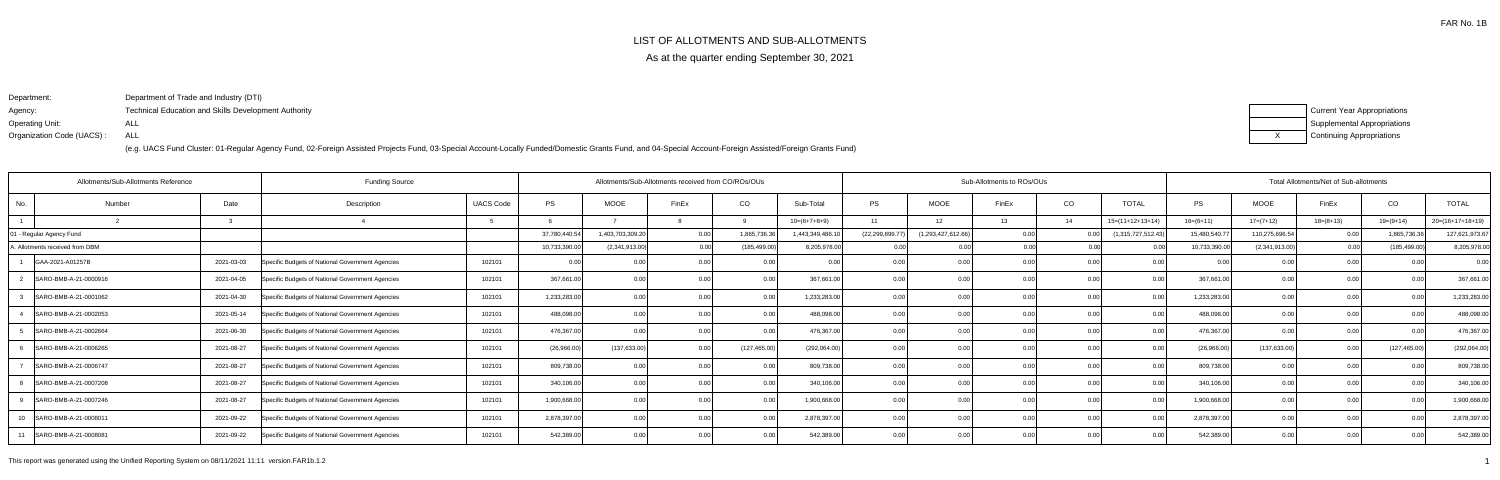| Department:               | Department of Trade and Industry (DTI)                      |
|---------------------------|-------------------------------------------------------------|
| Agency:                   | <b>Technical Education and Skills Development Authority</b> |
| Operating Unit:           | ALL                                                         |
| Organization Code (UACS): | ALL                                                         |

| Current Year Appropriations |
|-----------------------------|
| Supplemental Appropriations |
| Continuing Appropriations   |

| <b>Funding Source</b><br>Allotments/Sub-Allotments Reference |            |                                                  |                  |               | Allotments/Sub-Allotments received from CO/ROs/OUs |       |                   |                |           |             | Sub-Allotments to ROs/OUs |                |                    | Total Allotments/Net of Sub-allotments |              |                |                |                    |  |
|--------------------------------------------------------------|------------|--------------------------------------------------|------------------|---------------|----------------------------------------------------|-------|-------------------|----------------|-----------|-------------|---------------------------|----------------|--------------------|----------------------------------------|--------------|----------------|----------------|--------------------|--|
| Number<br>No.                                                | Date       | Description                                      | <b>UACS Code</b> | PS            | MOOE                                               | FinEx | CO                | Sub-Total      | <b>PS</b> | <b>MOOE</b> | FinEx                     | CO             | <b>TOTAL</b>       | PS                                     | <b>MOOE</b>  | FinEx          | CO             | <b>TOTAL</b>       |  |
|                                                              |            |                                                  |                  |               |                                                    |       | <b>Q</b>          | $10=(6+7+8+9)$ | 11        | 12          | 13                        | 14             | $15=(11+12+13+14)$ | $16=(6+11)$                            | $17=(7+12)$  | $18=(8+13)$    | $19=(9+14)$    | $20=(16+17+18+19)$ |  |
| SARO-BMB-A-21-0008475<br>12                                  | 2021-09-28 | Specific Budgets of National Government Agencies | 102101           | 2,417,396.00  | 0.00                                               |       | 0.00              | 2,417,396.00   | 0.00      | 0.00        |                           | 0.0            |                    | 2,417,396.00                           | 0.00         | 0.00           |                | 2,417,396.00       |  |
| 13<br>SARO-CAR-21-0006021                                    | 2021-08-06 | Specific Budgets of National Government Agencies | 102101           | 0.00          | (6,362.00)                                         |       | (9,248.00)        | (15,610.00)    | 0.00      | 0.00        |                           | 0.0            | n nr               | n nc                                   | (6,362.00)   | 0 <sub>0</sub> | (9,248.00)     | (15,610.00)        |  |
| SARO-ROIII-21-0005959<br>14                                  | 2021-08-10 | Specific Budgets of National Government Agencies | 102101           | 0.00          | (2,656.00)                                         |       | 0.00              | (2,656.00)     | 0.00      | 0.00        |                           | 0.00           | 0.00               | 0.00                                   | (2,656.00)   | 0.00           | 0 <sub>0</sub> | (2,656.00)         |  |
| SARO-ROIII-21-0006738<br>15                                  | 2021-08-10 | Specific Budgets of National Government Agencies | 102101           | 0.00          | (23, 833.00)                                       |       | 0.00              | (23, 833.00)   | 0.00      | 0.00        | 0.00                      | 0.00           | 0.00               | 0.00                                   | (23, 833.00) | 0.00           | 0.0(           | (23, 833.00)       |  |
| 16<br>SARO-ROIVA-21-0006014                                  | 2021-08-06 | Specific Budgets of National Government Agencies | 102101           | (3.00)        | (425,000.00)                                       |       | (44, 317.00)      | (469, 320.00)  | 0.00      | 0.00        |                           | 0.0            | 0.00               | (3.00)                                 | (425,000.00) | 0 <sub>0</sub> | (44, 317.00)   | (469, 320.00)      |  |
| SARO-ROIVB-21-0005844<br>17                                  | 2021-08-05 | Specific Budgets of National Government Agencies | 102101           | 0.00          | (3,840.00)                                         |       | 0.00              | (3,840.00)     | 0.00      | 0.00        |                           | 0.0            | 0.00               | 0.OC                                   | (3,840.00)   | 0.00           | 0.0(           | (3,840.00)         |  |
| SARO-ROIX-21-0005918<br>18                                   | 2021-08-11 | Specific Budgets of National Government Agencies | 102101           | 0.00          | (11, 222.00)                                       |       | 0.00              | (11, 222.00)   | 0.00      | 0.00        | 0.00                      | 0.00           | 0.00               | 0.00                                   | (11, 222.00) | 0.00           | 0.00           | (11, 222.00)       |  |
| SARO-ROIX-21-0005921<br>19                                   | 2021-08-11 | Specific Budgets of National Government Agencies | 102101           | (188, 139.00) | 0 <sub>0</sub>                                     |       | 0.0               | (188, 139.00)  | 0.00      | 0.00        |                           | 0.0            |                    | (188, 139.00)                          | 0.00         | 0.00           | 0 <sub>0</sub> | (188, 139.00)      |  |
| 20<br>SARO-ROVI-21-0005989                                   | 2021-08-05 | Specific Budgets of National Government Agencies | 102101           | (28, 850.00)  | (188.00)                                           |       | (2,700.00)        | (31,738.00)    | 0.00      | 0.00        | 0.00                      | 0 <sub>0</sub> | 0.00               | (28, 850.00)                           | (188.00)     | 0.00           | (2,700.00)     | (31, 738.00)       |  |
| 21<br>SARO-ROVI-21-0005991                                   | 2021-08-05 | Specific Budgets of National Government Agencies | 102101           | (256.00)      | 0.00                                               | 0.00  | 0.00              | (256.00)       | 0.00      | 0.00        | 0.00                      | 0.00           | 0.00               | (256.00)                               | 0.00         | 0.00           | 0.0(           | (256.00)           |  |
| 22<br>SARO-ROVI-21-0005993                                   | 2021-08-05 | Specific Budgets of National Government Agencies | 102101           | 0.00          | (180.00)                                           | 0.00  | (5,765.00)        | (5,945.00)     | 0.00      | 0.00        | 0.00                      | 0.00           | 0.00               | 0.00 <sub>1</sub>                      | (180.00)     | 0.00           | (5,765.00)     | (5,945.00)         |  |
| 23<br>SARO-ROVI-21-0005995                                   | 2021-08-05 | Specific Budgets of National Government Agencies | 102101           | 0.00          | (48.00)                                            |       | 0.00              | (48.00)        | 0.00      | 0.00        | 0.00                      | 0.0            | 0.00               | 0.00                                   | (48.00)      | 0.00           | 0.0(           | (48.00)            |  |
| SARO-ROVI-21-0006486<br>24                                   | 2021-08-11 | Specific Budgets of National Government Agencies | 102101           | 0.00          | (188.00)                                           | 0.00  | 0.00              | (188.00)       | 0.00      | 0.00        | 0 Q                       | 0.0            | 0.00               | 0.00                                   | (188.00)     | 0.00           | 0.00           | (188.00)           |  |
| 25<br>SARO-ROVI-21-0006496                                   | 2021-08-11 | Specific Budgets of National Government Agencies | 102101           | 0.00          | 0.00                                               | 0.00  | 5,765.00          | 5,765.00       | 0.00      | 0.00        | 0.00                      | 0.00           | 0.00               | 0.00 <sub>1</sub>                      | 0.00         | 0.00           | 5,765.00       | 5,765.00           |  |
| 26<br>SARO-ROVI-21-0006714                                   | 2021-08-11 | Specific Budgets of National Government Agencies | 102101           | 0.00          | 188.00                                             |       | 0.00              | 188.00         | 0.00      | 0.00        | ი იი                      | 0.00           | 0.00               |                                        | 188.00       | 0.00           | 0.00           | 188.00             |  |
| 27<br>SARO-ROVI-21-0006716                                   | 2021-08-11 | Specific Budgets of National Government Agencies | 102101           | (5,271.00)    | (91, 141.00)                                       |       | 0.00              | (96, 412.00)   | 0.00      | 0.00        | n nn                      | 0.00           | 0.00               | (5,271.00)                             | (91, 141.00) | 0.00           | 0.00           | (96, 412.00)       |  |
| 28 SARO-ROVII-21-0005814                                     | 2021-08-05 | Specific Budgets of National Government Agencies | 102101           | (1,786.00)    | 0.001                                              | 0.00  | 0.00 <sub>l</sub> | (1,786.00)     | 0.00      | 0.00        | 0.00                      | 0.00           | 0.00               | (1,786.00)                             | 0.00         | 0.00           | 0.00           | (1,786.00)         |  |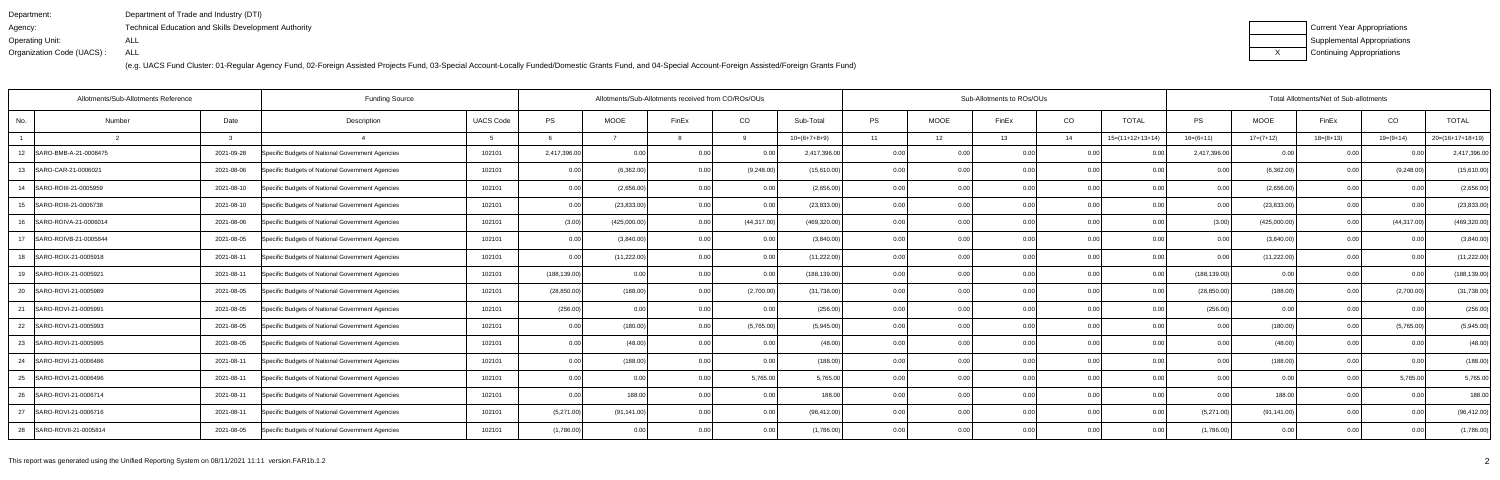| Department:               | Department of Trade and Industry (DTI)                      |
|---------------------------|-------------------------------------------------------------|
| Agency:                   | <b>Technical Education and Skills Development Authority</b> |
| Operating Unit:           | ALL                                                         |
| Organization Code (UACS): | ALL                                                         |

| Current Year Appropriations |
|-----------------------------|
| Supplemental Appropriations |
| Continuing Appropriations   |

| Allotments/Sub-Allotments Reference               | <b>Funding Source</b> |                                                  |                  |               | Sub-Allotments to ROs/OUs<br>Allotments/Sub-Allotments received from CO/ROs/OUs |                |               |                |           |      |       |       |                    | Total Allotments/Net of Sub-allotments |                |                |                |                    |  |
|---------------------------------------------------|-----------------------|--------------------------------------------------|------------------|---------------|---------------------------------------------------------------------------------|----------------|---------------|----------------|-----------|------|-------|-------|--------------------|----------------------------------------|----------------|----------------|----------------|--------------------|--|
| No.<br>Number                                     | Date                  | Description                                      | <b>UACS Code</b> | PS            | <b>MOOE</b>                                                                     | FinEx          | CO            | Sub-Total      | <b>PS</b> | MOOE | FinEx | CO    | <b>TOTAL</b>       | <b>PS</b>                              | <b>MOOE</b>    | FinEx          | CO             | <b>TOTAL</b>       |  |
|                                                   | 3                     |                                                  |                  |               |                                                                                 |                | 9             | $10=(6+7+8+9)$ | 11        | 12   | 13    | 14    | $15=(11+12+13+14)$ | $16=(6+11)$                            | $17=(7+12)$    | $18=(8+13)$    | $19=(9+14)$    | $20=(16+17+18+19)$ |  |
| SARO-ROVIII-21-0006160<br>29                      | 2021-09-14            | Specific Budgets of National Government Agencies | 102101           | 0.00          | (1,648.00)                                                                      |                | 0.00          | (1,648.00)     | 0.00      |      | 0.00  | - റ റ | 0.00               | n nr                                   | (1,648.00)     | 0 <sub>0</sub> |                | (1,648.00)         |  |
| 30<br>SARO-ROX-21-0006584                         | 2021-08-27            | Specific Budgets of National Government Agencies | 102101           | 0.00          | (113.00)                                                                        | 0.00           | 0.00          | (113.00)       | 0.00      | 0.00 | 0.00  | 0.00  | 0.00               | 0.00                                   | (113.00)       | 0.00           | 0.00           | (113.00)           |  |
| SARO-ROX-21-0006717<br>31                         | 2021-08-27            | Specific Budgets of National Government Agencies | 102101           | (55, 349.00)  | 0.00                                                                            | 0 <sub>0</sub> | (750.00)      | (56,099.00)    | 0.001     | 0.00 | 0.00  | 0.00  | 0.00               | (55, 349.00)                           | 0.00           | 0.0(           | (750.00)       | (56,099.00)        |  |
| SARO-ROX-21-0006718<br>32                         | 2021-08-27            | Specific Budgets of National Government Agencies | 102101           | (290.00)      | 0.00                                                                            | 0.00           | 0.00          | (290.00)       | 0.00      | 0.00 | 0.00  | 0.00  | 0.00               | (290.00)                               | 0.00           | 0.00           | 0.00           | (290.00)           |  |
| SARO-ROXI-21-0006700<br>33                        | 2021-08-10            | Specific Budgets of National Government Agencies | 102101           | (400,000.00)  | 0.00                                                                            | 0.00           | 0.00          | (400,000.00)   | 0.00      | 0.00 | 0.00  | 0.00  | 0.00               | (400,000.00)                           | 0.00           | 0.00           | 0.00           | (400,000.00)       |  |
| 34<br>SARO-ROXI-21-0006701                        | 2021-08-10            | Specific Budgets of National Government Agencies | 102101           | (420.00)      | (143.00)                                                                        | 0.00           | 0.001         | (563.00)       | 0.00      | 0.00 | 0.00  | 0.00  | 0.00               | (420.00)                               | (143.00)       | 0.00           | 0.00           | (563.00)           |  |
| 35<br>SARO-ROXI-21-0006702                        | 2021-08-10            | Specific Budgets of National Government Agencies | 102101           | (958.00)      | (780.00)                                                                        | 0.00           | 0.00          | (1,738.00)     | 0.00      | 0.00 | 0.00  | 0.00  | 0.00               | (958.00)                               | (780.00)       | 0.00           | 0.00           | (1,738.00)         |  |
| SARO-ROXI-21-0006703<br>36                        | 2021-08-10            | Specific Budgets of National Government Agencies | 102101           | (1,673.00)    | (794.00)                                                                        | 0.00           | (655.00)      | (3, 122.00)    | 0.00      | 0.00 | 0.00  | 0.0   | 0.00               | (1,673.00)                             | (794.00)       | 0.0            | (655.00)       | (3, 122.00)        |  |
| 37<br>SARO-ROXII-21-0006092                       | 2021-08-05            | Specific Budgets of National Government Agencies | 102101           | (10, 752.00)  | (269, 820.00)                                                                   | 0.00           | (364.00)      | (280, 936.00)  | 0.00      | 0.00 | 0.00  | 0.00  | 0.00               | (10,752.00)                            | (269, 820.00)  | 0.001          | (364.00)       | (280, 936.00)      |  |
| SARO-ROXIII-21-0006015<br>38                      | 2021-09-14            | Specific Budgets of National Government Agencies | 102101           | 0.00          | (23, 514.00)                                                                    | 0.00           | 0.00          | (23,514.00)    | 0.00      | 0.00 | 0.00  | 0.00  | 0.00               | 0.00                                   | (23, 514.00)   | 0.00           | 0.00           | (23, 514.00)       |  |
| SARO-ROXIII-21-0006017<br>39                      | 2021-09-14            | Specific Budgets of National Government Agencies | 102101           | 0.00          | (163.00)                                                                        | 0.00           | 0.00          | (163.00)       | 0.001     | 0.00 | 0.00  | 0.00  | 0.00               | 0.00                                   | (163.00)       | 0.00           | 0.00           | (163.00)           |  |
| SARO-ROXIII-21-0006018<br>40                      | 2021-09-14            | Specific Budgets of National Government Agencies | 102101           | 0.00          | (8,835.00)                                                                      | 0.00           | 0.00          | (8,835.00)     | 0.00      | 0.00 | 0.00  | 0.00  | 0.00               | 0.00                                   | (8,835.00)     | 0.00           | 0.00           | (8,835.00)         |  |
| SARO-ROXIII-21-0007181<br>41                      | 2021-08-27            | Specific Budgets of National Government Agencies | 102101           | 0.00          | (1,334,000.00)                                                                  | 0.00           | 0.00          | (1,334,000.00) | 0.001     | 0.00 | 0.00  | 0.00  | 0.00               | 0.00                                   | (1,334,000.00) | 0.00           | 0.00           | (1,334,000.00)     |  |
| Sub-TotaL                                         |                       |                                                  |                  | 10,733,390.00 | (2,341,913.00)                                                                  | 0.00           | (185, 499.00) | 8,205,978.00   | 0.00      | 0.00 | 0.00  |       | 0.00               | 10,733,390.00                          | (2,341,913.00) | 0.00           | (185, 499.00)  | 8,205,978.00       |  |
| . Balance From GAA/SARO/Sub-Allotment(Prior Year) |                       |                                                  |                  | 4,747,150.77  | 112,617,609.54                                                                  | 0.00           | 2,051,235.36  | 119,415,995.67 | 0.001     | 0.00 | 0.00  | 0.00  | n no               | 4,747,150.77                           | 112,617,609.54 | _0.0C          | 2,051,235.3    | 119,415,995.67     |  |
| 42<br>BAYANIHAN 2020-12-051 D                     | 2020-12-29            | Specific Budgets of National Government Agencies | 102101           | 0.00          | 679,432.20                                                                      | 0.00           | 0.00          | 679,432.20     | 0.00      | 0.00 | 0.00  | . റ റ | 0.00               | 0.00                                   | 679,432.20     |                | 0 <sub>0</sub> | 679,432.20         |  |
| 43<br>BDC 03-054-2020 F                           | 2020-03-10            | Specific Budgets of National Government Agencies | 102101           | 0.00          | 425,000.00                                                                      | 0 <sub>0</sub> | 0.00          | 425,000.00     | 0.001     | 0.00 | n nr  | 0.00  | 0.00               | 0.00                                   | 425,000.00     | 0.00           | 0 <sub>0</sub> | 425,000.00         |  |
| BDC No. 08-117-2020G<br>44                        | 2020-08-27            | Specific Budgets of National Government Agencies | 102101           | 0.00          | 9,700.00                                                                        | 0.00           | 0.001         | 9,700.00       | 0.001     | 0.00 | 0.00  | 0.00  | 0.00               | 0.001                                  | 9,700.00       | 0.00           | 0.00           | 9,700.00           |  |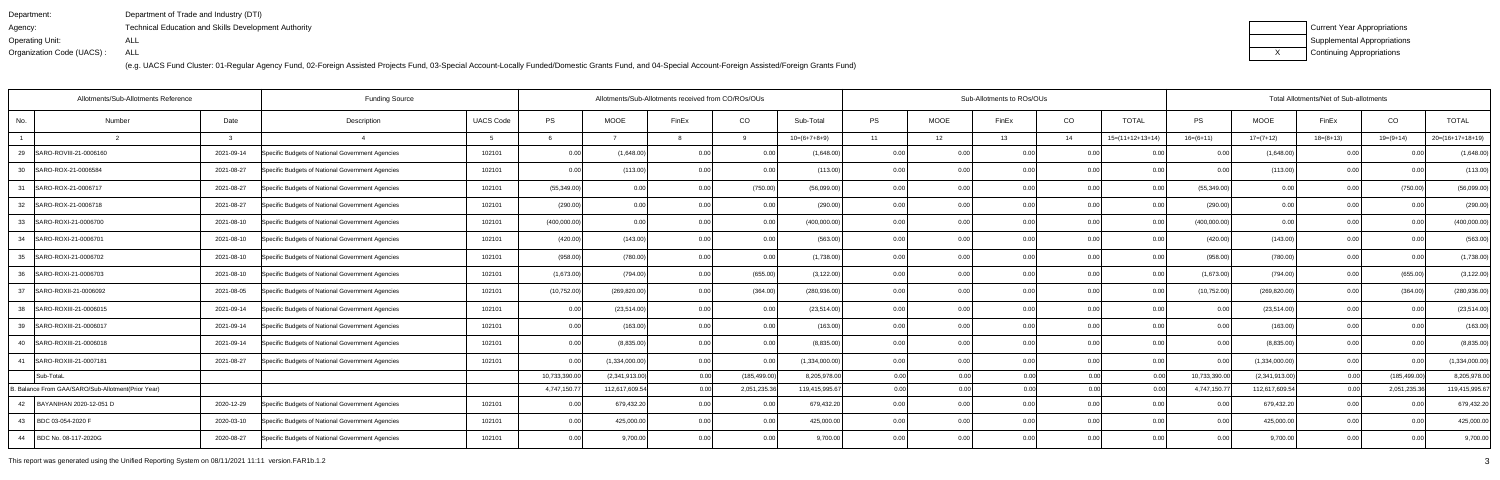| Department:               | Department of Trade and Industry (DTI)               |
|---------------------------|------------------------------------------------------|
| Agency:                   | Technical Education and Skills Development Authority |
| Operating Unit:           | ALL                                                  |
| Organization Code (UACS): | ALL                                                  |

| Current Year Appropriations |
|-----------------------------|
| Supplemental Appropriations |
| Continuing Appropriations   |

| Allotments/Sub-Allotments Reference |              |                                                  | Allotments/Sub-Allotments received from CO/ROs/OUs |            |              |                |                | Sub-Allotments to ROs/OUs |           |             |                   | Total Allotments/Net of Sub-allotments |                    |                |              |             |             |                    |
|-------------------------------------|--------------|--------------------------------------------------|----------------------------------------------------|------------|--------------|----------------|----------------|---------------------------|-----------|-------------|-------------------|----------------------------------------|--------------------|----------------|--------------|-------------|-------------|--------------------|
| No.<br>Number                       | Date         | Description                                      | <b>UACS Code</b>                                   | PS         | <b>MOOE</b>  | FinEx          | CO             | Sub-Total                 | <b>PS</b> | <b>MOOE</b> | FinEx             | CO                                     | <b>TOTAL</b>       | <b>PS</b>      | <b>MOOE</b>  | FinEx       | CO          | <b>TOTAL</b>       |
|                                     | $\mathbf{R}$ |                                                  |                                                    |            |              |                | $\overline{q}$ | $10=(6+7+8+9)$            | 11        | 12          | 13                | 14                                     | $15=(11+12+13+14)$ | $16=(6+11)$    | $17=(7+12)$  | $18=(8+13)$ | $19=(9+14)$ | $20=(16+17+18+19)$ |
| BDC No. 09-152-2020 I<br>45         | 2020-09-30   | Specific Budgets of National Government Agencies | 102101                                             | 0.00       | 0.00         | 0.00           | 80,000.00      | 80,000.00                 | 0.00      | 0.00        | 0.00              | 0.00                                   |                    | 0.00           | 0.00         | 0.00        | 80,000.00   | 80,000.00          |
| BDC No. 10-171-2020 J<br>- 46       | 2020-10-02   | Specific Budgets of National Government Agencies | 102101                                             | 0.00       | 0.00         | 0.00           | 244,267.36     | 244,267.36                | 0.00      | 0.00        | 0.00              | 0.00                                   | 0.00               | 0.00           | 0.00         | 0.00        | 244,267.36  | 244,267.36         |
| BDC No. 10-174-2020 N<br>47         | 2020-10-02   | Specific Budgets of National Government Agencies | 102101                                             | 0.00       | 0.00         | 0.00           | 2,000.00       | 2,000.00                  | 0.00      | 0.00        | 0.00 <sub>l</sub> | 0.00                                   | 0.00               | 0.00           | 0.00         | 0.00        | 2,000.00    | 2,000.00           |
| BDC No. 11-045-2020 C<br>48         | 2020-12-11   | Specific Budgets of National Government Agencies | 102101                                             | 0.00       | 734,812.00   | 0.00           | 0.00           | 734,812.00                | 0.00      | 0.00        | 0.00              | 0.00                                   | 0.00               | 0.00           | 734,812.00   | 0.00        | 0.00        | 734,812.00         |
| 49<br>BDC No. 12-050-2020 C         | 2020-12-03   | Specific Budgets of National Government Agencies | 102101                                             | 0.00       | 349,140.37   | 0.00           | 0.00           | 349,140.37                | 0.00      | 0.00        | 0.00              | 0.00                                   | 0.0                | 0.00           | 349,140.37   | 0.00        | 0.00        | 349,140.37         |
| 50<br>BDC No. 12-084-2020 D         | 2020-12-02   | Specific Budgets of National Government Agencies | 102101                                             | 0.00       | 61,129.31    | 0.00           | 0.00           | 61,129.31                 | 0.00      | 0.00        | 0.001             | 0.00                                   | 0.00               | 0.00           | 61,129.31    | 0.00        | 0.00        | 61,129.31          |
| 51<br>BDC No. 12-265-2020 Q         | 2020-12-29   | Specific Budgets of National Government Agencies | 102101                                             | 0.00       | 726,380.00   | 0.00           | 0.00           | 726,380.00                | 0.00      | 0.00        | 0.00              | 0.00                                   | 0.00               | 0.00           | 726,380.00   | 0.00        | 0.00        | 726,380.00         |
| 52<br>BDC No. 9-155-2020 M          | 2020-09-30   | Specific Budgets of National Government Agencies | 102101                                             | 0.00       | 0.00         | 0 <sub>0</sub> | 700.00         | 700.00                    | 0.0       | 0.00        | 0.00              | 0.00                                   | 0.00               | 0 O            | 0.00         | 0.00        | 700.00      | 700.00             |
| 53<br>GAA R.A. No. 11465            | 2020-01-06   | Specific Budgets of National Government Agencies | 102101                                             | 0.00       | 8,029.00     | 0 <sub>0</sub> | 0.00           | 8,029.00                  | 0.00      | 0.00        | 0.00              | 0.00                                   | 0.00               | 0.00           | 8,029.00     | 0.00        | 0.00        | 8,029.00           |
| SARO-ROIVA-20-0016456<br>54         | 2020-10-02   | Miscellaneous Personnel Benefits Fund            | 102406                                             | 136,533.73 | 0.00         | 0.00           | 0.00           | 136,533.73                | 0.00      | 0.00        | 0.00              | 0.00                                   | 0.00               | 136,533.7      | 0.00         | 0.00        | 0.00        | 136,533.73         |
| 55<br>STEP-12-075-2020 G            | 2020-12-29   | Specific Budgets of National Government Agencies | 102101                                             | 0.00       | 3,184,079.00 | 0.00           | 0.00           | 3,184,079.00              | 0.00      | 0.00        | 0.00              | 0.00                                   | 0.00               | 0.00           | 3,184,079.00 | 0.00        | 0.00        | 3,184,079.00       |
| 56<br>TWSP-12-125-2020 H            | 2020-12-29   | Specific Budgets of National Government Agencies | 102101                                             | 0.00       | 4,998,945.20 | 0 <sub>0</sub> | 0.00           | 4,998,945.20              | 0.00      | 0.00        | 0.00              | 0.00                                   | 0.00               |                | 4,998,945.20 | 0.00        | 0.00        | 4,998,945.20       |
| 09-157-2020P<br>57                  | 2020-09-30   | Specific Budgets of National Government Agencies | 102101                                             | 0.00       | 0.00         | 0.00           | 6,574.00       | 6,574.00                  | 0.00      | 0.00        | 0.00              | 0.00                                   | 0.00               | 0 <sub>0</sub> | 0.00         | 0.00        | 6,574.00    | 6,574.00           |
| Bayanihan2 2020-12-039 C<br>58      | 2020-12-29   | Specific Budgets of National Government Agencies | 102101                                             | 0.00       | 193,770.00   |                | 0.00           | 193,770.00                | 0.00      | 0.00        | 0.00              | 0.00                                   | 0 <sub>0</sub>     | 0.00           | 193,770.00   | 0.00        | 0.00        | 193,770.00         |
| 59<br>BDC No. 02-024-2020A          | 2020-02-20   | Specific Budgets of National Government Agencies | 102101                                             | 0.00       | 72,000.00    | 0 <sub>0</sub> | 0.00           | 72,000.00                 | 0.00      | 0.00        | 0.00 <sub>l</sub> | 0.00                                   | 0 <sub>0</sub>     | 0 <sub>0</sub> | 72,000.00    | 0.00        | 0.00        | 72,000.00          |
| 60 BDC 02-029-2020 A                | 2020-02-20   | Specific Budgets of National Government Agencies | 102101                                             | 0.00       | 64,500.00    |                | 0.00           | 64,500.00                 | 0.00      | 0.00        | 0.00              | 0.00                                   | 0 <sub>0</sub>     |                | 64,500.00    | 0.00        | 0.00        | 64,500.00          |
| 61<br>BDC 03-036-2020B              | 2020-03-02   | Specific Budgets of National Government Agencies | 102101                                             | 0.00       | 200,000.00   | n nr           | 0.00           | 200,000.00                | 0.00      | 0.00        | 0.00              | 0.00                                   | 0.00               | 0.00           | 200,000.00   | 0.00        | 0.00        | 200,000.00         |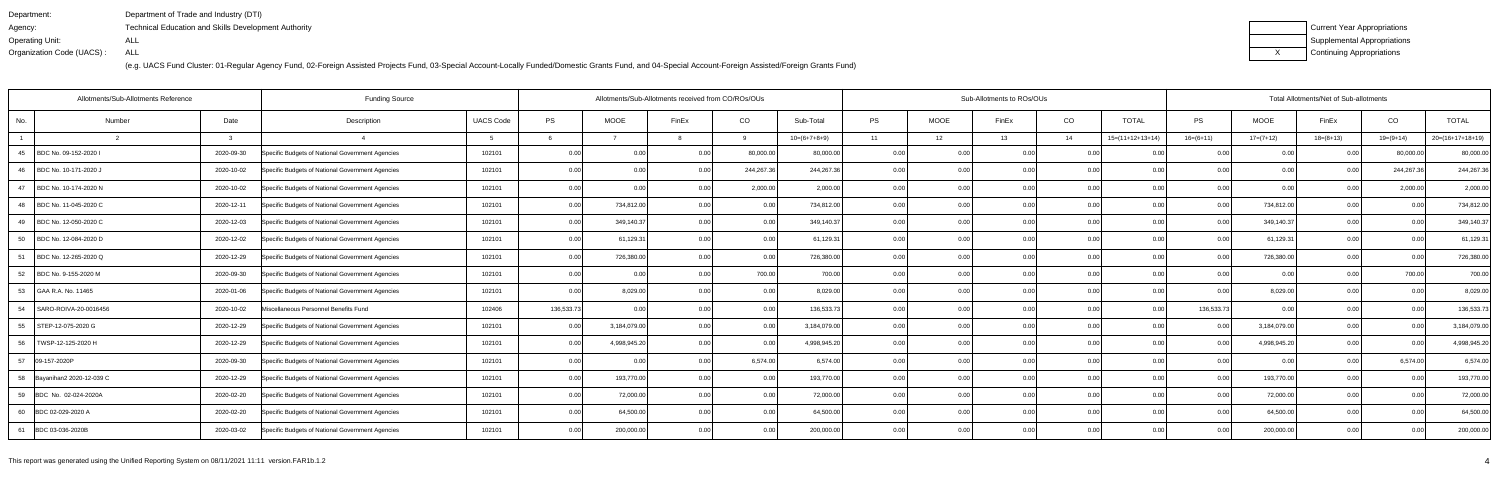| Department:               | Department of Trade and Industry (DTI)                      |
|---------------------------|-------------------------------------------------------------|
| Agency:                   | <b>Technical Education and Skills Development Authority</b> |
| Operating Unit:           | ALL                                                         |
| Organization Code (UACS): | ALL                                                         |

| Current Year Appropriations |
|-----------------------------|
| Supplemental Appropriations |
| Continuing Appropriations   |

| Allotments/Sub-Allotments Reference<br><b>Funding Source</b> |        |            |                                                  |                  |      |              | Allotments/Sub-Allotments received from CO/ROs/OUs |        |                |       |             | Sub-Allotments to ROs/OUs |      | Total Allotments/Net of Sub-allotments<br><b>TOTAL</b><br><b>TOTAL</b><br><b>PS</b><br><b>MOOE</b><br>CO<br>FinEx<br>$15=(11+12+13+14)$<br>$16=(6+11)$<br>$17=(7+12)$<br>$18=(8+13)$<br>19=(9+14)<br>$20=(16+17+18+19)$<br>0.00<br>200,000.00<br>0.00<br>0.00<br>0.00<br>0.01<br>0.00<br>0.00<br>0.00<br>3,427.20<br>0.00<br>0.00<br>0.00<br>0.00<br>42,537.60<br>0.00<br>0.00<br>0.00<br>0.00<br>5,040.00<br>0.0<br>0.00<br>0 Q<br>0 <sub>0</sub><br>186,480.00<br>0.00<br>0.00<br>0 <sub>0</sub><br>0.00<br>750.00<br>0.00<br>0.00<br>0.00<br>0.00 |                |              |      |      |              |  |  |
|--------------------------------------------------------------|--------|------------|--------------------------------------------------|------------------|------|--------------|----------------------------------------------------|--------|----------------|-------|-------------|---------------------------|------|------------------------------------------------------------------------------------------------------------------------------------------------------------------------------------------------------------------------------------------------------------------------------------------------------------------------------------------------------------------------------------------------------------------------------------------------------------------------------------------------------------------------------------------------------|----------------|--------------|------|------|--------------|--|--|
| No.                                                          | Number | Date       | Description                                      | <b>UACS Code</b> | PS   | <b>MOOE</b>  | FinEx                                              | CO     | Sub-Total      | PS    | <b>MOOE</b> | FinEx                     | CO   |                                                                                                                                                                                                                                                                                                                                                                                                                                                                                                                                                      |                |              |      |      |              |  |  |
|                                                              |        |            |                                                  |                  |      |              |                                                    | റ      | $10=(6+7+8+9)$ | 11    | 12          | 13                        | 14   |                                                                                                                                                                                                                                                                                                                                                                                                                                                                                                                                                      |                |              |      |      |              |  |  |
| 62<br>BDC 03-056-2020 E                                      |        | 2020-03-11 | Specific Budgets of National Government Agencies | 102101           | 0.00 | 200,000.00   | 0.00                                               | 0.00   | 200,000.00     | 0.00  | 0.00        | 0.00                      | 0.00 |                                                                                                                                                                                                                                                                                                                                                                                                                                                                                                                                                      |                |              |      |      | 200,000.00   |  |  |
| 63<br>BDC 04-065-202 F                                       |        | 2020-04-24 | Specific Budgets of National Government Agencies | 102101           | 0.01 | 0.00         | 0.00                                               | 0.00   | $0.0^{\circ}$  | 0.00  | 0.00        | 0.00                      | 0.00 |                                                                                                                                                                                                                                                                                                                                                                                                                                                                                                                                                      |                |              |      |      | 0.01         |  |  |
| 64 BDC 07-008-2020 A                                         |        | 2020-07-20 | Specific Budgets of National Government Agencies | 102101           | 0.00 | 3,427.20     | 0.00                                               | 0.00   | 3,427.20       | 0.00  | 0.00        | 0.00                      | 0.00 |                                                                                                                                                                                                                                                                                                                                                                                                                                                                                                                                                      |                |              |      |      | 3,427.20     |  |  |
| 65<br>BDC 07-045-2020 B                                      |        | 2020-07-14 | Specific Budgets of National Government Agencies | 102101           | 0.00 | 42,537.60    | 0.00                                               | 0.00   | 42,537.60      | 0.00  | 0.00        | 0.00                      | 0.00 |                                                                                                                                                                                                                                                                                                                                                                                                                                                                                                                                                      |                |              |      |      | 42,537.60    |  |  |
| 66<br>BDC 08-048 2020 C                                      |        | 2020-08-14 | Specific Budgets of National Government Agencies | 102101           | 0.00 | 5,040.00     | 0.00                                               | 0.00   | 5,040.00       | 0.0(  | 0.00        | 0.00                      | 0.00 |                                                                                                                                                                                                                                                                                                                                                                                                                                                                                                                                                      |                |              |      |      | 5,040.00     |  |  |
| 67 BDC 09-017-2020 A                                         |        | 2020-09-23 | Specific Budgets of National Government Agencies | 102101           | 0.00 | 186,480.00   | 0.00                                               | 0.00   | 186,480.00     | 0.00  | 0.00        | 0.00                      | 0.00 |                                                                                                                                                                                                                                                                                                                                                                                                                                                                                                                                                      |                |              |      |      | 186,480.00   |  |  |
| 68 BDC 09-159-2020 J                                         |        | 2020-09-23 | Specific Budgets of National Government Agencies | 102101           | 0.00 | 0.00         | 0.00                                               | 750.00 | 750.00         | 0.00  | 0.00        | 0.00                      | 0.00 |                                                                                                                                                                                                                                                                                                                                                                                                                                                                                                                                                      |                |              |      |      | 750.00       |  |  |
| 69 BDC 10-028-2020 B                                         |        | 2020-10-08 | Specific Budgets of National Government Agencies | 102101           | 0.00 | 29,131.20    | 0 <sub>0</sub>                                     | 0.00   | 29,131.20      | 0.00  | 0.00        | 0.00                      | 0.00 | 0.00                                                                                                                                                                                                                                                                                                                                                                                                                                                                                                                                                 | 0 Q            | 29,131.20    | 0.00 | ი იი | 29,131.20    |  |  |
| 70<br>BDC 11-043-2020BC                                      |        | 2020-11-11 | Specific Budgets of National Government Agencies | 102101           | 0.00 | 51,307.20    | 0.00                                               | 0.00   | 51,307.20      | 0.00  | 0.00        | 0.00                      | 0.00 | 0.00                                                                                                                                                                                                                                                                                                                                                                                                                                                                                                                                                 | 0 <sub>0</sub> | 51,307.20    | 0.00 | 0.00 | 51,307.20    |  |  |
| 71<br>BDC 11-052-2020 C                                      |        | 2020-11-10 | Specific Budgets of National Government Agencies | 102101           | 0.00 | 2,993,083.80 | 0 <sub>0</sub>                                     | 0.00   | 2,993,083.80   | 0.00  | 0.00        | 0.00                      | 0.00 | 0.00                                                                                                                                                                                                                                                                                                                                                                                                                                                                                                                                                 | 0.00           | 2,993,083.80 | 0.00 | 0.00 | 2,993,083.80 |  |  |
| 72 BDC 11-060-2020 D                                         |        | 2020-11-11 | Specific Budgets of National Government Agencies | 102101           | 0.00 | 55,339.20    | 0.00                                               | 0.00   | 55,339.20      | 0.00  | 0.00        | 0.00                      | 0.00 | 0.00                                                                                                                                                                                                                                                                                                                                                                                                                                                                                                                                                 | 0.00           | 55,339.20    | 0.00 | ი იი | 55,339.20    |  |  |
| 73<br>BDC 12-033-2020 C                                      |        | 2020-12-29 | Specific Budgets of National Government Agencies | 102101           | 0.00 | 22,173.10    | 0.00                                               | 0.00   | 22,173.10      | 0.00  | 0.00        | 0.00                      | 0.00 | 0.001                                                                                                                                                                                                                                                                                                                                                                                                                                                                                                                                                | 0.00           | 22,173.10    | 0.00 | 0.00 | 22,173.10    |  |  |
| 74 BDC 12-057-2020 D                                         |        | 2020-12-03 | Specific Budgets of National Government Agencies | 102101           | 0.00 | 397,060.07   | 0.00                                               | 0.00   | 397,060.07     | 0.00  | 0.00        | 0.00                      | 0.00 | 0.00                                                                                                                                                                                                                                                                                                                                                                                                                                                                                                                                                 | $\cap$ $\cap$  | 397,060.07   | 0.00 | 0.00 | 397,060.07   |  |  |
| 75<br>BDC 12-064-2020 E                                      |        | 2020-12-29 | Specific Budgets of National Government Agencies | 102101           | 0.00 | 4,575,000.00 | 0.00                                               | 0.00   | 4,575,000.00   | 0.001 | 0.00        | 0.00                      | 0.00 | 0.00                                                                                                                                                                                                                                                                                                                                                                                                                                                                                                                                                 | 0.00           | 4,575,000.00 | 0.00 | 0.00 | 4,575,000.00 |  |  |
| 76<br>BDC 12-065-2020 F                                      |        | 2020-12-29 | Specific Budgets of National Government Agencies | 102101           | 0.00 | 90,000.00    | 0.00                                               | 0.00   | 90,000.00      | 0.00  | 0.00        | 0.00                      | 0.00 | 0.00                                                                                                                                                                                                                                                                                                                                                                                                                                                                                                                                                 | 0 Q            | 90,000.00    | 0.00 | 0.00 | 90,000.00    |  |  |
| 77 BDC 12-067-2020-E                                         |        | 2020-12-11 | Specific Budgets of National Government Agencies | 102101           | 0.00 | 3,914,597.22 | 0.00                                               | 0.00   | 3,914,597.22   | 0.001 | 0.00        | 0.00                      | 0.00 | 0.00                                                                                                                                                                                                                                                                                                                                                                                                                                                                                                                                                 | 0 <sub>0</sub> | 3,914,597.22 | 0.00 | 0.00 | 3,914,597.22 |  |  |
| 78 BDC 12-080-2020 F                                         |        | 2020-12-29 | Specific Budgets of National Government Agencies | 102101           | 0.00 | 8,232,450.40 | 0.00                                               | 0.00   | 8,232,450.40   | 0.00  | 0.00        | 0.00                      | 0.00 | 0.00                                                                                                                                                                                                                                                                                                                                                                                                                                                                                                                                                 | 0.00           | 8,232,450.40 | 0.00 | 0.00 | 8,232,450.40 |  |  |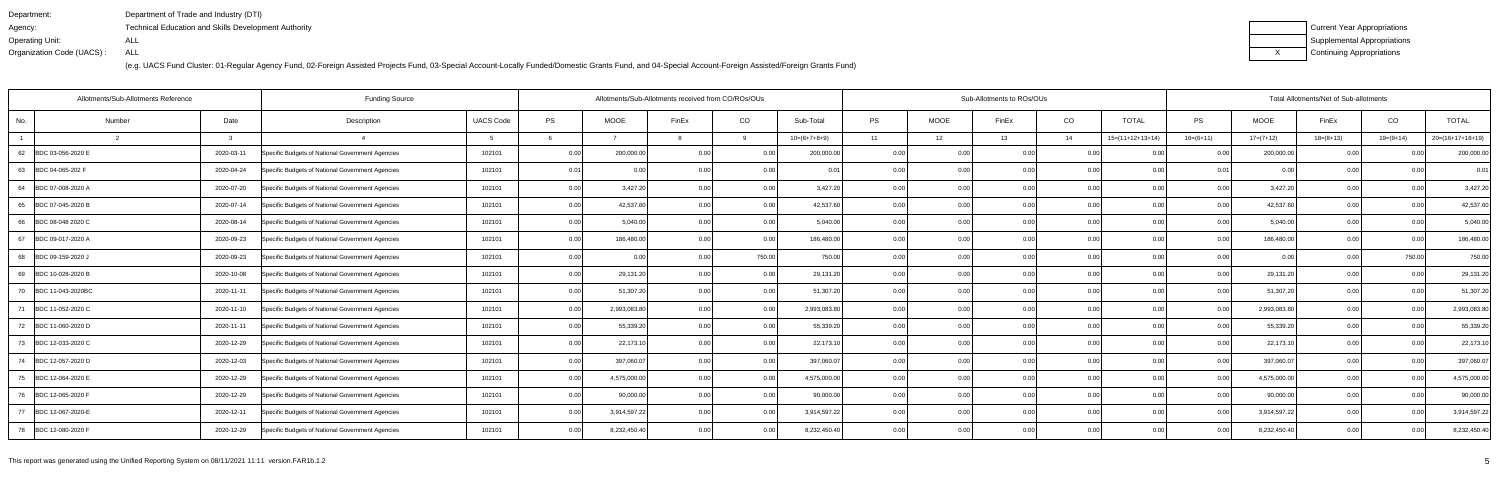| Department:               | Department of Trade and Industry (DTI)                      |
|---------------------------|-------------------------------------------------------------|
| Agency:                   | <b>Technical Education and Skills Development Authority</b> |
| Operating Unit:           | ALL                                                         |
| Organization Code (UACS): | ALL                                                         |

| Current Year Appropriations |
|-----------------------------|
| Supplemental Appropriations |
| Continuing Appropriations   |

| <b>Funding Source</b><br>Allotments/Sub-Allotments Reference |        |            |                                                  |                  | Sub-Allotments to ROs/OUs<br>Allotments/Sub-Allotments received from CO/ROs/OUs<br>CO<br><b>PS</b><br>MOOE<br>CO<br><b>TOTAL</b><br>PS<br>Sub-Total<br>FinEx<br>FinEx<br>$16=(6+11)$<br>9<br>$10=(6+7+8+9)$<br>11<br>12<br>13<br>14<br>$15=(11+12+13+14)$<br>0.00<br>3,871,195.60<br>0.00<br>0.00<br>0.00<br>0.00<br>0.00<br>0.0<br>0.00<br>0.00<br>3,400,320.00<br>0.00<br>0.00<br>0.00<br>0.00<br>0.00<br>0.00<br>0.00 |              |                |           |              |       |      |      |      |      | Total Allotments/Net of Sub-allotments |              |             |                |                    |
|--------------------------------------------------------------|--------|------------|--------------------------------------------------|------------------|--------------------------------------------------------------------------------------------------------------------------------------------------------------------------------------------------------------------------------------------------------------------------------------------------------------------------------------------------------------------------------------------------------------------------|--------------|----------------|-----------|--------------|-------|------|------|------|------|----------------------------------------|--------------|-------------|----------------|--------------------|
| No.                                                          | Number | Date       | Description                                      | <b>UACS Code</b> | PS                                                                                                                                                                                                                                                                                                                                                                                                                       | <b>MOOE</b>  |                |           |              |       |      |      |      |      |                                        | MOOE         | FinEx       | CO             | <b>TOTAL</b>       |
|                                                              |        | ູ          |                                                  |                  |                                                                                                                                                                                                                                                                                                                                                                                                                          |              |                |           |              |       |      |      |      |      |                                        | $17=(7+12)$  | $18=(8+13)$ | $19=(9+14)$    | $20=(16+17+18+19)$ |
| BDC 12-087-2020-G<br>79                                      |        | 2020-12-29 | Specific Budgets of National Government Agencies | 102101           | 0.00                                                                                                                                                                                                                                                                                                                                                                                                                     | 3,871,195.60 |                |           |              |       |      |      |      |      |                                        | 3,871,195.60 | 0.00        | 0.0(           | 3,871,195.60       |
| 80<br>BDC 12-118 2020 G                                      |        | 2020-12-22 | Specific Budgets of National Government Agencies | 102101           | 0.00                                                                                                                                                                                                                                                                                                                                                                                                                     | 3,400,320.00 |                |           |              |       |      |      |      |      |                                        | 3,400,320.00 | 0.00        | 0.00           | 3,400,320.00       |
| 81<br>BDC 12-131-2020 H                                      |        | 2020-12-29 | Specific Budgets of National Government Agencies | 102101           | 0.00                                                                                                                                                                                                                                                                                                                                                                                                                     | 9,991,065.00 | 0.00           | 0.00      | 9,991,065.00 | 0.00  | 0.00 | 0.00 | 0.00 | 0.00 | 0.00                                   | 9,991,065.00 | 0.00        | 0.00           | 9,991,065.00       |
| 82<br>BDC 12-282-2020 V                                      |        | 2020-12-29 | Specific Budgets of National Government Agencies | 102101           | 197,246.41                                                                                                                                                                                                                                                                                                                                                                                                               | 0.00         | 0.00           | 0.00      | 197,246.41   | 0.00  | 0.00 | 0.00 | 0.00 | 0.00 | 197,246.41                             | 0.00         | 0.00        | 0.00           | 197,246.41         |
| BDC No 02-021-2020A<br>83                                    |        | 2020-02-20 | Specific Budgets of National Government Agencies | 102101           | 0.00                                                                                                                                                                                                                                                                                                                                                                                                                     | 72,000.00    | 0.00           | 0.00      | 72,000.00    | 0.00  | 0.00 | 0 Q  | 0.0  | 0.00 | 0.00                                   | 72,000.00    | 0.00        | 0.00           | 72,000.00          |
| 84<br>BDC No, 12-032-2020 C                                  |        | 2020-12-14 | Section 11(b), Republic Act No. 11494            | 102414           | 0.00                                                                                                                                                                                                                                                                                                                                                                                                                     | 1,638,154.00 | 0.00           | 0.00      | 1,638,154.00 | 0.00  | 0.00 | ი იი | 0.00 | 0.00 | 0.00                                   | 1,638,154.00 | 0.00        | 0.00           | 1,638,154.00       |
| 85<br>BDC No. 07-005-2020 A                                  |        | 2020-07-10 | Specific Budgets of National Government Agencies | 102101           | 0.00                                                                                                                                                                                                                                                                                                                                                                                                                     | 648,895.00   | 0.00           | 0.00      | 648,895.00   | 0.00  | 0.00 | 0.00 | 0.00 | 0.00 | 0.00                                   | 648,895.00   | 0.00        | 0.00           | 648,895.00         |
| BDC NO. 07-007-2020 A<br>86                                  |        | 2020-07-20 | Specific Budgets of National Government Agencies | 102101           | 0.00                                                                                                                                                                                                                                                                                                                                                                                                                     | 812,560.80   | 0.00           | 0.00      | 812,560.80   | 0.00  | 0.00 |      | 0.0  | 0.00 | 0.00                                   | 812,560.80   | 0.00        | 0.0(           | 812,560.80         |
| 87<br>BDC No. 07-028-2020 A                                  |        | 2020-07-10 | Specific Budgets of National Government Agencies | 102101           | 0.00                                                                                                                                                                                                                                                                                                                                                                                                                     | 1,411.20     | 0.00           | 0.00      | 1,411.20     | 0.001 | 0.00 | 0.00 | 0.0  | 0.00 | 0.00                                   | 1,411.20     | 0.00        | 0 <sub>0</sub> | 1,411.20           |
| BDC No. 07-033-2020 B<br>88                                  |        | 2020-07-10 | Specific Budgets of National Government Agencies | 102101           | 0.00                                                                                                                                                                                                                                                                                                                                                                                                                     | 1,289,610.00 | 0.00           | 0.00      | 1,289,610.00 | 0.00  | 0.00 | 0.00 | 0.00 | 0.00 | 0.00                                   | 1,289,610.00 | 0.00        | 0.00           | 1,289,610.00       |
| 89<br>BDC No. 08-009-2020 B                                  |        | 2020-08-30 | Specific Budgets of National Government Agencies | 102101           | 0.00                                                                                                                                                                                                                                                                                                                                                                                                                     | 91,930.10    | 0.00           | 0.00      | 91,930.10    | 0.00  | 0.00 |      | 0.0  |      | 0.00                                   | 91,930.10    | 0.00        | 0.00           | 91,930.10          |
| 90<br>BDC No. 08-111-2020F                                   |        | 2020-08-17 | Specific Budgets of National Government Agencies | 102101           | 0.00                                                                                                                                                                                                                                                                                                                                                                                                                     | 90,000.00    |                | 0.00      | 90,000.00    | 0.00  | 0.00 | 0 U  | 0.0  | 0.00 | 0.00                                   | 90,000.00    | 0.00        | 0 <sub>0</sub> | 90,000.00          |
| 91<br>BDC No. 08-113-2020 I                                  |        | 2020-08-30 | Specific Budgets of National Government Agencies | 102101           | 0.00                                                                                                                                                                                                                                                                                                                                                                                                                     | 8,540.00     | 0.00           | 0.00      | 8,540.00     | 0.00  | 0.00 | ი იი | 0.00 | 0.00 | 0.00                                   | 8,540.00     | 0.00        | 0.0(           | 8,540.00           |
| 93<br>BDC No. 09-014-2020A                                   |        | 2020-09-23 | Specific Budgets of National Government Agencies | 102101           | 0.00                                                                                                                                                                                                                                                                                                                                                                                                                     | 327,874.00   | 0.00           | 80,000.00 | 407,874.00   | 0.00  | 0.00 | 0.00 | 0.0  | 0.00 | 0.00                                   | 327,874.00   | 0.00        | 80,000.00      | 407,874.00         |
| 94<br>BDC NO. 09-021-2020 C                                  |        | 2020-12-03 | Specific Budgets of National Government Agencies | 102101           | 0.00                                                                                                                                                                                                                                                                                                                                                                                                                     | 590,540.00   | 0 <sub>0</sub> | 0.00      | 590,540.00   | 0.00  | 0.00 | 0.00 | 0.00 | 0.00 | 0.00                                   | 590,540.00   | 0.00        | 0 <sub>0</sub> | 590,540.00         |
| 95 BDC No. 09-131-2020 J                                     |        | 2020-09-30 | Specific Budgets of National Government Agencies | 102101           | 0.00                                                                                                                                                                                                                                                                                                                                                                                                                     | 10,000.00    |                | 0.00      | 10,000.00    | 0.00  | 0.00 | n nn | 0.00 | 0.00 | 0.00                                   | 10,000.00    | 0.00        | 0.00           | 10,000.00          |
| 96 BDC NO. 09-149-2020 M                                     |        | 2020-09-30 | Specific Budgets of National Government Agencies | 102101           | 0.00                                                                                                                                                                                                                                                                                                                                                                                                                     | 0.00         | 0 <sub>0</sub> | 1,000.00  | 1,000.00     | 0.00  | 0.00 | 0.00 | 0.00 | 0.00 | 0.00 l                                 | 0.00         | 0.00        | 1,000.00       | 1,000.00           |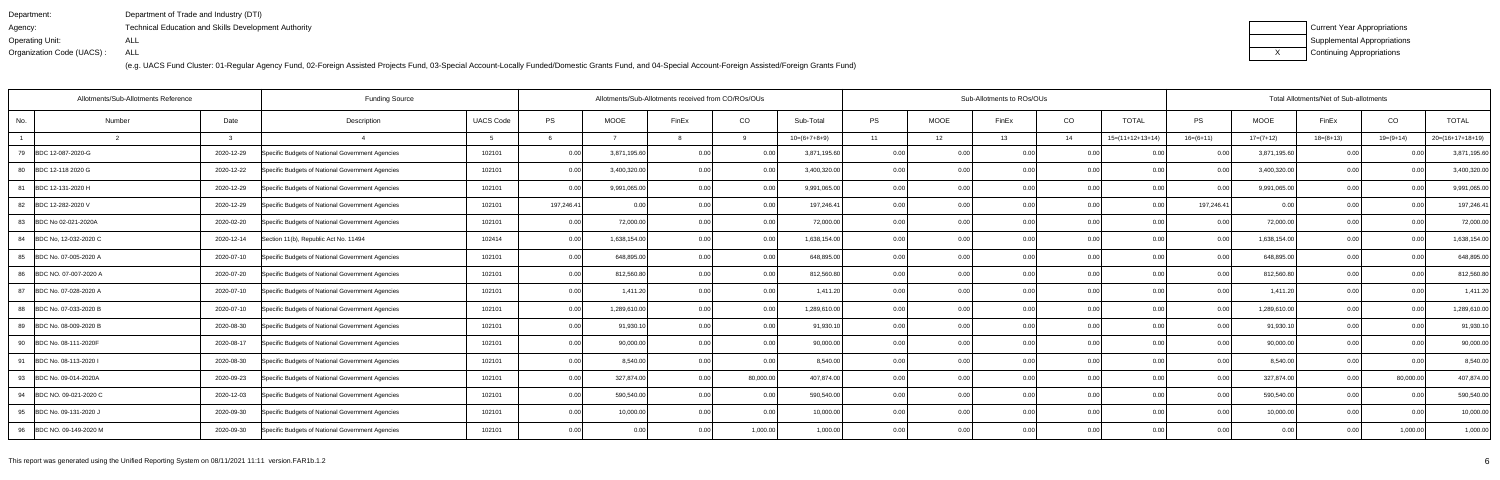| Department:               | Department of Trade and Industry (DTI)                      |
|---------------------------|-------------------------------------------------------------|
| Agency:                   | <b>Technical Education and Skills Development Authority</b> |
| Operating Unit:           | ALL                                                         |
| Organization Code (UACS): | ALL                                                         |

| Current Year Appropriations |
|-----------------------------|
| Supplemental Appropriations |
| Continuing Appropriations   |

| Allotments/Sub-Allotments Reference |        |            | <b>Funding Source</b>                            |                  |      | Allotments/Sub-Allotments received from CO/ROs/OUs |       |             |                |           |             | Sub-Allotments to ROs/OUs |                |                    |                   |              | Total Allotments/Net of Sub-allotments |                |                    |
|-------------------------------------|--------|------------|--------------------------------------------------|------------------|------|----------------------------------------------------|-------|-------------|----------------|-----------|-------------|---------------------------|----------------|--------------------|-------------------|--------------|----------------------------------------|----------------|--------------------|
| No.                                 | Number | Date       | Description                                      | <b>UACS Code</b> | PS   | MOOE                                               | FinEx | CO          | Sub-Total      | <b>PS</b> | <b>MOOE</b> | FinEx                     | CO             | <b>TOTAL</b>       | PS                | <b>MOOE</b>  | FinEx                                  | CO             | <b>TOTAL</b>       |
|                                     |        |            |                                                  |                  |      |                                                    |       | <b>Q</b>    | $10=(6+7+8+9)$ | 11        | 12          | 13                        | 14             | $15=(11+12+13+14)$ | $16=(6+11)$       | $17=(7+12)$  | $18=(8+13)$                            | $19=(9+14)$    | $20=(16+17+18+19)$ |
| 97<br>BDC No. 09-151-2020           |        | 2020-09-30 | Specific Budgets of National Government Agencies | 102101           | 0.00 | 0.00                                               |       | 1,682.00    | 1,682.00       | 0.00      | 0.00        | 0.00                      | 0.0            |                    | 0.00              | 0.00         | 0.00                                   | 1,682.0        | 1,682.00           |
| 98<br>BDC NO. 09-168-2020 N         |        | 2020-09-30 | Specific Budgets of National Government Agencies | 102101           | 0.00 | 0.00                                               |       | 410.00      | 410.00         | 0.00      | 0.00        | 0.00                      | 0.00           | 0.00               | 0.00 <sub>1</sub> | 0.00         | 0.00                                   | 410.00         | 410.00             |
| 99<br>BDC No. 10-0233-2020B         |        | 2020-10-08 | Specific Budgets of National Government Agencies | 102101           | 0.00 | 104,731.20                                         |       | 0.00        | 104,731.20     | 0.00      | 0.00        | ი იი                      | 0.00           | 0.00               | 0.00              | 104,731.20   | 0.00                                   | 0.00           | 104,731.20         |
| 100 BDC No. 10-024-2020 B           |        | 2020-10-08 | Specific Budgets of National Government Agencies | 102101           | 0.00 | 1,504,560.00                                       | 0.00  | 0.00        | 1,504,560.00   | 0.00      | 0.00        | 0.00                      | 0.00           | 0.00               | 0.00 <sub>1</sub> | 1,504,560.00 | 0.00                                   | 0.00           | 1,504,560.00       |
| 101 BDC No. 10-031-2020C            |        | 2020-10-23 | Specific Budgets of National Government Agencies | 102101           | 0.00 | 17,640.00                                          |       | 0.00        | 17,640.00      | 0.00      | 0.00        |                           | 0.0            | 0.00               |                   | 17,640.00    | 0.00                                   | 0 <sub>0</sub> | 17,640.00          |
| 102 BDC No. 10-054-2020 C           |        | 2020-10-08 | Specific Budgets of National Government Agencies | 102101           | 0.00 | 765,761.40                                         |       | 0.00        | 765,761.40     | 0.00      | 0.00        |                           | 0.00           | 0.00               | 0.OC              | 765,761.40   | 0.00                                   | 0.0(           | 765,761.40         |
| 103 BDC No. 10-166-2020 G           |        | 2020-10-02 | Specific Budgets of National Government Agencies | 102101           | 0.00 | 0.00                                               | 0.00  | 9,248.00    | 9,248.00       | 0.00      | 0.00        | 0.00                      | 0.00           | 0.00               | 0.00 <sub>1</sub> | 0.00         | 0.00                                   | 9,248.00       | 9,248.00           |
| 104 BDC No. 10-170-2020             |        | 2020-10-02 | Specific Budgets of National Government Agencies | 102101           | 0.00 | 0.00                                               |       | 1,100,000.0 | 1,100,000.00   | 0.00      | 0.00        |                           | 0.0            | 0.00               |                   | 0.00         |                                        | 1,100,000.0    | 1,100,000.00       |
| 105 BDC No. 10-173-2020J            |        | 2020-12-10 | Specific Budgets of National Government Agencies | 102101           | 0.00 | 0.00                                               |       | 400,000.00  | 400,000.00     | 0.00      | 0.00        | ስ በ(                      | 0.00           | 0.00               | 0.001             | 0.00         | 0 <sub>0</sub>                         | 400,000.00     | 400,000.00         |
| 106 BDC No. 11-038-2020 C           |        | 2020-11-04 | Specific Budgets of National Government Agencies | 102101           | 0.00 | 272,879.60                                         | 0.00  | 0.00        | 272,879.60     | 0.00      | 0.00        | 0.00                      | 0.00           | 0.00               | 0.00              | 272,879.60   | 0.00                                   | 0.00           | 272,879.60         |
| 107 BDC No. 11-041-2020 D           |        | 2020-11-10 | Specific Budgets of National Government Agencies | 102101           | 0.00 | 468,892.32                                         |       | 0.00        | 468,892.32     | 0.00      | 0.00        |                           | 0.0            | 0.00               | 0.00              | 468,892.32   | 0.00                                   | 0.00           | 468,892.32         |
| 108 BDC No. 11-042-2020 B           |        | 2020-11-29 | Specific Budgets of National Government Agencies | 102101           | 0.00 | 546,156.88                                         |       | 0.00        | 546,156.88     | 0.00      | 0.00        |                           | 0 <sub>0</sub> | 0.00               | 0.00              | 546,156.88   | 0.00                                   | 0 <sub>0</sub> | 546,156.88         |
| 109 BDC No. 11-04402929 D           |        | 2020-11-10 | Specific Budgets of National Government Agencies | 102101           | 0.00 | 1,060,317.00                                       |       | 0.00        | 1,060,317.00   | 0.00      | 0.00        | ი იი                      | 0.00           | 0.00               | 0.00              | 1,060,317.00 | 0.00                                   | 0.00           | 1,060,317.00       |
| 110 BDC No. 11-047-2020D            |        | 2020-11-10 | Specific Budgets of National Government Agencies | 102101           | 0.00 | 734,839.00                                         |       | 0.00        | 734,839.00     | 0.00      | 0.00        | 0.00                      | 0.0            | 0.00               | 0.00              | 734,839.00   | 0.00                                   | 0.00           | 734,839.00         |
| 111 BDC No. 11-048-2020 C           |        | 2020-11-10 | Specific Budgets of National Government Agencies | 102101           | 0.00 | 3,058,069.48                                       |       | 0.00        | 3,058,069.48   | 0.00      | 0.00        | 0.00                      | 0.00           | 0.00               | 0.OC              | 3,058,069.48 | 0.00                                   | 0 <sub>0</sub> | 3,058,069.48       |
| 112 BDC No. 11-057-2020E            |        | 2020-11-11 | Specific Budgets of National Government Agencies | 102101           | 0.00 | 28,324.80                                          |       | 0.00        | 28,324.80      | 0.00      | 0.00        |                           | 0.00           | 0.00               | 0. OO             | 28,324.80    | 0.00                                   |                | 28,324.80          |
| 113 BDC NO. 116-2020 I              |        | 2020-12-22 | Specific Budgets of National Government Agencies | 102101           | 0.00 | 998,080.00                                         |       | 0.001       | 998,080.00     | 0.00      | 0.00        | 0.00                      | 0.00           | 0.00               | 0.001             | 998,080.00   | 0.00                                   | 0.00           | 998,080.00         |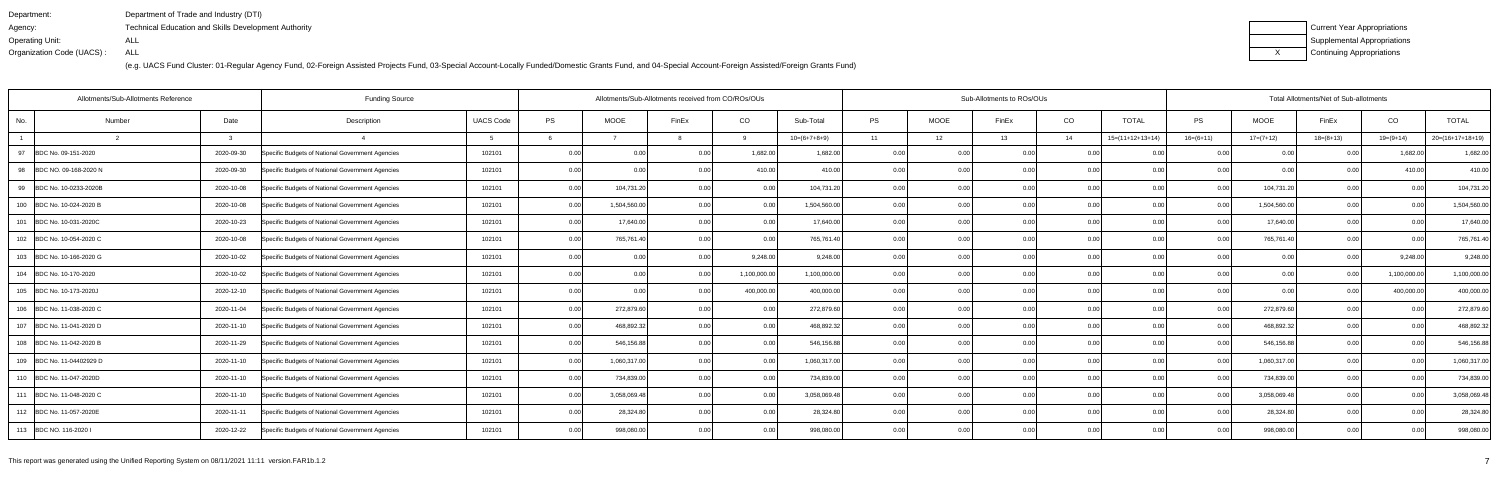| Department:               | Department of Trade and Industry (DTI)               |
|---------------------------|------------------------------------------------------|
| Agency:                   | Technical Education and Skills Development Authority |
| Operating Unit:           | ALL                                                  |
| Organization Code (UACS): | ALL                                                  |

| Current Year Appropriations |
|-----------------------------|
| Supplemental Appropriations |
| Continuing Appropriations   |

| Allotments/Sub-Allotments Reference | <b>Funding Source</b> |                                                  |                  |           | Allotments/Sub-Allotments received from CO/ROs/OUs |       |          |                |           | Sub-Allotments to ROs/OUs |                   |      |                    |                | Total Allotments/Net of Sub-allotments |             |                |                    |
|-------------------------------------|-----------------------|--------------------------------------------------|------------------|-----------|----------------------------------------------------|-------|----------|----------------|-----------|---------------------------|-------------------|------|--------------------|----------------|----------------------------------------|-------------|----------------|--------------------|
| No.<br>Number                       | Date                  | Description                                      | <b>UACS Code</b> | <b>PS</b> | <b>MOOE</b>                                        | FinEx | CO       | Sub-Total      | <b>PS</b> | <b>MOOE</b>               | FinEx             | CO   | <b>TOTAL</b>       | <b>PS</b>      | <b>MOOE</b>                            | FinEx       | CO             | <b>TOTAL</b>       |
|                                     | $\mathbf{R}$          |                                                  |                  |           |                                                    |       | $\alpha$ | $10=(6+7+8+9)$ | 11        | 12                        | 13                | 14   | $15=(11+12+13+14)$ | $16=(6+11)$    | $17=(7+12)$                            | $18=(8+13)$ | $19=(9+14)$    | $20=(16+17+18+19)$ |
| 114 BDC No. 12-002-2020 A           | 2020-12-02            | Section 11(b), Republic Act No. 11494            | 102414           | 0.00      | 150,595.20                                         | 0.00  | 0.00     | 150,595.20     | 0.00      | 0.00                      | 0.00              | 0.00 | 0.00               | 0.00           | 150,595.20                             | 0.00        | 0 <sub>0</sub> | 150,595.20         |
| 115 BDC No. 12-007-2020 A           | 2020-12-02            | Section 11(b), Republic Act No. 11494            | 102414           | 0.00      | 6,593,860.00                                       | 0.00  | 0.00     | 6,593,860.00   | 0.00      | 0.00                      | 0.00              | 0.00 | 0.00               | 0.00           | 6,593,860.00                           | 0.00        | 0.00           | 6,593,860.00       |
| 116 BDC No. 12-014-2020 B           | 2020-12-09            | Section 11(b), Republic Act No. 11494            | 102414           | 0.00      | 1,588,408.40                                       | 0.00  | 0.00     | 1.588.408.40   | 0.001     | 0.00                      | 0.00              | 0.00 | 0.00               | 0.00           | 1,588,408.40                           | 0.00        | 0.00           | 1,588,408.40       |
| 117 BDC No. 12-021-2020 B           | 2020-12-09            | Section 11(b), Republic Act No. 11494            | 102414           | 0.00      | 457,895.00                                         | 0.00  | 0.00     | 457,895.00     | 0.00      | 0.00                      | 0.00              | 0.00 | 0.00               | 0.00           | 457,895.00                             | 0.00        | 0.00           | 457,895.00         |
| 118 BDC No. 12-038-2020 C           | 2020-12-22            | Section 11(b), Republic Act No. 11494            | 102414           | 0.00      | 995,116.00                                         | 0.00  | 0.00     | 995,116.00     | 0.00      | 0.00                      | 0.00              | 0.00 | 0.00               | 0.00           | 995,116.00                             | 0.00        | 0.00           | 995,116.00         |
| 119 BDC No. 12-041-2020 D           | 2020-12-22            | Section 11(b), Republic Act No. 11494            | 102414           | 0.00      | 23,833.80                                          | 0.00  | 0.00     | 23,833.80      | 0.001     | 0.00                      | 0.00              | 0.00 | 0.001              | 0.00           | 23,833.80                              | 0.00        | 0.00           | 23,833.80          |
| 120 BDC No. 12-052-2020F            | 2020-12-03            | Specific Budgets of National Government Agencies | 102101           | 0.00      | 293,703.37                                         | 0.00  | 0.00     | 293,703.37     | 0.00      | 0.00                      | 0.00              | 0.00 | 0.00               | 0.00           | 293,703.37                             | 0.00        | 0.00           | 293,703.37         |
| 121 BDC No. 12-053-2020 F           | 2020-12-03            | Specific Budgets of National Government Agencies | 102101           | 0.00      | 597,002.47                                         | 0.00  | 0.00     | 597,002.47     | 0.00      | 0.00                      | 0.00              | 0.00 | 0.00               | 0.00           | 597,002.47                             | 0.00        | 0 <sub>0</sub> | 597,002.47         |
| 122 BDC No. 12-062-2020 D           | 2020-12-11            | Specific Budgets of National Government Agencies | 102101           | 0.00      | 41,227.20                                          | 0.00  | 0.00     | 41,227.20      | 0.001     | 0.00                      | 0.00              | 0.00 | 0.001              | 0.00           | 41,227.20                              | 0.00        | 0.00           | 41,227.20          |
| 123 BDC No. 12-076-2020 F           | 2020-12-02            | Specific Budgets of National Government Agencies | 102101           | 0.00      | 470,032.00                                         | 0.00  | 0.00     | 470,032.00     | 0.00      | 0.00                      | 0.00              | 0.00 | 0.00               | 0.00           | 470,032.00                             | 0.00        | 0.00           | 470,032.00         |
| 124 BDC No. 12-080-2020 F           | 2020-12-02            | Specific Budgets of National Government Agencies | 102101           | 0.00      | 806.40                                             | 0.00  | 0.00     | 806.40         | 0.00      | 0.00                      | 0.00              | 0.00 | 0.00               | <u>ሰሰ</u>      | 806.40                                 | 0.00        |                | 806.40             |
| 125 BDC No. 12-083-20201            | 2020-12-02            | Specific Budgets of National Government Agencies | 102101           | 0.00      | 245,207.21                                         | 0.00  | 0.00     | 245,207.21     | 0.00      | 0.00                      | 0.00              | 0.00 | 0.00               | 0 <sub>0</sub> | 245,207.21                             | 0.00        | 0 <sub>0</sub> | 245,207.21         |
| 126 BDC NO. 12-087-2020 G           | 2020-12-02            | Specific Budgets of National Government Agencies | 102101           | 0.00      | 460,685.96                                         | 0.00  | 0.00     | 460,685.96     | 0.00      | 0.00                      | 0.00              | 0.00 | 0.00               | 0.00           | 460,685.96                             | 0.00        | 0.00           | 460,685.96         |
| 127 BDC No. 12-107-2020 G           | 2020-12-17            | Specific Budgets of National Government Agencies | 102101           | 0.00      | 1,275,120.00                                       | 0.OC  | 0.00     | 1,275,120.00   | 0.00      | 0.00                      | 0.00              | 0.00 | 0.00               | 0 <sub>0</sub> | 1,275,120.00                           | 0.00        | ი იი           | 1,275,120.00       |
| 128 BDC No. 12-111-2020 H           | 2020-12-22            | Specific Budgets of National Government Agencies | 102101           | 0.00      | 6,629,633.40                                       | 0.00  | 0.00     | 6,629,633.40   | 0.00      | 0.00                      | 0.00              | 0.00 | 0.00               |                | 6,629,633.40                           | 0.00        | 0.00           | 6,629,633.40       |
| 129 BDC No. 12-256-2020S            | 2020-12-29            | Specific Budgets of National Government Agencies | 102101           | 0.00      | 2,126,515.58                                       | 0.00  | 0.00     | 2,126,515.58   | 0.00      | 0.00                      | 0.00              | 0.00 | 0.00               |                | 2,126,515.58                           | 0.00        | 0.00           | 2,126,515.58       |
| 130 BDC No. 12-268-2020 U           | 2020-12-29            | Specific Budgets of National Government Agencies | 102101           | 0.00      | 400,000.00                                         | n nr  | 0.00     | 400,000.00     | 0.00      | 0.00                      | 0.00 <sub>1</sub> | 0.00 | 0.00               | 0 <sub>0</sub> | 400,000.00                             | 0.00        |                | 400,000.00         |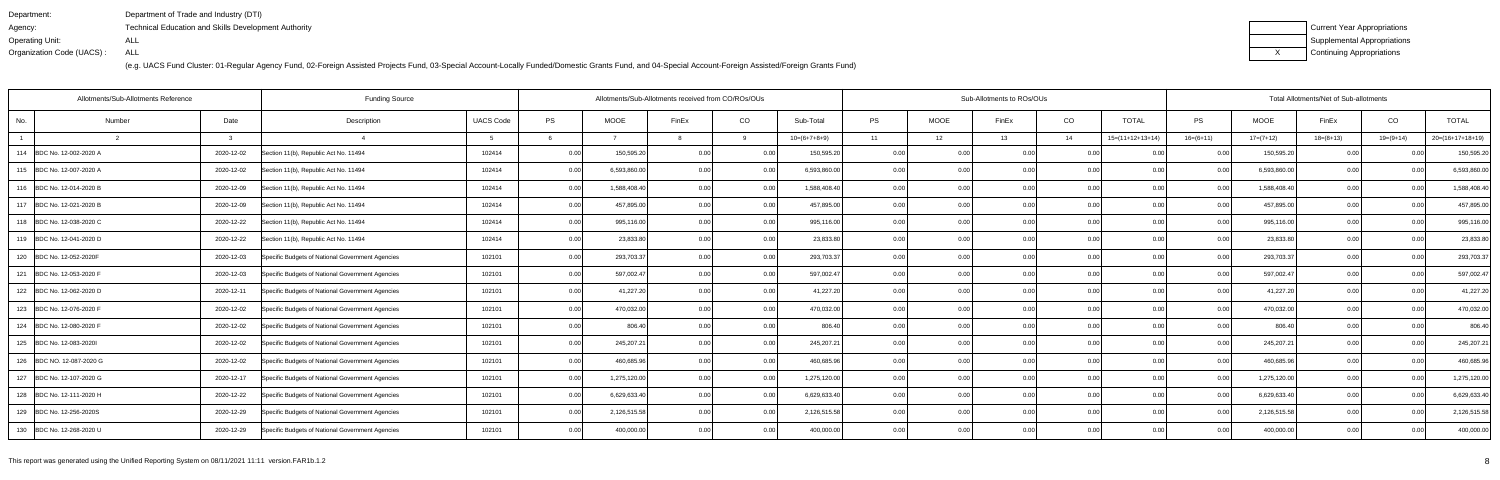| Department:               | Department of Trade and Industry (DTI)                      |
|---------------------------|-------------------------------------------------------------|
| Agency:                   | <b>Technical Education and Skills Development Authority</b> |
| Operating Unit:           | ALL                                                         |
| Organization Code (UACS): | ALL                                                         |

| Current Year Appropriations |
|-----------------------------|
| Supplemental Appropriations |
| Continuing Appropriations   |

| Allotments/Sub-Allotments Reference<br><b>Funding Source</b> |                                                                                |               |                                                  |                  |           |              | Allotments/Sub-Allotments received from CO/ROs/OUs |      |                |           |             | Sub-Allotments to ROs/OUs |      |                    |                | Total Allotments/Net of Sub-allotments |                |                |                    |  |
|--------------------------------------------------------------|--------------------------------------------------------------------------------|---------------|--------------------------------------------------|------------------|-----------|--------------|----------------------------------------------------|------|----------------|-----------|-------------|---------------------------|------|--------------------|----------------|----------------------------------------|----------------|----------------|--------------------|--|
| No.                                                          | Number                                                                         | Date          | Description                                      | <b>UACS Code</b> | PS        | <b>MOOE</b>  | FinEx                                              | CO   | Sub-Total      | <b>PS</b> | <b>MOOE</b> | FinEx                     | CO   | <b>TOTAL</b>       | PS             | <b>MOOE</b>                            | FinEx          | CO             | <b>TOTAL</b>       |  |
|                                                              |                                                                                | $\mathcal{R}$ |                                                  |                  |           |              |                                                    | q    | $10=(6+7+8+9)$ | 11        | 12          | 13                        | 14   | $15=(11+12+13+14)$ | $16=(6+11)$    | $17=(7+12)$                            | $18=(8+13)$    | $19=(9+14)$    | $20=(16+17+18+19)$ |  |
| 131                                                          | BDC No. 12-272-2020                                                            | 2020-12-29    | Specific Budgets of National Government Agencies | 102101           | 0.00      | 100,000.0    | 0.0(                                               | 0.00 | 100,000.0      | 0.00      |             | 0.00                      | 0.00 | 0.0(               | 0.00           | 100,000.00                             | 0 <sub>0</sub> |                | 100,000.00         |  |
|                                                              | 132 BDC No.02-2019-2020 A                                                      | 2020-02-23    | Specific Budgets of National Government Agencies | 102101           | 0.00      | 47,879.00    | 0.0(                                               | 0.00 | 47,879.00      | 0.00      | 0.00        | 0.00                      | 0.00 | 0.00               | 0.00           | 47,879.00                              | 0.00           | 0.00           | 47,879.00          |  |
| 133                                                          | Comprehensive Release per Annes A and A-1 of NBC No. 578<br><b>FY 2020 GAA</b> | 2020-01-17    | Specific Budgets of National Government Agencies | 102101           | 0.00      | 3,371,206.97 | 0 <sub>0</sub>                                     | 0.00 | 3,371,206.97   | 0.00      | 0.00        | 0.00                      | 0.00 | 0.00               | 0.00           | 3,371,206.97                           | 0.00           | 0.00           | 3,371,206.97       |  |
| 134                                                          | COMPREHENSIVE RELEASE PER ANNEX A AND A-1 OF<br><b>NBC 578</b>                 | 2020-01-17    | Specific Budgets of National Government Agencies | 102101           | 0.00      | 306,464.66   | 0.0(                                               | 0.00 | 306,464.66     | 0.00      | 0.00        | 0.00                      | 0.00 | 0.00               | 0.00           | 306,464.66                             | 0.00           | 0.00           | 306,464.66         |  |
| 135                                                          | Comprehensive Release Per Annex A AND A-1 OF NBC 578                           | 2020-01-17    | Specific Budgets of National Government Agencies | 102101           | 0.00      | 3,146,866.02 |                                                    | 0.00 | 3,146,866.02   | 0.00      | 0.00        | 0.00                      | 0.00 | 0.00               | 0 <sub>0</sub> | 3,146,866.02                           | 0.00           | 0 <sub>0</sub> | 3,146,866.02       |  |
|                                                              | COMPREHENSIVE RELEASE PER ANNEX A AND A-1 OF<br>136 NBC NO. 578                | 2021-01-02    | Specific Budgets of National Government Agencies | 102101           | 0.00      | 98,100.8     | 0 <sub>0</sub>                                     | 0.00 | 98,100.89      | 0.00      | 0.00        | 0.00                      | 0.00 | 0.00               | 0.00           | 98,100.89                              | 0.00           | 0.00           | 98,100.89          |  |
|                                                              | COMPREHENSIVE RELEASE PER ANNEX A AND A-1 OF<br>137   NBC NO. 578              | 2020-01-17    | Specific Budgets of National Government Agencies | 102101           | 0.00      | 23,971.40    |                                                    | 0.00 | 23,971.40      | 0.00      | 0.00        |                           | 0.00 | 0.00               | 0.00           | 23,971.40                              | 0.00           | 0 <sub>0</sub> | 23,971.40          |  |
| 138                                                          | COMPREHENSIVE RELEASE PER ANNEX A AND A-1 OF<br><b>NBC NO. 578</b>             | 2020-01-17    | Specific Budgets of National Government Agencies | 102101           | 0.00      | 8,835.00     |                                                    | 0.00 | 8,835.0        | 0.00      | 0.00        | 0.00                      | 0.00 | 0.00               | n nr           | 8,835.00                               | 0.00           |                | 8,835.00           |  |
| 139                                                          | COMPREHENSIVE RELEASE PER ANNEX A AND A-1 OF<br><b>NBC NO. 578</b>             | 2020-01-17    | Specific Budgets of National Government Agencies | 102101           | 61,318.00 | 419.42       |                                                    | 0.00 | 61,737.42      | 0.00      | 0.00        | 0.00                      | 0.00 | 0.00               | 61,318.00      | 419.42                                 | 0.00           |                | 61,737.42          |  |
| 140                                                          | COMPREHENSIVE RELEASE PER ANNEX A AND A-1 OF<br><b>NBC NO. 578</b>             | 2020-01-17    | Specific Budgets of National Government Agencies | 102101           | 135.24    | (76, 556.36) |                                                    | 0.00 | (76, 421.12)   | 0.00      | 0.00        | 0.00                      | 0.00 | 0.00               | 135.24         | (76, 556.36)                           | 0.00           | 0.00           | (76, 421.12)       |  |
|                                                              | 141   FY 2020 GAA                                                              | 2020-01-17    | Specific Budgets of National Government Agencies | 102101           | 34,121.00 | 91,141.00    | 0 <sub>0</sub>                                     | 0.00 | 125,262.00     | 0.00      | 0.00        | 0.00                      | 0.00 | 0.00               | 34,121.00      | 91,141.00                              | 0.00           | 0.00           | 125,262.00         |  |
|                                                              | 142   FY 2020 General Appropriation Act RA 11465                               | 2020-01-17    | Specific Budgets of National Government Agencies | 102101           | 0.00      | 2,656.40     |                                                    | 0.00 | 2,656.40       | 0.00      | 0.00        | 0 <sub>0</sub>            | 0.00 | 0.00               | 0.00           | 2,656.40                               | 0.00           |                | 2,656.40           |  |
|                                                              | 143   FY 2020 General Appropriations Act RA 11465                              | 2020-01-17    | Specific Budgets of National Government Agencies | 102101           | 0.00      | 2,472,198.40 |                                                    | 0.00 | 2,472,198.40   | 0.00      | 0.00        | 0.00                      | 0.00 | 0.00               | 0.00           | 2,472,198.40                           | 0.00           | 0.00           | 2,472,198.40       |  |
|                                                              | 144   FY 2020 General Appropriations Act RA 11465                              | 2020-01-17    | Specific Budgets of National Government Agencies | 102101           | 0.00      | 349,370.00   |                                                    | 0.00 | 349,370.00     | 0.00      | 0.00        | 0.00                      | 0.00 | 0.00               | 0.00           | 349,370.00                             | 0.00           | $\Omega$       | 349,370.00         |  |
|                                                              | 145 GAA 2020                                                                   | 2020-12-31    | Specific Budgets of National Government Agencies | 102101           | 45.74     | 96,056.0     |                                                    | 0.00 | 96,101.7       | 0.00      | 0.00        | n nr                      | 0.00 | 0.00               | 45.74          | 96,056.03                              | 0.00           |                | 96,101.77          |  |
|                                                              | 146 GAA FY 2020 R.A. No. 11465                                                 | 2020-01-06    | Specific Budgets of National Government Agencies | 102101           | 43,369.90 | 2,088.46     |                                                    | 0.00 | 45,458.36      | 0.00      | 0.00        | 0.00                      | 0.00 | 0.00               | 43,369.90      | 2,088.46                               | 0.00           | 0 <sub>0</sub> | 45,458.36          |  |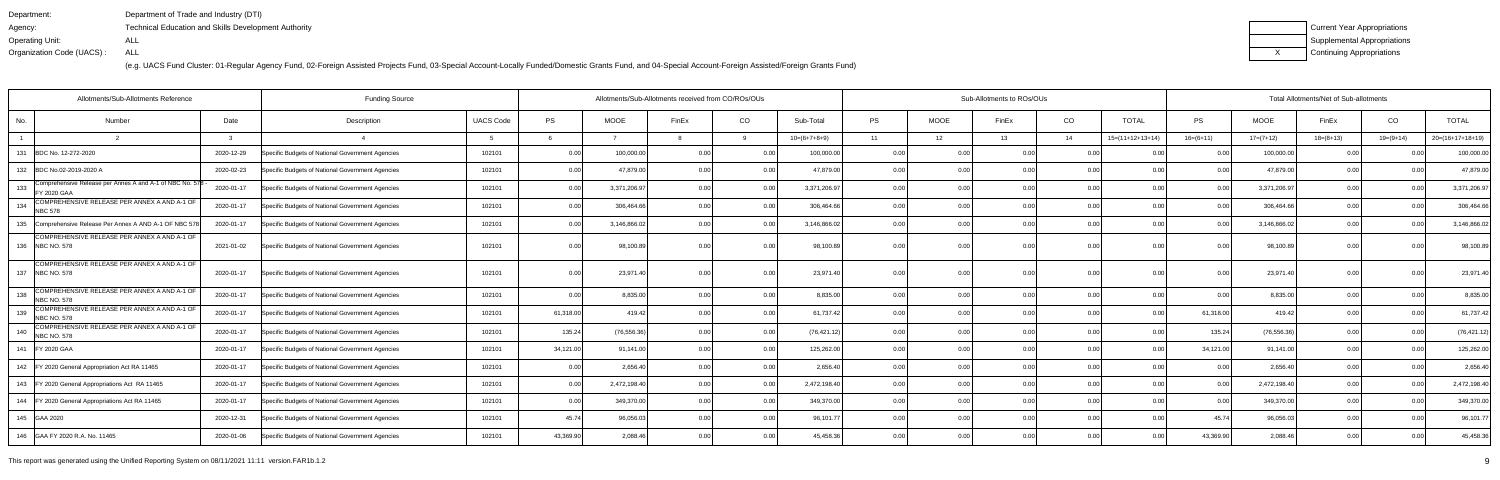| Department:               | Department of Trade and Industry (DTI)               |
|---------------------------|------------------------------------------------------|
| Agency:                   | Technical Education and Skills Development Authority |
| Operating Unit:           | ALL                                                  |
| Organization Code (UACS): | ALL                                                  |

| Current Year Appropriations |
|-----------------------------|
| Supplemental Appropriations |
| Continuing Appropriations   |

| Allotments/Sub-Allotments Reference |            | <b>Funding Source</b>                            |                  | Allotments/Sub-Allotments received from CO/ROs/OUs |              |                |            |                |           | Sub-Allotments to ROs/OUs | Total Allotments/Net of Sub-allotments |                |                    |              |              |             |                |                    |
|-------------------------------------|------------|--------------------------------------------------|------------------|----------------------------------------------------|--------------|----------------|------------|----------------|-----------|---------------------------|----------------------------------------|----------------|--------------------|--------------|--------------|-------------|----------------|--------------------|
| No.<br>Number                       | Date       | Description                                      | <b>UACS Code</b> | PS                                                 | <b>MOOE</b>  | FinEx          | CO         | Sub-Total      | <b>PS</b> | <b>MOOE</b>               | FinEx                                  | CO             | <b>TOTAL</b>       | PS           | <b>MOOE</b>  | FinEx       | CO             | <b>TOTAL</b>       |
|                                     |            |                                                  |                  |                                                    |              |                | a          | $10=(6+7+8+9)$ | 11        | 12                        | 13                                     | 14             | $15=(11+12+13+14)$ | $16=(6+11)$  | $17=(7+12)$  | $18=(8+13)$ | $19=(9+14)$    | $20=(16+17+18+19)$ |
| 147 GAA FY 2020 R.A. No. 11465      | 2020-01-06 | Specific Budgets of National Government Agencies | 102101           | 918.96                                             | 311,135.50   | 0.00           | 0.00       | 312,054.46     | 0.00      | 0.0                       | 0.00                                   | 0.0            |                    | 918.96       | 311,135.50   | 0.00        |                | 312,054.46         |
| 148 GAA R.A. No. 11465              | 2020-01-06 | Specific Budgets of National Government Agencies | 102101           | 4.38                                               |              | 0 <sub>0</sub> | 0.00       | -4.38          | 0.001     | 0.00                      | n nr                                   | 0.00           | 0.00               | 4.38         | 0.00         | 0.00        |                | 4.38               |
| 149 GAR0 FY 2020                    | 2020-01-01 | Specific Budgets of National Government Agencies | 102101           | 0.00                                               | 3,593,597.83 |                | 0.00       | 3,593,597.83   | 0.00      | 0.00                      |                                        | 0.00           | 0.00               | 0.00         | 3,593,597.83 | 0.00        | 0 <sub>0</sub> | 3,593,597.83       |
| 150 GARO 2020                       | 2020-01-03 | Specific Budgets of National Government Agencies | 102101           | 0.00                                               | 354,131.44   | 0.00           | 0.00       | 354,131.44     | 0.001     | 0.00                      | 0.00                                   | 0.00           | 0.00               | 0.00         | 354,131.44   | 0.00        | 0.00           | 354,131.44         |
| 151 GARO FY 2020                    | 2020-01-01 | Specific Budgets of National Government Agencies | 102101           | 55,349.00                                          | 1,509,213.59 | $\cap$ $\cap$  | 0.00       | 1,564,562.59   | 0.00      | 0.0                       |                                        | 0 <sub>0</sub> | 0.00               | 55,349.00    | 1,509,213.59 | 0.00        | 0 <sub>0</sub> | 1,564,562.59       |
| 152 GARO FY 2020                    | 2020-01-01 | Retirement and Life Insurance Premiums           | 102102           | 191.40                                             | 0.00         | 0 <sub>0</sub> | 0.00       | 191.40         | 0.00      | 0.00                      | n nr                                   | 0.0            | 0.00               | 191.40       | 0.00         | 0.00        | 0 <sub>0</sub> | 191.40             |
| 153 R.A. No. 11465 GAA              | 2020-01-06 | Specific Budgets of National Government Agencies | 102101           | 0.00                                               | 3,844,589.59 | 0.00           | 0.00       | 3,844,589.59   | 0.00      | 0.00                      | 0.00                                   | 0.00           | 0.00               | 0.00         | 3,844,589.59 | 0.00        | 0.00           | 3,844,589.59       |
| 154 RA 11465                        | 2020-01-06 | Specific Budgets of National Government Agencies | 102101           | 325,917.27                                         |              | 0 <sub>0</sub> | 0.00       | 325,917.27     | 0.00      | 0.00                      |                                        | 0 <sub>0</sub> |                    | 325,917.27   | 0.00         | 0.00        | 0 <sub>0</sub> | 325,917.27         |
| 155 RA11465                         | 2020-01-06 | Specific Budgets of National Government Agencies | 102101           | 0.00                                               | 113.65       |                | 0.00       | 113.65         | 0.001     | 0.00                      | 0.00                                   | 0.0            | 0.00               | 0.00         | 113.65       | 0.00        | 0.00           | 113.65             |
| 156 SARO # 10-176-2020R             | 2020-10-02 | Specific Budgets of National Government Agencies | 102101           | 0.00                                               | 0.00         | 0.00           | 124,604.00 | 124,604.00     | 0.00      | 0.00                      | 0.00                                   | 0.00           | 0.00               | 0.00         | 0.00         | 0.00        | 124,604.00     | 124,604.00         |
| 157 SARO ROIII-20-00014418          | 2020-07-30 | Miscellaneous Personnel Benefits Fund            | 102406           | 1,447,610.49                                       | 0.00         | 0.00           | 0.00       | 1,447,610.49   | 0.00      | 0.00                      | 0.00                                   | 0.0            | 0.00               | 1,447,610.49 | 0.00         | 0.00        | 0.00           | 1,447,610.49       |
| 158 SARO-ROIII-20-0011544           | 2020-06-17 | Specific Budgets of National Government Agencies | 102101           | 137,334.00                                         | 0.00         | 0 <sub>0</sub> | 0.00       | 137,334.00     | 0.00      | 0.00                      | 0.00                                   | 0.00           | 0.00               | 137,334.00   | 0.00         | 0.00        | 0.00           | 137,334.00         |
| 159 SARO-ROV-20-0019389             | 2020-11-18 | Miscellaneous Personnel Benefits Fund            | 102406           | 1,907,052.16                                       | 0.00         | 0.00           | 0.00       | 1,907,052.16   | 0.00      | 0.00                      | 0.OC                                   | 0.00           | 0.00               | 1,907,052.16 | 0.00         | 0.00        | 0.00           | 1,907,052.16       |
| 160 SARO-ROX-20-0000507             | 2020-02-05 | Pension and Gratuity Fund                        | 102407           | 0.91                                               | 0.00         | 0.00           | 0.00       | 0.91           | 0.001     | 0.00                      | 0.00                                   | 0.00           | 0.00               | 0.91         | 0.00         | 0.00        | 0.00           | 0.91               |
| 161   SARO-ROX-20-00011834          | 2020-06-19 | Pension and Gratuity Fund                        | 102407           | 0.58                                               | 0.00         | 0.00           | 0.00       | 0.58           | 0.00      | 0.00                      | 0.00                                   | 0.00           | 0.00               | 0.58         | 0.00         | 0.00        | 0 <sub>0</sub> | 0.58               |
| 162 SARO-ROX-20-00011943            | 2020-06-22 | Pension and Gratuity Fund                        | 102407           | 0.22                                               | 0.00         | 0.00           | 0.001      | 0.22           | 0.00      | 0.00                      | 0.00                                   | 0.00           | 0.00               | 0.22         | 0.00         | 0.00        |                | 0.22               |
| 163 SARO-ROX-20-00014362            | 2020-07-24 | Pension and Gratuity Fund                        | 102407           | 0.75                                               | 0.00         | 0.00           | 0.00       | 0.75           | 0.001     | 0.00                      | 0.00                                   | 0.00           | 0.00               | 0.75         | 0.00         | 0.00        | 0.00           | 0.75               |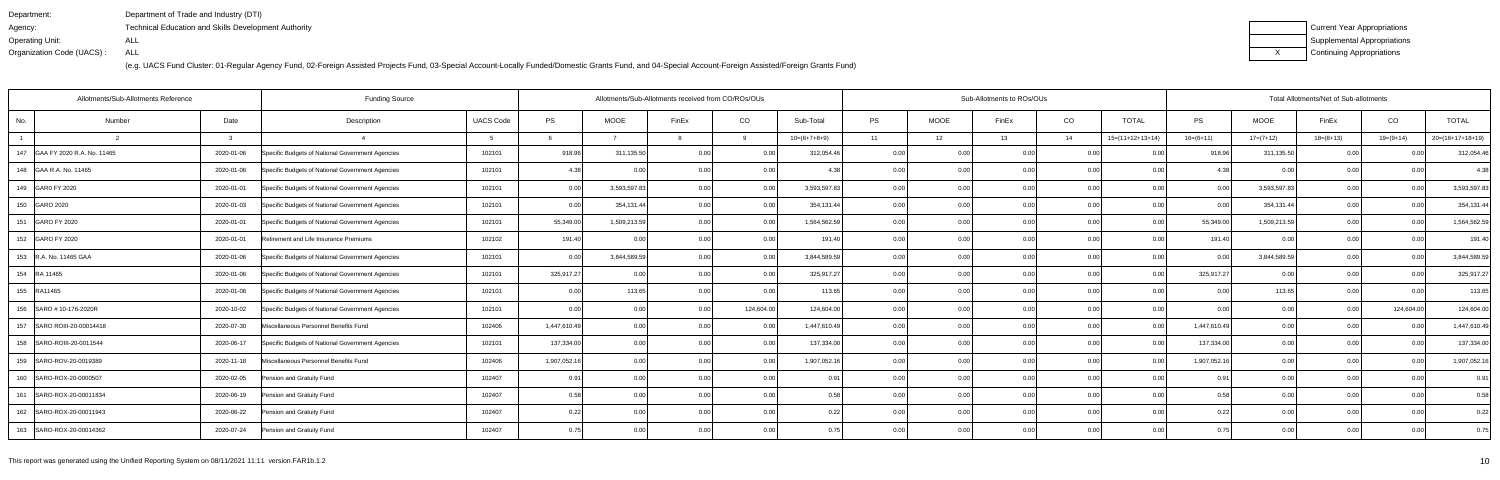| Department:               | Department of Trade and Industry (DTI)                      |
|---------------------------|-------------------------------------------------------------|
| Agency:                   | <b>Technical Education and Skills Development Authority</b> |
| Operating Unit:           | ALL                                                         |
| Organization Code (UACS): | ALL                                                         |

| Current Year Appropriations |
|-----------------------------|
| Supplemental Appropriations |
| Continuing Appropriations   |

| Allotments/Sub-Allotments Reference         | <b>Funding Source</b> |                                                  | Allotments/Sub-Allotments received from CO/ROs/OUs<br>Sub-Allotments to ROs/OUs |              |                |                |                   |                |                   |                   |                |      | Total Allotments/Net of Sub-allotments |                  |                       |             |                |                    |  |
|---------------------------------------------|-----------------------|--------------------------------------------------|---------------------------------------------------------------------------------|--------------|----------------|----------------|-------------------|----------------|-------------------|-------------------|----------------|------|----------------------------------------|------------------|-----------------------|-------------|----------------|--------------------|--|
| No.<br>Number                               | Date                  | Description                                      | <b>UACS Code</b>                                                                | PS           | MOOE           | FinEx          | CO                | Sub-Total      | PS                | MOOE              | FinEx          | CO   | <b>TOTAL</b>                           | PS               | <b>MOOE</b>           | FinEx       | CO             | <b>TOTAL</b>       |  |
|                                             |                       |                                                  |                                                                                 |              |                |                | 9                 | $10=(6+7+8+9)$ | 11                | 12                | 13             | 14   | $15=(11+12+13+14)$                     | $16=(6+11)$      | $17=(7+12)$           | $18=(8+13)$ | $19=(9+14)$    | $20=(16+17+18+19)$ |  |
| 164<br>SARO-ROX-20-00014523                 | 2020-08-05            | Pension and Gratuity Fund                        | 102407                                                                          | 0.62         | 0.00           |                |                   | 0.6            | 0.00              |                   | 0 <sub>0</sub> | 0.0  |                                        |                  | 0.00                  |             |                | 0.62               |  |
| 165 SARO-ROX-20-0005381                     | 2020-03-31            | Miscellaneous Personnel Benefits Fund            | 102406                                                                          | 400,000.00   | 0.00           | n no           | 0.00              | 400,000.00     | 0.00              | 0.00              | 0.00           | 0.00 | 0.00                                   | 400,000.00       | 0.00                  | 0.00        | 0.00           | 400,000.00         |  |
| 166 STEP-12-047-2020 F                      | 2020-12-29            | Specific Budgets of National Government Agencies | 102101                                                                          | 0.00         | 334,079.86     |                | 0.00              | 334,079.86     | 0.00              | 0.00              |                | 0.00 | 0.00                                   | 0.00             | 334,079.86            | 0.00        | 0 <sub>0</sub> | 334,079.86         |  |
| 167 STEP-12-083-2020 E                      | 2020-12-29            | Specific Budgets of National Government Agencies | 102101                                                                          | 0.00         | 1,778,946.00   |                | 0.00              | 1,778,946.00   | 0.00              | 0.00              | 0.00           | 0.00 | 0.00                                   | 0.00             | 1,778,946.00          | 0.00        | 0.00           | 1,778,946.00       |  |
| 168   TWSP-12-112-2020 G                    | 2020-12-29            | Specific Budgets of National Government Agencies | 102101                                                                          | 0.00         | 3,592,571.35   | 0.00           | 0.00              | 3,592,571.35   | 0.00              | 0.00              | 0.00           | 0.00 | 0.00                                   | 0.00             | 3,592,571.35          | 0.00        | 0.00           | 3,592,571.35       |  |
| Sub-TotaL                                   |                       |                                                  |                                                                                 | 4,747,150.77 | 112,617,609.54 | 0.00           | 2,051,235.36      | 119,415,995.67 | 0.00              | 0.00              | 0.00           | 0.00 | 0.00                                   | 4,747,150.77     | 112,617,609.54        | 0.00        | 2,051,235.3    | 119,415,995.67     |  |
| C. Sub-allotments to CO/ROs/OUs(Prior Year) |                       |                                                  |                                                                                 | 0.00         | 0.00           | 0.00           |                   |                | (22, 299, 899.77) | (1,293,427,612.66 | 0.00           |      | (1,315,727,512.43)                     | (22, 299, 899.7) | (1, 293, 427, 612.66) | 0.00        |                | 1,315,727,512.43)  |  |
| 169   TWSP-03-037-2021 D                    | 2021-03-09            | Specific Budgets of National Government Agencies | 102101                                                                          | 0.00         | 0.00           |                | 0.00              | 0.00           |                   | (3,674,505.00)    | 0.00           | 0.00 | (3,674,505.00)                         | 0.00             | (3,674,505.00)        | 0.00        | 0.00           | (3,674,505.00)     |  |
| 170<br>TWSP-04-053-2021 D                   | 2021-04-15            | Specific Budgets of National Government Agencies | 102101                                                                          | 0.00         | 0.00           |                | 0.00              | 0.00           | 0.00              | (929, 540.00)     | 0.00           | 0.00 | (929,540.00)                           | 0.00             | (929, 540.00)         | 0.00        | 0.00           | (929, 540.00)      |  |
| 171<br>TWSP-04-054-2021 G                   | 2021-04-15            | Specific Budgets of National Government Agencies | 102101                                                                          | 0.00         | 0.00           |                | 0.00              | 0.00           | 0.00              | (498, 520.00)     | n nn           | 0.00 | (498,520.00                            | 0.00             | (498, 520.00)         | 0.00        | 0.00           | (498, 520.00)      |  |
| 172 04-008-2021A                            | 2021-04-22            | Specific Budgets of National Government Agencies | 102101                                                                          | 0.00         | 0.00           |                |                   | 0 <sub>0</sub> | (1, 233, 282.54)  | 0.00              |                | 0.00 | (1, 233, 282.54)                       | (1,233,282.54)   | 0.00                  | 0.00        |                | (1,233,282.54)     |  |
| 173 06-014-2021B                            | 2021-06-30            | Specific Budgets of National Government Agencies | 102101                                                                          | 0.00         | 0.00           |                | 0.00              | 0.0            | (476,366.98       | 0.00              | ი ი            | 0.00 | (476,366.98)                           | (476, 366.98)    | 0.00                  | 0.00        | 0 <sub>0</sub> | (476, 366.98)      |  |
| 174 BDC 08-017-2021 A                       | 2021-08-31            | Specific Budgets of National Government Agencies | 102101                                                                          | 0.00         | 0.00           |                | 0.00 <sub>l</sub> | 0.00           | (3,801,336.00)    | 0.00              | 0.00           | 0.00 | (3,801,336.00)                         | (3,801,336.00)   | 0.00                  | 0.00        | 0.00           | (3,801,336.00)     |  |
| 175 BDC 09-019-2021 A                       | 2021-09-08            | Specific Budgets of National Government Agencies | 102101                                                                          | 0.00         | 0.00           |                | 0.00              | 0 <sub>0</sub> | (1,619,476.00)    | 0.00              | n nr           | 0.00 | (1,619,476.00)                         | (1,619,476.00)   | 0.00                  | 0.00        | 0 <sub>0</sub> | (1,619,476.00)     |  |
| 176 BDC 09-021-2021 D                       | 2021-09-27            | Specific Budgets of National Government Agencies | 102101                                                                          | 0.00         | 0.00           | 0 <sub>0</sub> | 0.00              | 0.00           | (1,084,778.00)    | 0.00              | ი იი           | 0.00 | (1,084,778.00)                         | (1,084,778.00)   | 0.00                  | 0.00        | 0.00           | (1,084,778.00)     |  |
| 177 BDC 02-001-2021 A                       | 2021-02-10            | Specific Budgets of National Government Agencies | 102101                                                                          | 0.00         | 0.00           |                |                   | 0 <sub>0</sub> |                   | (600,000.00)      |                | 0.00 | (600,000.00                            | 0.00             | (600,000.00)          | 0.00        |                | (600,000.00)       |  |
| 178 BDC 02-002-2021 A                       | 2021-02-10            | Specific Budgets of National Government Agencies | 102101                                                                          | 0.00         | 0.00           |                | 0.00              | 0.00           | 0.00              | (600,000.00)      |                | 0.00 | (600,000.00)                           | 0.00             | (600,000.00)          | 0.00        | 0 <sub>0</sub> | (600,000.00)       |  |
| 179 BDC 03-003-2021 A                       | 2021-03-23            | Specific Budgets of National Government Agencies | 102101                                                                          | 0.00         | 0.00           |                | 0.00 <sub>l</sub> | 0.00           | (156, 815.55)     | 0.00              | 0.00           | 0.00 | (156, 815.55)                          | (156, 815.55)    | 0.00                  | 0.00        | 0.00           | (156, 815.55)      |  |

This report was generated using the Unified Reporting System on 08/11/2021 11:11 version.FAR1b.1.2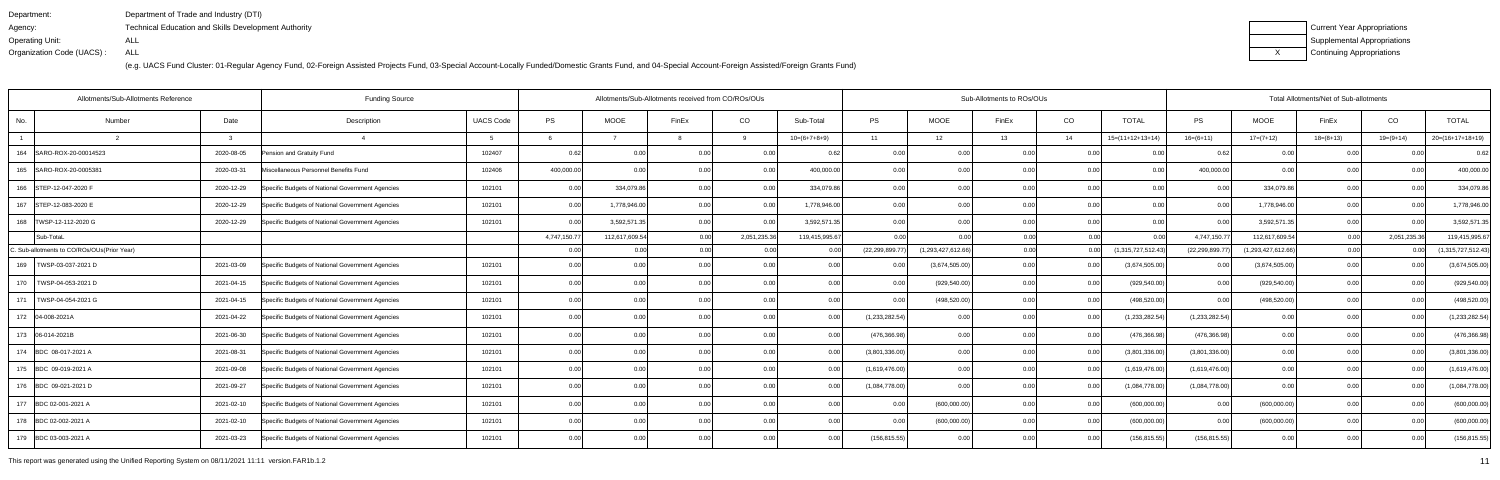| Department:               | Department of Trade and Industry (DTI)               |
|---------------------------|------------------------------------------------------|
| Agency:                   | Technical Education and Skills Development Authority |
| Operating Unit:           | ALL                                                  |
| Organization Code (UACS): | ALL                                                  |

| Current Year Appropriations |
|-----------------------------|
| Supplemental Appropriations |
| Continuing Appropriations   |

|     | Allotments/Sub-Allotments Reference |              | <b>Funding Source</b>                            | Allotments/Sub-Allotments received from CO/ROs/OUs |      |             |                |       |                | Sub-Allotments to ROs/OUs |                |       |      |                    | Total Allotments/Net of Sub-allotments | CO<br><b>TOTAL</b> |             |                |                    |
|-----|-------------------------------------|--------------|--------------------------------------------------|----------------------------------------------------|------|-------------|----------------|-------|----------------|---------------------------|----------------|-------|------|--------------------|----------------------------------------|--------------------|-------------|----------------|--------------------|
| No. | Number                              | Date         | Description                                      | <b>UACS Code</b>                                   | PS   | <b>MOOE</b> | FinEx          | CO    | Sub-Total      | <b>PS</b>                 | <b>MOOE</b>    | FinEx | CO   | <b>TOTAL</b>       | PS                                     | <b>MOOE</b>        | FinEx       |                |                    |
|     |                                     | $\mathbf{r}$ |                                                  |                                                    |      |             |                |       | $10=(6+7+8+9)$ | 11                        | 12             | 13    | 14   | $15=(11+12+13+14)$ | $16=(6+11)$                            | $17=(7+12)$        | $18=(8+13)$ | $19=(9+14)$    | $20=(16+17+18+19)$ |
| 180 | BDC 04-004-2021 A                   | 2021-04-07   | Specific Budgets of National Government Agencies | 102101                                             | 0.00 | 0.00        | 0.00           |       | 0.0            | (1,918,465.54)            | 0.00           |       | 0.0  | (1,918,465.54)     | (1,918,465.54)                         | 0.00               |             |                | (1,918,465.54)     |
| 181 | BDC 04-007-2021 A                   | 2021-04-23   | Specific Budgets of National Government Agencies | 102101                                             | 0.00 | 0.00        |                | 0.00  | 0 Q            | (367,660.84)              | 0.00           |       | 0.00 | (367,660.84        | (367,660.84)                           | 0.00               | 0.00        |                | (367,660.84)       |
|     | 182 BDC 04-008-2021 A               | 2021-04-23   | Specific Budgets of National Government Agencies | 102101                                             | 0.00 | 0.00        | 0 <sub>0</sub> | 0.00  | 0.00           | (1, 233, 282.54)          | 0.00           | ი იი  | 0.00 | (1,233,282.54)     | (1,233,282.54)                         | 0.00               | 0.00        | 0.00           | (1,233,282.54)     |
|     | 183 BDC 04-011-2021 A               | 2021-04-23   | Specific Budgets of National Government Agencies | 102101                                             | 0.00 | 0.00        | 0.00           | 0.001 | 0.00           | 0.00                      | (15,000.00)    | 0.00  | 0.00 | (15,000.00)        | 0.00                                   | (15,000.00)        | 0.00        | 0.00           | (15,000.00)        |
|     | 184 BDC 04-012-2021 A               | 2021-04-26   | Specific Budgets of National Government Agencies | 102101                                             | 0.00 | 0.00        | 0 <sub>0</sub> | 0.00  | 0.00           | 0.00                      | (600,000.00)   | ი იი  | 0.0  | (600,000.00)       | 0.00                                   | (600,000.00)       | 0.00        | 0 <sub>0</sub> | (600,000.00)       |
|     | 185 BDC 05-013-2021 A               | 2021-05-27   | Specific Budgets of National Government Agencies | 102101                                             | 0.00 | 0.00        | 0.00           | 0.00  | 0.00           | (488,098.00               | 0.00           | 0.00  | 0.00 | (488,098.00        | (488,098.00)                           | 0.00               | 0.00        | 0.00           | (488,098.00)       |
|     | 186 BDC 06-014-2021 B               | 2021-06-30   | Specific Budgets of National Government Agencies | 102101                                             | 0.00 | 0.00        | 0.00           | 0.00  | 0.00           | (476, 366.98)             | 0.00           | 0.00  | 0.00 | (476,366.98)       | (476, 366.98)                          | 0.00               | 0.00        | 0.00           | (476, 366.98)      |
|     | 187 BDC 06-015-2021 B               | 2021-06-16   | Specific Budgets of National Government Agencies | 102101                                             | 0.00 | 0.00        | 0.00           | 0.00  | 0.00           |                           | (82,500.00)    | n nn  | 0.0  | (82,500.00)        | 0.00                                   | (82,500.00)        | 0.00        | 0.00           | (82,500.00)        |
|     | 188 BDC 06-016-2021 A               | 2021-06-16   | Specific Budgets of National Government Agencies | 102101                                             | 0.00 | 0.00        | 0.00           | 0.001 | 0.00           | 0.00                      | (52,500.00)    | 0.00  | 0.00 | (52,500.00)        | 0.00                                   | (52,500.00)        | 0.00        | 0.00           | (52,500.00)        |
|     | 189 BDC 08-018-2021 C               | 2021-08-31   | Specific Budgets of National Government Agencies | 102101                                             | 0.00 | 0.00        | 0.00           | 0.00  | 0.00           | (680, 212.00)             | 0.00           | 0.00  | 0.00 | (680,212.00)       | (680, 212.00)                          | 0.00               | 0.00        | 0.00           | (680, 212.00)      |
|     | 190 BDC 09-019-2021 A               | 2021-09-08   | Specific Budgets of National Government Agencies | 102101                                             | 0.00 | 0.00        | 0.00           |       | 0.00           | (809, 738.00)             | 0.00           | 0.00  | 0.0  | (809,738.00        | (809, 738.00)                          | 0.00               | 0.00        | 0.00           | (809, 738.00)      |
|     | 191 BDC 09-020-2021 B               | 2021-09-23   | Specific Budgets of National Government Agencies | 102101                                             | 0.00 | 0.00        | 0 <sub>0</sub> | 0.00  | 0 Q            | (5,756,794.00)            | 0.00           | n nr  | 0.0  | (5,756,794.00)     | (5,756,794.00)                         | 0.00               | 0.00        |                | (5,756,794.00)     |
|     | 192 BDC 12-282-2020 V               | 2021-01-26   | Specific Budgets of National Government Agencies | 102101                                             | 0.00 | 0.00        | 0.00           |       | 0.00           | (197,246.41               | 0.00           | 0 Q   | 0.00 | (197, 246.41)      | (197, 246.41)                          | 0.00               | 0.00        | 0.00           | (197, 246.41)      |
|     | 193 BDC No. 03-003-2021 A           | 2021-03-23   | Specific Budgets of National Government Agencies | 102101                                             | 0.00 | 0.00        | 0.00           | 0.00  | 0.00           | (156, 815.55)             | 0.00           | ი იი  | 0.0  | (156, 815.55)      | (156, 815.55)                          | 0.00               | 0.00        | 0.00           | (156, 815.55)      |
|     | 194 BDC No. 05-013-2021 B           | 2021-05-27   | Specific Budgets of National Government Agencies | 102101                                             | 0.00 | 0.00        | 0 <sub>0</sub> | 0.00  |                | (488,098.00)              | 0.00           | n nn  | 0.0  | (488,098.0         | (488,098.00)                           | 0.00               | 0.00        |                | (488,098.00)       |
|     | 195 BDC No. 12-256-2020S            | 2020-12-29   | Specific Budgets of National Government Agencies | 102101                                             | 0.00 | 0.00        |                | 0.00  |                |                           | (1,726,484.18) |       | 0.00 | (1,726,484.18)     | 0.00                                   | (1,726,484.18)     | 0.00        |                | (1,726,484.18)     |
|     | 196 BDC No: 06-101-2021 F           | 2021-06-16   | Specific Budgets of National Government Agencies | 102101                                             | 0.00 | 0.00        |                | 0.00  | 0.00           | 0.00                      | (82,500.00)    | ი იი  |      | (82,500.00)        | 0.001                                  | (82,500.00)        | 0.00        |                | (82,500.00)        |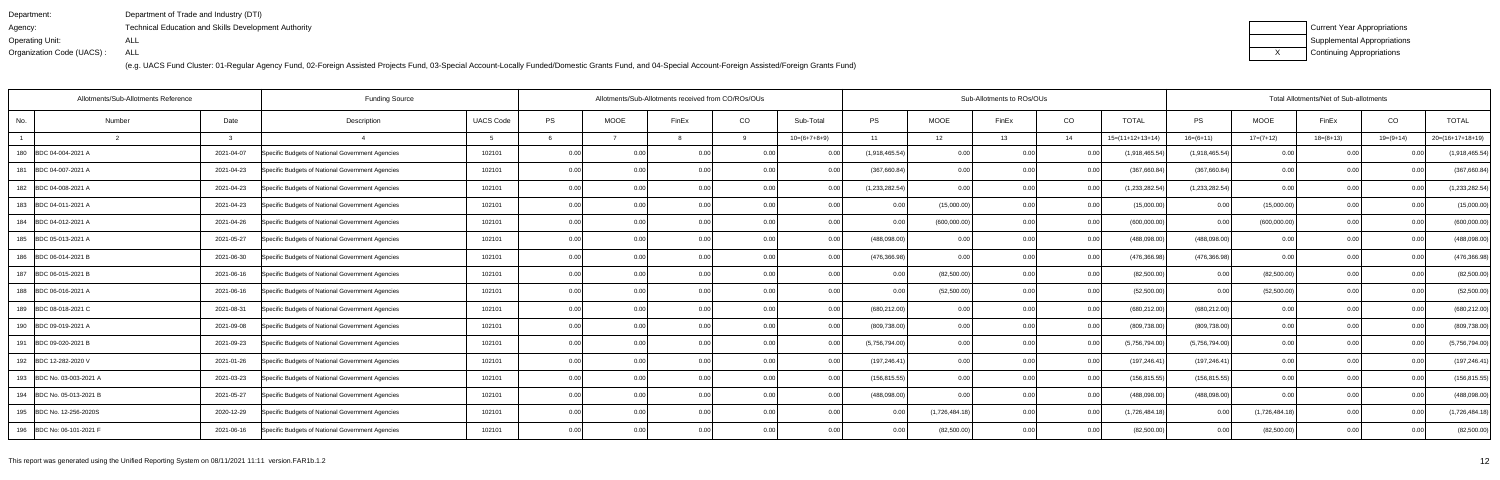| Department:               | Department of Trade and Industry (DTI)                      |
|---------------------------|-------------------------------------------------------------|
| Agency:                   | <b>Technical Education and Skills Development Authority</b> |
| Operating Unit:           | ALL                                                         |
| Organization Code (UACS): | ALL                                                         |

| Current Year Appropriations |
|-----------------------------|
| Supplemental Appropriations |
| Continuing Appropriations   |

| Allotments/Sub-Allotments Reference |            | <b>Funding Source</b>                            |                  |      | Allotments/Sub-Allotments received from CO/ROs/OUs |                |                   | Sub-Allotments to ROs/OUs |               |                |       |      | Total Allotments/Net of Sub-allotments |               |                |             |                |                    |
|-------------------------------------|------------|--------------------------------------------------|------------------|------|----------------------------------------------------|----------------|-------------------|---------------------------|---------------|----------------|-------|------|----------------------------------------|---------------|----------------|-------------|----------------|--------------------|
| No.<br>Number                       | Date       | Description                                      | <b>UACS Code</b> | PS   | MOOE                                               | FinEx          | CO                | Sub-Total                 | <b>PS</b>     | <b>MOOE</b>    | FinEx | CO   | <b>TOTAL</b>                           | PS            | <b>MOOE</b>    | FinEx       | CO             | <b>TOTAL</b>       |
|                                     |            |                                                  |                  |      |                                                    |                | <b>Q</b>          | $10=(6+7+8+9)$            | 11            | 12             | 13    | 14   | $15=(11+12+13+14)$                     | $16=(6+11)$   | $17=(7+12)$    | $18=(8+13)$ | $19=(9+14)$    | $20=(16+17+18+19)$ |
| 197 SARO # 04-007-2021A             | 2021-04-23 | Specific Budgets of National Government Agencies | 102101           | 0.00 | 0.00                                               |                |                   | 0 <sub>0</sub>            | (367,660.84   | 0.00           | 0.00  |      | (367,660.84                            | (367,660.84)  | 0.00           | 0.00        |                | (367,660.84)       |
| 198 SARO # 08-018-2021C             | 2021-08-31 | Specific Budgets of National Government Agencies | 102101           | 0.00 | 0.00                                               |                | 0.00              | 0 <sub>0</sub>            | (340, 106.00) | 0.00           |       | 0.00 | (340, 106.00)                          | (340, 106.00) | 0.00           | 0.00        |                | (340, 106.00)      |
| 199 SARO# 09-021-2021D              | 2021-09-27 | Specific Budgets of National Government Agencies | 102101           | 0.00 | 0.00                                               |                |                   | 0 <sub>0</sub>            | (542, 389.00) | 0.00           | ი იი  | 0.00 | (542,389.00                            | (542, 389.00) | 0.00           | 0.00        |                | (542, 389.00)      |
| 200 SARO-ROIVA-20-0016456           | 2020-10-02 | Miscellaneous Personnel Benefits Fund            | 102406           | 0.00 | 0.00                                               |                | 0.00 <sub>l</sub> | 0.0                       | (104, 911.00) | 0.00           | 0.00  | 0.00 | (104, 911.00                           | (104, 911.00) | 0.00           | 0.00        |                | (104, 911.00)      |
| 201 STEP 03-001-2021 A              | 2021-03-01 | Specific Budgets of National Government Agencies | 102101           | 0.00 | 0.00                                               |                | 0.00              | 0.00                      |               | (941, 445.20)  | 0.00  | 0.00 | (941,445.20                            | 0.00          | (941, 445.20)  | 0.00        |                | (941, 445.20)      |
| 202 STEP 03-002-2021 A              | 2021-03-01 | Specific Budgets of National Government Agencies | 102101           | 0.00 | 0.00                                               |                | 0.00              | 0.00                      | 0.00          | (3,071,089.00) | 0.00  | 0.00 | (3,071,089.00)                         | 0.00          | (3,071,089.00) | 0.00        | 0 <sub>0</sub> | (3,071,089.00)     |
| 203 STEP 03-003-2021 A              | 2021-03-01 | Specific Budgets of National Government Agencies | 102101           | 0.00 | 0.00                                               | 0.00           | 0.001             | 0.00                      | 0.00          | (3,673,355.00) | 0.00  | 0.00 | (3,673,355.00)                         | 0.00          | (3,673,355.00) | 0.00        | 0.00           | (3,673,355.00)     |
| 204 STEP 03-004-2021 A              | 2021-03-01 | Specific Budgets of National Government Agencies | 102101           | 0.00 | 0.00                                               |                |                   | 0.00                      |               | (1,574,164.80) | 0.00  | 0.00 | (1,574,164.80)                         | 0.00          | (1,574,164.80) | 0.00        |                | (1,574,164.80)     |
| 205 STEP 03-015-2021 C              | 2021-03-23 | Specific Budgets of National Government Agencies | 102101           | 0.00 | 0.00                                               | 0 <sub>0</sub> | 0.001             | 0.00                      | 0.00          | (324, 020.00)  | 0.00  | 0.00 | (324, 020.00)                          | 0.00          | (324, 020.00)  | 0.00        | 0.00           | (324, 020.00)      |
| 206 STEP-03-005-2021 B              | 2021-03-16 | Specific Budgets of National Government Agencies | 102101           | 0.00 | 0.00                                               | 0.00           | 0.00 <sub>l</sub> | 0.00                      | 0.00          | (2,780,244.00) | 0.00  | 0.00 | (2,780,244.00)                         | 0.00          | (2,780,244.00) | 0.00        | 0.00           | (2,780,244.00)     |
| 207 STEP-03-006-2021 A              | 2021-03-01 | Specific Budgets of National Government Agencies | 102101           | 0.00 | 0.00                                               | 0.00           | 0.00              | 0.00                      |               | (1,715,832.00) | 0.00  | 0.00 | (1,715,832.00)                         | 0.00          | (1,715,832.00) | 0.00        | 0 <sub>0</sub> | (1,715,832.00)     |
| 208 STEP-03-007-2021 C              | 2021-03-16 | Specific Budgets of National Government Agencies | 102101           | 0.00 | 0.00                                               |                | 0.00              | 0 <sub>0</sub>            | 0.00          | (118, 938.68)  | 0.00  | 0.00 | (118,938.68)                           | 0.00          | (118,938.68)   | 0.00        | 0 <sub>0</sub> | (118, 938.68)      |
| 209 STEP-03-008-2021 A              | 2021-03-16 | Specific Budgets of National Government Agencies | 102101           | 0.00 | 0.00                                               | 0.00           | 0.001             | 0.00                      | 0.00          | (194, 916.61)  | 0.00  | 0.00 | (194,916.61                            | 0.00          | (194, 916.61)  | 0.00        | 0.00           | (194, 916.61)      |
| 210 STEP-03-009-2021 B              | 2021-03-16 | Specific Budgets of National Government Agencies | 102101           | 0.00 | 0.00                                               | 0.00           | 0.00              | 0.00                      | 0.00          | (404, 027.15)  | 0.00  | 0.00 | (404,027.15                            | 0.00          | (404, 027.15)  | 0.00        | 0.00           | (404, 027.15)      |
| 211 STEP-03-010-2021 A              | 2021-03-16 | Specific Budgets of National Government Agencies | 102101           | 0.00 | 0.00                                               |                | 0.00              | 0.00                      | 0.00          | (649, 137.90)  | 0.00  | 0.00 | (649,137.90                            | 0.00          | (649, 137.90)  | 0.00        |                | (649, 137.90)      |
| 212 STEP-03-011-2021 B              | 2021-03-16 | Specific Budgets of National Government Agencies | 102101           | 0.00 | 0.00                                               |                | 0.001             | 0.00                      | 0.00          | (1,063,180.84) | 0.00  | 0.00 | (1,063,180.84)                         | 0.00          | (1,063,180.84) | 0.00        |                | (1,063,180.84)     |
| 213 STEP-03-012-2021 A              | 2021-03-16 | Specific Budgets of National Government Agencies | 102101           | 0.00 | 0.00                                               | n no           | 0.00 <sub>l</sub> | 0.00                      | 0.00          | (246, 757.65)  | 0.00  | 0.00 | (246, 757.65)                          | 0.00          | (246, 757.65)  | 0.00        |                | (246, 757.65)      |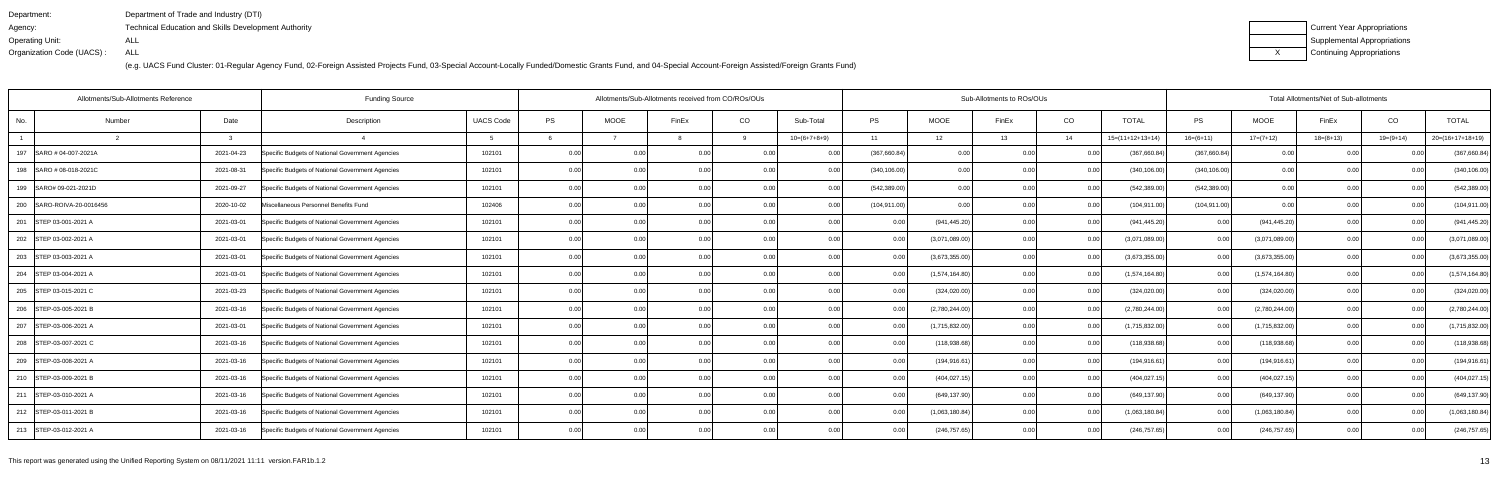| Department:               | Department of Trade and Industry (DTI)                      |
|---------------------------|-------------------------------------------------------------|
| Agency:                   | <b>Technical Education and Skills Development Authority</b> |
| Operating Unit:           | ALL                                                         |
| Organization Code (UACS): | ALL                                                         |

| Current Year Appropriations |
|-----------------------------|
| Supplemental Appropriations |
| Continuing Appropriations   |

| PS<br>PS<br>CO<br><b>PS</b><br><b>MOOE</b><br>CO<br><b>UACS Code</b><br><b>MOOE</b><br>Sub-Total<br><b>TOTAL</b><br><b>MOOE</b><br>Date<br>FinEx<br>FinEx<br>No.<br>Description<br>FinEx<br>Number<br>$10=(6+7+8+9)$<br>$16=(6+11)$<br>11<br>13<br>14<br>$15=(11+12+13+14)$<br>$17=(7+12)$<br>$18=(8+13)$<br>q<br>12<br>$\mathbf{B}$<br>STEP-03-013-2021 A<br>2021-03-16<br>Specific Budgets of National Government Agencies<br>102101<br>0.00<br>(396,800.95<br>0.00<br>(396, 800.95)<br>214<br>0.0<br>0.00<br>(396, 800.95)<br>0.00<br>2021-03-16<br>102101<br>0.00<br>(432, 704.23)<br>(432, 704.23)<br>0.00<br>(432, 704.23)<br>215 STEP-03-014-2021 A<br>Specific Budgets of National Government Agencies<br>0.00 <sub>l</sub><br>0.00<br>0.00<br>0.00<br>0.00<br>0.00<br>102101<br>0.00<br>(3,877,681.60)<br>(3,877,681.60)<br>2021-05-14<br>0.00<br>0.00<br>0.00<br>0.00<br>0.00<br>0.00<br>(3,877,681.60)<br>0.00<br>216 STEP-04-016-2021 B<br>Specific Budgets of National Government Agencies<br>0.00<br>0.00<br>0.00<br>102101<br>(11,948,154.80)<br>(11,948,154.80)<br>217 STEP-04-017-2021 C<br>2021-05-14<br>0.00<br>0.00<br>0.00<br>0.00<br>0.00<br>(11,948,154.80)<br>Specific Budgets of National Government Agencies<br>0.00<br>0.00<br>0.00<br>102101<br>0.00<br>(4, 146, 974.00)<br>0.00<br>(4, 146, 974.00)<br>(4, 146, 974.00)<br>218 STEP-04-018-2021 C<br>2021-04-15<br>Specific Budgets of National Government Agencies<br>0.00<br>0.00<br>0.00<br>0.00<br>0.00<br>0.00<br>0.00<br>0 <sub>0</sub> | Total Allotments/Net of Sub-allotments |                   |  |  |  |
|----------------------------------------------------------------------------------------------------------------------------------------------------------------------------------------------------------------------------------------------------------------------------------------------------------------------------------------------------------------------------------------------------------------------------------------------------------------------------------------------------------------------------------------------------------------------------------------------------------------------------------------------------------------------------------------------------------------------------------------------------------------------------------------------------------------------------------------------------------------------------------------------------------------------------------------------------------------------------------------------------------------------------------------------------------------------------------------------------------------------------------------------------------------------------------------------------------------------------------------------------------------------------------------------------------------------------------------------------------------------------------------------------------------------------------------------------------------------------------------------------------------------------|----------------------------------------|-------------------|--|--|--|
|                                                                                                                                                                                                                                                                                                                                                                                                                                                                                                                                                                                                                                                                                                                                                                                                                                                                                                                                                                                                                                                                                                                                                                                                                                                                                                                                                                                                                                                                                                                            | CO<br><b>TOTAL</b>                     |                   |  |  |  |
|                                                                                                                                                                                                                                                                                                                                                                                                                                                                                                                                                                                                                                                                                                                                                                                                                                                                                                                                                                                                                                                                                                                                                                                                                                                                                                                                                                                                                                                                                                                            | $20=(16+17+18+19)$<br>$19=(9+14)$      |                   |  |  |  |
|                                                                                                                                                                                                                                                                                                                                                                                                                                                                                                                                                                                                                                                                                                                                                                                                                                                                                                                                                                                                                                                                                                                                                                                                                                                                                                                                                                                                                                                                                                                            |                                        | (396, 800.95)     |  |  |  |
|                                                                                                                                                                                                                                                                                                                                                                                                                                                                                                                                                                                                                                                                                                                                                                                                                                                                                                                                                                                                                                                                                                                                                                                                                                                                                                                                                                                                                                                                                                                            | 0.00                                   | (432, 704.23)     |  |  |  |
|                                                                                                                                                                                                                                                                                                                                                                                                                                                                                                                                                                                                                                                                                                                                                                                                                                                                                                                                                                                                                                                                                                                                                                                                                                                                                                                                                                                                                                                                                                                            | 0.00                                   | (3,877,681.60)    |  |  |  |
|                                                                                                                                                                                                                                                                                                                                                                                                                                                                                                                                                                                                                                                                                                                                                                                                                                                                                                                                                                                                                                                                                                                                                                                                                                                                                                                                                                                                                                                                                                                            | 0.00                                   | (11,948,154.80)   |  |  |  |
|                                                                                                                                                                                                                                                                                                                                                                                                                                                                                                                                                                                                                                                                                                                                                                                                                                                                                                                                                                                                                                                                                                                                                                                                                                                                                                                                                                                                                                                                                                                            |                                        | (4, 146, 974.00)  |  |  |  |
| 102101<br>0.00<br>0.00<br>219   STEP-04-019-2021 B<br>2021-04-27<br>Specific Budgets of National Government Agencies<br>0.00<br>0.00<br>0.00<br>(88, 850.00)<br>0.00<br>(88, 850.00)<br>0.00<br>(88, 850.00)<br>0 <sub>0</sub>                                                                                                                                                                                                                                                                                                                                                                                                                                                                                                                                                                                                                                                                                                                                                                                                                                                                                                                                                                                                                                                                                                                                                                                                                                                                                             | 0.00<br>0.00                           | (88, 850.00)      |  |  |  |
| 102101<br>0.00<br>0.00<br>0.00<br>(6,065,730.40)<br>0.00<br>(6,065,730.40)<br>0.00<br>(6,065,730.40)<br>220 STEP-04-020-2021 D<br>2021-05-14<br>Specific Budgets of National Government Agencies<br>0.00<br>0.00<br>0.00<br>0.00                                                                                                                                                                                                                                                                                                                                                                                                                                                                                                                                                                                                                                                                                                                                                                                                                                                                                                                                                                                                                                                                                                                                                                                                                                                                                           | 0.00                                   | (6,065,730.40)    |  |  |  |
| 0.00<br>(479, 075.00)<br>(479, 075.00)<br>221 STEP-04-021-2021 A<br>2021-05-14<br>102101<br>0.00<br>0.00<br>0.00<br>0.00<br>0.00<br>(479, 075.00)<br>0.00<br>Specific Budgets of National Government Agencies<br>$\Omega$<br>0.00                                                                                                                                                                                                                                                                                                                                                                                                                                                                                                                                                                                                                                                                                                                                                                                                                                                                                                                                                                                                                                                                                                                                                                                                                                                                                          | n no                                   | (479, 075.00)     |  |  |  |
| 0.00<br>(480,362.71<br>(480,362.71<br>102101<br>(480, 362.7)<br>222 STEP-05-022-2021 E<br>2021-05-14<br>Specific Budgets of National Government Agencies<br>0.00<br>0.00<br>0.00<br>0.00<br>0.00<br>0.00<br>0.00                                                                                                                                                                                                                                                                                                                                                                                                                                                                                                                                                                                                                                                                                                                                                                                                                                                                                                                                                                                                                                                                                                                                                                                                                                                                                                           |                                        | (480, 362.71)     |  |  |  |
| 0.00<br>(535, 662.24)<br>(535, 662.24)<br>2021-05-14<br>102101<br>0.00<br>0.00<br>0.00<br>0.00<br>0.00<br>(535, 662.24)<br>223 STEP-05-023-2021 D<br>Specific Budgets of National Government Agencies<br>0.00<br>0.00<br>0.00<br>0.00                                                                                                                                                                                                                                                                                                                                                                                                                                                                                                                                                                                                                                                                                                                                                                                                                                                                                                                                                                                                                                                                                                                                                                                                                                                                                      | 0.00                                   | (535, 662.24)     |  |  |  |
| 224 STEP-05-024-2021 F<br>102101<br>0.00<br>(67,133,852.55<br>(67, 133, 852.55)<br>(67, 133, 852.55)<br>2021-05-14<br>Specific Budgets of National Government Agencies<br>0.00<br>0.00<br>0.00<br>0.00<br>0.00<br>0.00                                                                                                                                                                                                                                                                                                                                                                                                                                                                                                                                                                                                                                                                                                                                                                                                                                                                                                                                                                                                                                                                                                                                                                                                                                                                                                     |                                        | (67, 133, 852.55) |  |  |  |
| 0.00<br>(576, 034.80)<br>225<br>STEP-05-025-2021 A<br>2021-05-14<br>Specific Budgets of National Government Agencies<br>102101<br>(576, 034.80)<br>0.00<br>(576, 034.80)<br>0.00<br>0.00<br>0.00<br>0.00<br>0.00<br>0.00                                                                                                                                                                                                                                                                                                                                                                                                                                                                                                                                                                                                                                                                                                                                                                                                                                                                                                                                                                                                                                                                                                                                                                                                                                                                                                   |                                        | (576, 034.80)     |  |  |  |
| (21,357,082.13<br>(21, 357, 082.13)<br>226 STEP-05-026-2021 D<br>2021-05-14<br>Specific Budgets of National Government Agencies<br>102101<br>0.00<br>0.00<br>0.00<br>0.00<br>0.00<br>(21, 357, 082.13)<br>0.00<br>0.00<br>0.00                                                                                                                                                                                                                                                                                                                                                                                                                                                                                                                                                                                                                                                                                                                                                                                                                                                                                                                                                                                                                                                                                                                                                                                                                                                                                             | 0.00                                   | (21, 357, 082.13) |  |  |  |
| 0.00<br>(21, 543, 163.37)<br>(21, 543, 163.37)<br>(21, 543, 163.37)<br>227 STEP-05-027-2021 E<br>2021-05-14<br>Specific Budgets of National Government Agencies<br>102101<br>0.00<br>0.00<br>0.00<br>0.00<br>0.00<br>0.00<br>0.00                                                                                                                                                                                                                                                                                                                                                                                                                                                                                                                                                                                                                                                                                                                                                                                                                                                                                                                                                                                                                                                                                                                                                                                                                                                                                          |                                        | (21, 543, 163.37) |  |  |  |
| 0.00<br>(48,998,953.06<br>(48,998,953.06)<br>102101<br>0.00<br>(48,998,953.06)<br>228 STEP-05-028-2021 B<br>2021-05-14<br>Specific Budgets of National Government Agencies<br>0.00<br>0.00<br>0.00<br>0.00<br>0.00<br>0.00                                                                                                                                                                                                                                                                                                                                                                                                                                                                                                                                                                                                                                                                                                                                                                                                                                                                                                                                                                                                                                                                                                                                                                                                                                                                                                 |                                        | (48,998,953.06)   |  |  |  |
| 102101<br>0.00<br>(10,818,589.14<br>(10,818,589.14)<br>(10,818,589.14)<br>229 STEP-05-029-2021 A<br>2021-05-14<br>Specific Budgets of National Government Agencies<br>0.00<br>0.00<br>0.00<br>0.00<br>0.00<br>0.00<br>0.00                                                                                                                                                                                                                                                                                                                                                                                                                                                                                                                                                                                                                                                                                                                                                                                                                                                                                                                                                                                                                                                                                                                                                                                                                                                                                                 |                                        | (10,818,589.14)   |  |  |  |
| 102101<br>0.00<br>(9,962,924.75)<br>(9,962,924.75)<br>(9,962,924.75)<br>230 STEP-05-030-2021 A<br>2021-05-14<br>Specific Budgets of National Government Agencies<br>0.001<br>0.00<br>0.00<br>0.00<br>0.00<br>0.00                                                                                                                                                                                                                                                                                                                                                                                                                                                                                                                                                                                                                                                                                                                                                                                                                                                                                                                                                                                                                                                                                                                                                                                                                                                                                                          |                                        | (9,962,924.75)    |  |  |  |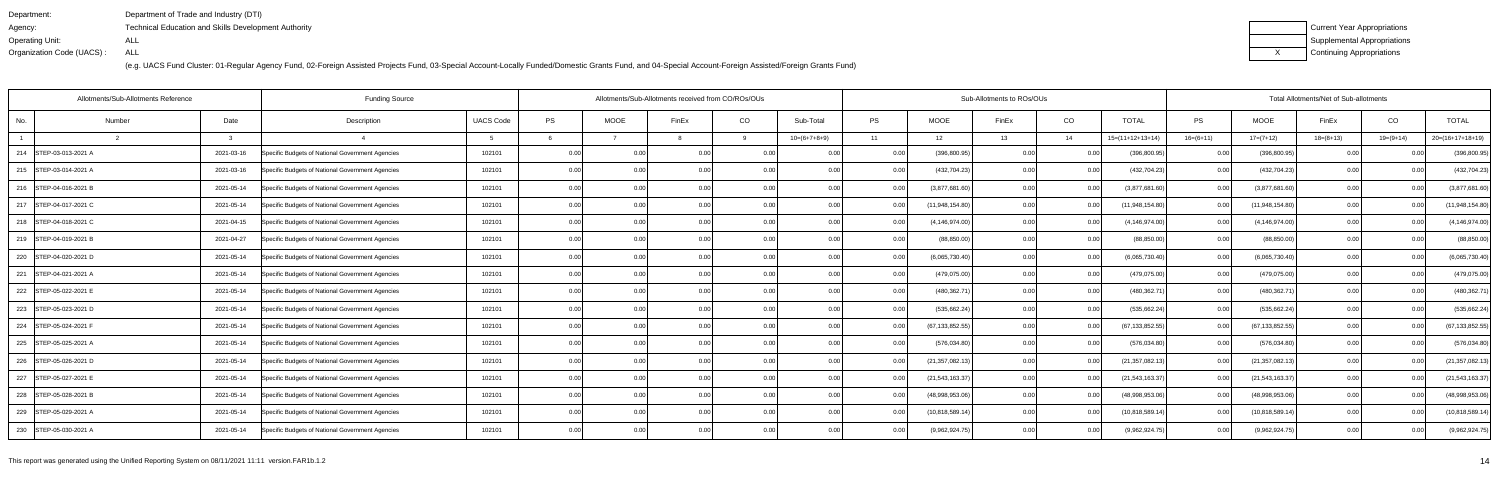| Department:               | Department of Trade and Industry (DTI)               |
|---------------------------|------------------------------------------------------|
| Agency:                   | Technical Education and Skills Development Authority |
| Operating Unit:           | ALL                                                  |
| Organization Code (UACS): | ALL                                                  |

| Current Year Appropriations |
|-----------------------------|
| Supplemental Appropriations |
| Continuing Appropriations   |

| Allotments/Sub-Allotments Reference |        |            | <b>Funding Source</b>                            | Allotments/Sub-Allotments received from CO/ROs/OUs |      |             |                |       |                | Sub-Allotments to ROs/OUs |                   |       |       |                    |                   | Total Allotments/Net of Sub-allotments |             |                |                    |  |  |
|-------------------------------------|--------|------------|--------------------------------------------------|----------------------------------------------------|------|-------------|----------------|-------|----------------|---------------------------|-------------------|-------|-------|--------------------|-------------------|----------------------------------------|-------------|----------------|--------------------|--|--|
| No.                                 | Number | Date       | Description                                      | <b>UACS Code</b>                                   | PS   | <b>MOOE</b> | FinEx          | CO    | Sub-Total      | <b>PS</b>                 | MOOE              | FinEx | CO    | <b>TOTAL</b>       | PS                | <b>MOOE</b>                            | FinEx       | CO             | <b>TOTAL</b>       |  |  |
|                                     |        | ູ          |                                                  |                                                    |      |             |                |       | $10=(6+7+8+9)$ | 11                        | 12                | 13    | 14    | $15=(11+12+13+14)$ | $16=(6+11)$       | $17=(7+12)$                            | $18=(8+13)$ | $19=(9+14)$    | $20=(16+17+18+19)$ |  |  |
| 231<br>STEP-05-031-2021 A           |        | 2021-05-14 | Specific Budgets of National Government Agencies | 102101                                             | 0.00 | 0.00        | 0.00           | 0.00  | 0.00           | 0.00                      | (4,727,690.56)    | 0.00  | 0.0   | (4,727,690.56)     | 0.00              | (4,727,690.56)                         | 0.00        |                | (4,727,690.56)     |  |  |
| 232 STEP-05-032-2021 B              |        | 2021-05-14 | Specific Budgets of National Government Agencies | 102101                                             | 0.00 | 0.00        |                | 0.00  | 0.00           | 0.00                      | (319, 669.19)     | 0.00  | 0.00  | (319, 669.19)      | 0.00 <sub>l</sub> | (319, 669.15)                          | 0.00        | 0 <sub>0</sub> | (319, 669.15)      |  |  |
| 233 STEP-05-033-2021 C              |        | 2021-05-14 | Specific Budgets of National Government Agencies | 102101                                             | 0.00 | 0.00        | 0 <sub>0</sub> | 0.00  | 0.00           | 0.00                      | (6,431,199.27)    | 0.00  | 0.00  | (6,431,199.27      | 0.00              | (6,431,199.27)                         | 0.00        | 0.00           | (6,431,199.27)     |  |  |
| 234 STEP-05-034-2021 D              |        | 2021-05-14 | Specific Budgets of National Government Agencies | 102101                                             | 0.00 | 0.00        | 0.00           | 0.00  | 0.00           | 0.00                      | (9,047,070.07)    | 0.00  | 0.0   | (9,047,070.07)     | 0.00              | (9,047,070.07)                         | 0.00        | 0.00           | (9,047,070.07)     |  |  |
| 235 STEP-05-035-2021 B              |        | 2021-05-14 | Specific Budgets of National Government Agencies | 102101                                             | 0.00 |             | $\Omega$       | 0.00  | 0.00           | 0.00                      | (3,534,280.89)    | 0.OC  | 0.0   | (3,534,280.89)     | 0.00              | (3,534,280.89)                         | 0.00        | 0 <sub>0</sub> | (3,534,280.89)     |  |  |
| 236 STEP-05-036-2021 B              |        | 2021-05-14 | Specific Budgets of National Government Agencies | 102101                                             | 0.00 |             |                | 0.00  | 0.00           |                           | (6,987,726.72)    | 0.OC  | 0.0   | (6,987,726.72)     | 0.00              | (6,987,726.72)                         | 0.00        | 0.00           | (6,987,726.72)     |  |  |
| 237 STEP-05-037-2021 B              |        | 2021-05-14 | Specific Budgets of National Government Agencies | 102101                                             | 0.00 | 0.00        | 0.00           | 0.00  | 0.00           | 0.00                      | (10, 734, 517.01) | 0.00  | 0.00  | (10,734,517.01     | 0.00              | (10,734,517.01)                        | 0.00        | 0.00           | (10,734,517.01)    |  |  |
| 238   TWSP 03-013-2021 A            |        | 2021-03-02 | Specific Budgets of National Government Agencies | 102101                                             | 0.00 |             |                | 0.00  | 0.00           |                           | (6, 160, 776.80)  | n nr  | 0.0   | (6, 160, 776.80)   | 0.00              | (6, 160, 776.80)                       | 0.00        |                | (6, 160, 776.80)   |  |  |
| 239   TWSP 03-014-2021 B            |        | 2021-03-02 | Specific Budgets of National Government Agencies | 102101                                             | 0.00 | 0.00        |                | 0.00  | 0.00           | 0.00                      | (24, 312.00)      | n nc  | 0.00  | (24, 312.00)       | 0.00              | (24, 312.00)                           | 0.00        |                | (24, 312.00)       |  |  |
| 240   TWSP 03-015-2021 B            |        | 2021-03-02 | Specific Budgets of National Government Agencies | 102101                                             | 0.00 | 0.00        | 0.00           | 0.00  | 0.00           | 0.00 l                    | (1,022,392.00)    | 0.00  | 0.00  | (1,022,392.00)     | 0.00 <sub>l</sub> | (1,022,392.00)                         | 0.00        | 0.00           | (1,022,392.00)     |  |  |
| 241   TWSP 03-016-2021 B            |        | 2021-03-02 | Specific Budgets of National Government Agencies | 102101                                             | 0.00 |             |                |       |                |                           | (4,604,372.00)    | 0.00  | 0.0   | (4,604,372.00)     | 0.00              | (4,604,372.00)                         | 0.00        | 0 <sub>0</sub> | (4,604,372.00)     |  |  |
| 242   TWSP 03-017-2021 A            |        | 2021-03-02 | Specific Budgets of National Government Agencies | 102101                                             | 0.00 | 0.00        |                | 0.00  |                | 0.00                      | (7,016,281.20)    | n nr  | 0.0   | (7,016,281.20)     | 0.00              | (7,016,281.20)                         | 0.00        |                | (7,016,281.20)     |  |  |
| 243   TWSP 03-038-2021B             |        | 2021-03-12 | Specific Budgets of National Government Agencies | 102101                                             | 0.00 | 0.00        | 0.00           | 0.00  | 0.00           | 0.00                      | (4,509,370.00)    | 0.00  | 0.00  | (4,509,370.00)     | 0.00              | (4,509,370.00)                         | 0.00        | 0.00           | (4,509,370.00)     |  |  |
| 244   TWSP 05-069A-2021 L           |        | 2021-05-14 | Specific Budgets of National Government Agencies | 102101                                             | 0.00 | 0.00        | 0.0(           | 0.00  |                |                           | 498,520.0         | 0.00  | . O O | 498,520.00         | 0.00              | 498,520.00                             | 0.00        | 0 <sub>0</sub> | 498,520.00         |  |  |
| 245   TWSP 05-069AA-2021 I          |        | 2021-05-14 | Specific Budgets of National Government Agencies | 102101                                             | 0.00 | 0.00        |                | 0.00  | 0.00           | 0.00                      | (1,660,446.00)    | 0.00  | 0.0   | (1,660,446.00)     | 0.00              | (1,660,446.00)                         | 0.00        |                | (1,660,446.00)     |  |  |
| 246   TWSP 05-069AB-2021            |        | 2021-05-14 | Specific Budgets of National Government Agencies | 102101                                             | 0.00 | 0.00        |                | 0.00  |                |                           | (1,435,204.00)    | n nc  | 0.00  | (1,435,204.00)     | 0.00              | (1,435,204.00)                         | 0.00        |                | (1,435,204.00)     |  |  |
| 247   TWSP 05-069AC-2021 F          |        | 2021-05-14 | Specific Budgets of National Government Agencies | 102101                                             | 0.00 | 0.00        | 0.00           | 0.001 | 0.00           |                           | (442, 844.00)     | 0.00  |       | (442, 844.00)      | 0.001             | (442, 844.00)                          | 0.00        |                | (442, 844.00)      |  |  |
|                                     |        |            |                                                  |                                                    |      |             |                |       |                |                           |                   |       |       |                    |                   |                                        |             |                |                    |  |  |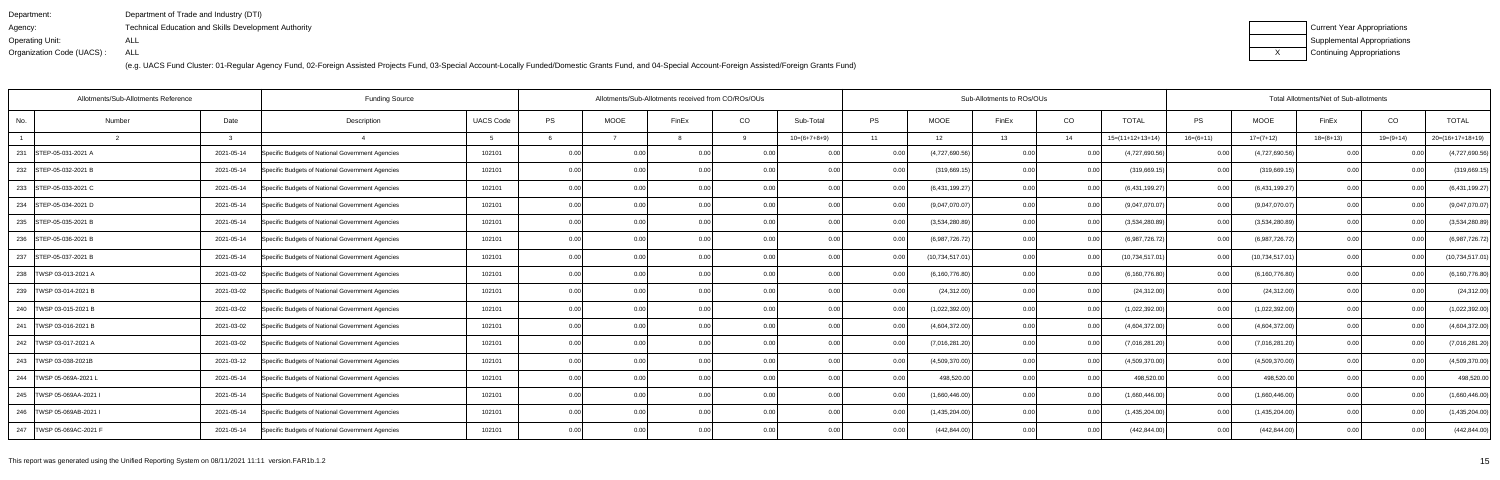| Department:               | Department of Trade and Industry (DTI)                      |
|---------------------------|-------------------------------------------------------------|
| Agency:                   | <b>Technical Education and Skills Development Authority</b> |
| Operating Unit:           | ALL                                                         |
| Organization Code (UACS): | ALL                                                         |

| Current Year Appropriations |
|-----------------------------|
| Supplemental Appropriations |
| Continuing Appropriations   |

| Allotments/Sub-Allotments Reference |               | <b>Funding Source</b>                            |                  |      | Allotments/Sub-Allotments received from CO/ROs/OUs |                |       |                |      | Sub-Allotments to ROs/OUs |       | Total Allotments/Net of Sub-allotments |                    |             |                   |             |                |                    |
|-------------------------------------|---------------|--------------------------------------------------|------------------|------|----------------------------------------------------|----------------|-------|----------------|------|---------------------------|-------|----------------------------------------|--------------------|-------------|-------------------|-------------|----------------|--------------------|
| No.<br>Number                       | Date          | Description                                      | <b>UACS Code</b> | PS   | <b>MOOE</b>                                        | FinEx          | CO    | Sub-Total      | PS   | <b>MOOE</b>               | FinEx | CO                                     | <b>TOTAL</b>       | PS          | <b>MOOE</b>       | FinEx       | CO             | <b>TOTAL</b>       |
|                                     | $\mathcal{R}$ |                                                  |                  |      |                                                    |                | q     | $10=(6+7+8+9)$ | 11   | 12                        | 13    | 14                                     | $15=(11+12+13+14)$ | $16=(6+11)$ | $17=(7+12)$       | $18=(8+13)$ | $19=(9+14)$    | $20=(16+17+18+19)$ |
| 248   TWSP 05-069AD-2021 G          | 2021-05-14    | Specific Budgets of National Government Agencies | 102101           | 0.00 |                                                    | 0.0            |       |                |      | (592, 977.00)             | 0.00  |                                        | (592, 977.00)      | 0.00        | (592, 977.00)     |             |                | (592, 977.00)      |
| 249   TWSP 05-069AE-2021 K          | 2021-05-14    | Specific Budgets of National Government Agencies | 102101           | 0.00 | 0.00                                               | 0 <sub>0</sub> | 0.00  | 0.00           | 0.00 | (2,250,000.00)            | 0.00  | 0.00                                   | (2,250,000.00)     | 0.00        | (2,250,000.00)    | 0.00        |                | (2,250,000.00)     |
| 250   TWSP 05-069AF-2021 H          | 2021-05-14    | Specific Budgets of National Government Agencies | 102101           | 0.00 | 0.00                                               | 0.00           | 0.00  | 0.00           | 0.00 | (4,836,480.00)            | 0.00  | 0.00                                   | (4,836,480.00)     | 0.00        | (4,836,480.00)    | 0.00        | 0.00           | (4,836,480.00)     |
| 251   TWSP 05-069AI-2021 I          | 2021-05-14    | Specific Budgets of National Government Agencies | 102101           | 0.00 | 0.00                                               | 0.00           | 0.00  | 0.00           |      | (6,224,220.00)            | 0.00  | 0.00                                   | (6,224,220.00)     | 0.00        | (6,224,220.00)    | 0.00        | 0.00           | (6,224,220.00)     |
| 252   TWSP 05-069AJ-2021 F          | 2021-05-14    | Specific Budgets of National Government Agencies | 102101           | 0.00 | 0.00                                               | 0 <sub>0</sub> | 0.00  | 0.00           | 0.00 | (1,863,695.00)            | 0.00  | 0.00                                   | (1,863,695.00)     | 0.00        | (1,863,695.00)    | 0.00        | 0.00           | (1,863,695.00)     |
| 253 TWSP 05-069AL-2021 K            | 2021-05-14    | Specific Budgets of National Government Agencies | 102101           | 0.00 | 0.00 <sub>1</sub>                                  | 0.0            | 0.00  | 0.00           | 0.00 | (736, 695.00)             | 0.00  | 0.00                                   | (736, 695.00)      | 0.00        | (736, 695.00)     | 0.00        | 0.00           | (736, 695.00)      |
| 254   TWSP 05-069C-2021 I           | 2021-05-14    | Specific Budgets of National Government Agencies | 102101           | 0.00 | 0.00                                               | 0.00           | 0.00  | 0.00           | 0.00 | (997, 824.00)             | 0.00  | 0.00                                   | (997, 824.00)      | 0.00        | (997, 824.00)     | 0.00        | 0.00           | (997, 824.00)      |
| 255   TWSP 05-069D-2021 E           | 2021-05-14    | Specific Budgets of National Government Agencies | 102101           | 0.00 | 0.00                                               | 0 <sub>0</sub> | 0.00  | 0.00           |      | (9,995,297.00)            | 0.00  | 0.00                                   | (9,995,297.00)     | 0.00        | (9,995,297.00)    | 0.00        | 0.00           | (9,995,297.00)     |
| 256   TWSP 05-069E-2021 E           | 2021-05-14    | Specific Budgets of National Government Agencies | 102101           | 0.00 | 0.00                                               | 0 <sub>0</sub> | 0.00  | 0.00           |      | (1,934,915.40)            | 0.00  | 0.00                                   | (1,934,915.40)     | 0.001       | (1,934,915.40)    | 0.00        |                | (1,934,915.40)     |
| 257   TWSP 05-069F-2021 E           | 2021-05-14    | Specific Budgets of National Government Agencies | 102101           | 0.00 | 0.00                                               | 0.00           | 0.00  | 0.00           | 0.00 | (11, 157, 457.60)         | 0.00  | 0.00                                   | (11, 157, 457.60)  | 0.00        | (11, 157, 457.60) | 0.00        | 0.00           | (11, 157, 457.60)  |
| 258   TWSP 05-069G-2021 E           | 2021-05-14    | Specific Budgets of National Government Agencies | 102101           | 0.00 | 0.00                                               | 0.0(           | 0.00  | 0.00           |      | (30, 286, 750.00)         | 0.00  | 0.00                                   | (30, 286, 750.00)  | 0.00        | (30, 286, 750.00) | 0.00        | 0 <sub>0</sub> | (30, 286, 750.00)  |
| 259   TWSP 05-069H-2021 E           | 2021-05-14    | Specific Budgets of National Government Agencies | 102101           | 0.00 | 0.00                                               |                | 0.00  | 0.00           |      | (92, 784, 884.00)         | 0.00  | 0.00                                   | (92,784,884.00)    | 0.00        | (92, 784, 884.00) | 0.00        |                | (92, 784, 884.00)  |
| 260   TWSP 05-069I-2021 G           | 2021-05-14    | Specific Budgets of National Government Agencies | 102101           | 0.00 | 0.00                                               | 0.0(           | 0.00  | 0.00           |      | (53,010,043.40)           | 0.00  | 0.00                                   | (53,010,043.40)    | 0.001       | (53,010,043.40)   | 0.00        | 0.00           | (53,010,043.40)    |
| 261   TWSP 05-069J-2021 F           | 2021-05-14    | Specific Budgets of National Government Agencies | 102101           | 0.00 | 0.00                                               | 0.00           | 0.00  | 0.00           |      | (4,995,891.00)            | 0.00  | 0.00                                   | (4,995,891.00)     | 0.001       | (4,995,891.00)    | 0.00        | 0.00           | (4,995,891.00)     |
| 262   TWSP 05-069K-2021 H           | 2021-05-14    | Specific Budgets of National Government Agencies | 102101           | 0.00 | 0.00                                               | 0 <sub>0</sub> | 0.00  | 0.00           |      | (22,662,714.00)           | 0.00  | 0.00                                   | (22,662,714.00)    | 0.00        | (22,662,714.00)   | 0.00        |                | (22,662,714.00)    |
| 263 TWSP 05-069L-2021 D             | 2021-05-14    | Specific Budgets of National Government Agencies | 102101           | 0.00 | 0.00                                               |                | 0.00  | 0.00           |      | (11, 854, 699.40)         | 0.00  | 0.00                                   | (11, 854, 699.40)  | 0.001       | (11, 854, 699.40) | 0.00        |                | (11, 854, 699.40)  |
| 264   TWSP 05-069M-2021 J           | 2021-05-14    | Specific Budgets of National Government Agencies | 102101           | 0.00 | 0.00                                               | 0 <sub>0</sub> | 0.001 | 0.00           |      | (55,704,526.00)           | 0.00  | 0.00                                   | (55,704,526.00)    | 0.001       | (55,704,526.00)   | 0.00        | 0.00           | (55,704,526.00)    |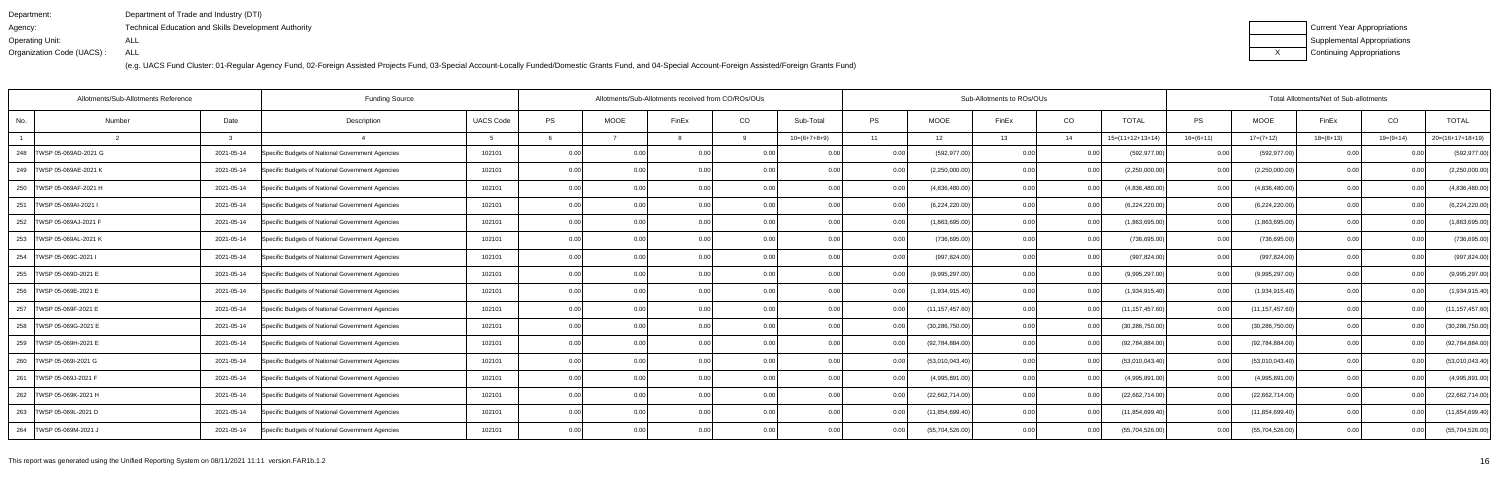| Department:               | Department of Trade and Industry (DTI)                      |
|---------------------------|-------------------------------------------------------------|
| Agency:                   | <b>Technical Education and Skills Development Authority</b> |
| Operating Unit:           | ALL                                                         |
| Organization Code (UACS): | ALL                                                         |

| Current Year Appropriations |
|-----------------------------|
| Supplemental Appropriations |
| Continuing Appropriations   |

|                                          | Allotments/Sub-Allotments Reference | <b>Funding Source</b>                            |                  |      | Allotments/Sub-Allotments received from CO/ROs/OUs |                |       |                |           | Sub-Allotments to ROs/OUs |       | Total Allotments/Net of Sub-allotments |                    |             |                 |             |                |                    |
|------------------------------------------|-------------------------------------|--------------------------------------------------|------------------|------|----------------------------------------------------|----------------|-------|----------------|-----------|---------------------------|-------|----------------------------------------|--------------------|-------------|-----------------|-------------|----------------|--------------------|
| No.                                      | Date<br>Number                      | Description                                      | <b>UACS Code</b> | PS   | <b>MOOE</b>                                        | FinEx          | CO    | Sub-Total      | <b>PS</b> | <b>MOOE</b>               | FinEx | CO                                     | <b>TOTAL</b>       | PS          | <b>MOOE</b>     | FinEx       | CO             | <b>TOTAL</b>       |
|                                          | $\mathcal{R}$                       |                                                  |                  |      |                                                    |                | q     | $10=(6+7+8+9)$ | 11        | 12                        | 13    | 14                                     | $15=(11+12+13+14)$ | $16=(6+11)$ | $17=(7+12)$     | $18=(8+13)$ | $19=(9+14)$    | $20=(16+17+18+19)$ |
| 265 TWSP 05-069N-2021 F                  | 2021-05-14                          | Specific Budgets of National Government Agencies | 102101           | 0.00 |                                                    | 0.0(           |       |                |           | (63,059,790.00)           | 0.00  |                                        | (63,059,790.00)    | 0.00        | (63,059,790.00) |             |                | (63,059,790.00)    |
| 266   TWSP 05-069O-2021 D                | 2021-05-14                          | Specific Budgets of National Government Agencies | 102101           | 0.00 | 0.001                                              | 0 <sub>0</sub> | 0.00  | 0.00           |           | (5,238,758.00)            | 0.00  | 0.00                                   | (5,238,758.00)     | 0.00        | (5,238,758.00)  | 0.00        |                | (5,238,758.00)     |
| 267   TWSP 05-069P-2021 J                | 2021-05-14                          | Specific Budgets of National Government Agencies | 102101           | 0.00 | 0.00                                               | 0.00           | 0.00  | 0.00           | 0.00      | (343, 402.00)             | 0.00  | 0.00                                   | (343, 402.00)      | 0.00        | (343, 402.00)   | 0.00        | 0.00           | (343, 402.00)      |
| 268   TWSP 05-069Q-2021 F                | 2021-05-14                          | Specific Budgets of National Government Agencies | 102101           | 0.00 | 0.00                                               | 0.00           | 0.00  | 0.00           | 0.00      | (334, 871.00)             | 0.00  | 0.00                                   | (334, 871.00)      | 0.00        | (334, 871.00)   | 0.00        | 0.00           | (334, 871.00)      |
| 269   TWSP 05-069R-2021 F                | 2021-05-14                          | Specific Budgets of National Government Agencies | 102101           | 0.00 | 0.00                                               | 0 <sub>0</sub> | 0.00  | 0.00           | 0.00      | (364, 405.00)             | 0.00  | 0.00                                   | (364, 405.00)      | 0.00        | (364, 405.00)   | 0.00        | 0.00           | (364, 405.00)      |
| 270   TWSP 05-069S-2021 D                | 2021-05-14                          | Specific Budgets of National Government Agencies | 102101           | 0.00 | 0.00 <sub>1</sub>                                  | 0.0            | 0.00  | 0.00           | 0.00      | (18,350.00)               | 0.00  | 0.00                                   | (18,350.00)        | 0.00        | (18, 350.00)    | 0.00        | 0.00           | (18, 350.00)       |
| 271 TWSP 05-069T-2021 K                  | 2021-05-14                          | Specific Budgets of National Government Agencies | 102101           | 0.00 | 0.00                                               | 0.00           | 0.00  | 0.00           | 0.00      | (1,541,279.00)            | 0.00  | 0.00                                   | (1,541,279.00)     | 0.00        | (1,541,279.00)  | 0.00        | 0.00           | (1,541,279.00)     |
| 272   TWSP 05-069U-2021 G                | 2021-05-14                          | Specific Budgets of National Government Agencies | 102101           | 0.00 | 0.00                                               | 0.0(           | 0.00  | 0.00           |           | (385, 154.00)             | 0.00  | 0.00                                   | (385, 154.00)      | 0.00        | (385, 154.00)   | 0.00        | 0 <sub>0</sub> | (385, 154.00)      |
| 273   TWSP 05-069V-2021 G                | 2021-05-14                          | Specific Budgets of National Government Agencies | 102101           | 0.00 | 0.00                                               | 0.0(           | 0.00  | 0.00           |           | (1,696,619.00)            | 0.00  | 0.00                                   | (1,696,619.00)     | 0.00        | (1,696,619.00)  | 0.00        |                | (1,696,619.00)     |
| 274   TWSP 05-069W-2021 F                | 2021-05-14                          | Specific Budgets of National Government Agencies | 102101           | 0.00 | 0.00                                               | 0.00           | 0.00  | 0.00           | 0.00      | (678, 937.00)             | 0.00  | 0.00                                   | (678, 937.00)      | 0.00        | (678, 937.00)   | 0.00        | 0.00           | (678, 937.00)      |
| 275   TWSP 05-069X-2021 E                | 2021-05-14                          | Specific Budgets of National Government Agencies | 102101           | 0.00 | 0.00                                               | 0.0(           | 0.00  | 0.00           |           | (363,780.00)              | 0.00  | 0.00                                   | (363,780.00)       | 0.00        | (363,780.00)    | 0.00        | 0.00           | (363,780.00)       |
| 276   TWSP 05-069Y-2021 C                | 2021-05-14                          | Specific Budgets of National Government Agencies | 102101           | 0.00 | 0.00                                               | $\Omega$       | 0.00  | 0.00           | 0.00      | (78, 275.00)              | 0.00  | 0.00                                   | (78, 275.00)       | 0.00        | (78, 275.00)    | 0.00        | $\Omega$       | (78, 275.00)       |
| 277   TWSP 05-069Z-2021 E                | 2021-05-14                          | Specific Budgets of National Government Agencies | 102101           | 0.00 | 0.00                                               | 0.0(           | 0.00  | 0.00           | 0.00      | (1,946,161.00)            | 0.00  | 0.00                                   | (1,946,161.00)     | 0.00        | (1,946,161.00)  | 0.00        | 0.00           | (1,946,161.00)     |
| 278   TWSP-02-001-2021 A                 | 2021-02-08                          | Specific Budgets of National Government Agencies | 102101           | 0.00 | 0.00                                               | 0.00           | 0.00  | 0.00           |           | (2,769,913.70)            | 0.00  | 0.00                                   | (2,769,913.70)     | 0.00        | (2,769,913.70)  | 0.00        | 0 <sub>0</sub> | (2,769,913.70)     |
| 279   TWSP-02-002-2021 A - April 8, 2021 | 2021-02-08                          | Specific Budgets of National Government Agencies | 102101           | 0.00 | 0.00                                               | 0 <sub>0</sub> | 0.00  | 0.00           |           | (1,996,160.00)            | 0.00  |                                        | (1,996,160.00)     | 0.00        | (1,996,160.00)  | 0.00        |                | (1,996,160.00)     |
| 280   TWSP-02-003-2021 A                 | 2021-02-08                          | Specific Budgets of National Government Agencies | 102101           | 0.00 | 0.00                                               |                | 0.00  | 0.00           |           | (15,768.00)               | 0.00  | 0.00                                   | (15,768.00)        | 0.00        | (15,768.00)     | 0.00        |                | (15,768.00)        |
| 281   TWSP-02-003A-2021 A                | 2021-02-08                          | Specific Budgets of National Government Agencies | 102101           | 0.00 | 0.00                                               | 0 <sub>0</sub> | 0.001 | 0.00           |           | (5,001,622.60)            | 0.00  | 0.00                                   | (5,001,622.60)     | 0.00        | (5,001,622.60)  | 0.00        | 0 <sub>0</sub> | (5,001,622.60)     |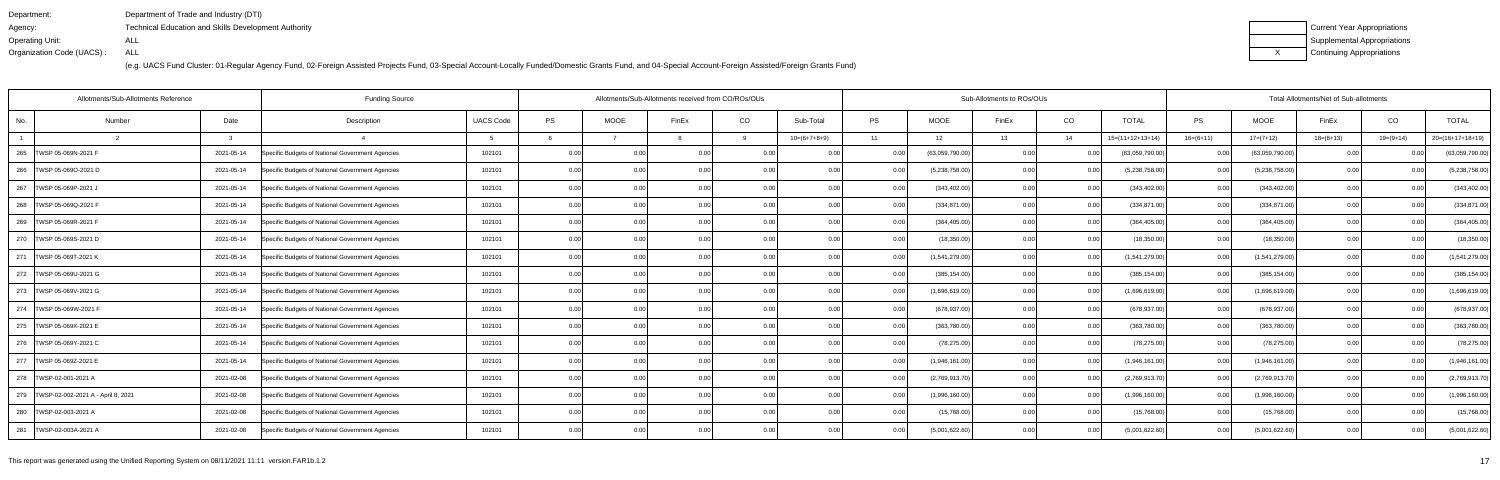| Department:               | Department of Trade and Industry (DTI)                      |
|---------------------------|-------------------------------------------------------------|
| Agency:                   | <b>Technical Education and Skills Development Authority</b> |
| Operating Unit:           | ALL                                                         |
| Organization Code (UACS): | ALL                                                         |

| Current Year Appropriations |
|-----------------------------|
| Supplemental Appropriations |
| Continuing Appropriations   |

|                           | Allotments/Sub-Allotments Reference | <b>Funding Source</b>                            |                  |      | Allotments/Sub-Allotments received from CO/ROs/OUs |                |          |                | Sub-Allotments to ROs/OUs<br>Total Allotments/Net of Sub-allotments |                  |                   |            |                    |                   |                  |             |                |                    |
|---------------------------|-------------------------------------|--------------------------------------------------|------------------|------|----------------------------------------------------|----------------|----------|----------------|---------------------------------------------------------------------|------------------|-------------------|------------|--------------------|-------------------|------------------|-------------|----------------|--------------------|
| No.                       | Date<br>Number                      | Description                                      | <b>UACS Code</b> | PS   | <b>MOOE</b>                                        | FinEx          | CO       | Sub-Total      | <b>PS</b>                                                           | <b>MOOE</b>      | FinEx             | CO         | <b>TOTAL</b>       | PS                | <b>MOOE</b>      | FinEx       | CO             | <b>TOTAL</b>       |
|                           | વ                                   |                                                  |                  |      |                                                    |                | <b>Q</b> | $10=(6+7+8+9)$ | 11                                                                  | 12               | 13                | 14         | $15=(11+12+13+14)$ | $16=(6+11)$       | $17=(7+12)$      | $18=(8+13)$ | $19=(9+14)$    | $20=(16+17+18+19)$ |
| 282<br>TWSP-02-004-2021 B | 2021-02-16                          | Specific Budgets of National Government Agencies | 102101           | 0.00 |                                                    | 0.00           |          |                |                                                                     | (2,054,109.80)   | 0.00 <sub>1</sub> | <u>ດ (</u> | (2,054,109.80)     | 0.00              | (2,054,109.80)   |             |                | (2,054,109.80)     |
| 283 TWSP-02-005-2021 A    | 2021-02-16                          | Specific Budgets of National Government Agencies | 102101           | 0.00 | 0.00                                               | 0 <sub>0</sub> | 0.00     |                | 0.00                                                                | (2,249,061.00)   | 0.00              | 0.0        | (2,249,061.00)     | 0.001             | (2,249,061.00)   | 0.00        | 0 <sub>0</sub> | (2,249,061.00)     |
| 284<br>TWSP-02-006-2021 A | 2021-02-16                          | Specific Budgets of National Government Agencies | 102101           | 0.00 | 0.00                                               | 0.00           | 0.00     | 0.00           | 0.001                                                               | (6, 133, 350.20) | 0.00              | 0.00       | (6, 133, 350.20)   | 0.00              | (6, 133, 350.20) | 0.00        | 0.00           | (6, 133, 350.20)   |
| 285   TWSP-02-007-2021 A  | 2021-02-16                          | Specific Budgets of National Government Agencies | 102101           | 0.00 | 0.00                                               | 0.00           | 0.00     | 0.00           | 0.00                                                                | (297, 895.00)    | 0.00              | 0.0        | (297, 895.00)      | 0.00              | (297, 895.00)    | 0.00        | 0.00           | (297, 895.00)      |
| 286   TWSP-02-008-2021 A  | 2021-02-16                          | Specific Budgets of National Government Agencies | 102101           | 0.00 | 0.00                                               | 0.00           | 0.00     | 0.00           | 0.00                                                                | (5,219,394.00)   | 0.00              | 0.0        | (5,219,394.00      | 0.00              | (5,219,394.00)   | 0.00        | 0.00           | (5,219,394.00)     |
| TWSP-02-009-2021 A<br>287 | 2021-02-16                          | Specific Budgets of National Government Agencies | 102101           | 0.00 | 0.00                                               | 0.00           | 0.00     | 0.00           | 0.00                                                                | (1,623,745.00)   | 0.00              | 0.00       | (1,623,745.00)     | 0.00              | (1,623,745.00)   | 0.00        | 0.00           | (1,623,745.00)     |
| 288   TWSP-02-010-2021 A  | 2021-03-16                          | Specific Budgets of National Government Agencies | 102101           | 0.00 | 0.00                                               | 0.00           | 0.00     | 0.00           | 0.001                                                               | (1,247,600.00)   | 0.00              | 0.00       | (1,247,600.00)     | 0.00              | (1,247,600.00)   | 0.00        | 0.00           | (1,247,600.00)     |
| 289   TWSP-02-011-2021 B  | 2021-02-16                          | Specific Budgets of National Government Agencies | 102101           | 0.00 | 0.00                                               | 0.00           | 0.00     | 0.00           |                                                                     | (6,012,105.40)   | 0.00              | 0.0        | (6,012,105.40)     | 0.00              | (6,012,105.40)   | 0.00        | 0.00           | (6,012,105.40)     |
| 290   TWSP-02-012-2021 B  | 2021-02-16                          | Specific Budgets of National Government Agencies | 102101           | 0.00 | 0.00                                               | 0.00           | 0.001    | 0.00           | 0.00                                                                | (9,833,730.00)   | 0.00              | 0.0        | (9,833,730.00)     | 0.00 <sub>l</sub> | (9,833,730.00)   | 0.00        | 0.00           | (9,833,730.00)     |
| 291   TWSP-03-018-2021A   | 2021-03-08                          | Specific Budgets of National Government Agencies | 102101           | 0.00 | 0.00                                               | 0.00           | 0.00     | 0.00           | 0.001                                                               | (97, 353.60)     | 0.00              | 0.00       | (97, 353.60)       | 0.00              | (97, 353.60)     | 0.00        | 0.00           | (97, 353.60)       |
| 292   TWSP-03-019-2021C   | 2021-03-08                          | Specific Budgets of National Government Agencies | 102101           | 0.00 | 0.00                                               | 0.00           | 0.00     | 0.00           | 0.00                                                                | (381, 863.31)    | 0.00              | 0.0        | (381, 863.31)      | 0.00              | (381, 863.31)    | 0.00        | 0.00           | (381, 863.31)      |
| 293   TWSP-03-020-2021B   | 2021-03-08                          | Specific Budgets of National Government Agencies | 102101           | 0.00 | 0.00                                               | 0 <sub>0</sub> | 0.00     | 0.00           | 0.00                                                                | (258, 430.00)    | 0.00              | 0.0        | (258, 430.00)      | 0.00              | (258, 430.00)    | 0.00        | 0.0(           | (258, 430.00)      |
| 294<br>TWSP-03-021-2021B  | 2021-03-08                          | Specific Budgets of National Government Agencies | 102101           | 0.00 | 0.00                                               | 0.00           | 0.00     | 0.00           | 0.00                                                                | (172, 228.36)    | 0.00              | 0.00       | (172, 228.36)      | 0.00              | (172, 228.36)    | 0.00        | 0.00           | (172, 228.36)      |
| 295   TWSP-03-022-2021C   | 2021-03-08                          | Specific Budgets of National Government Agencies | 102101           | 0.00 | 0.00                                               | 0.00           | 0.00     | 0.00           | 0.00                                                                | (344, 744.81)    | 0.00              | 0.00       | (344,744.81        | 0.00              | (344, 744.81)    | 0.00        | 0.00           | (344, 744.81)      |
| 296   TWSP-03-023-2021B   | 2021-03-08                          | Specific Budgets of National Government Agencies | 102101           | 0.00 | 0.00                                               | 0.00           | 0.00     | 0.00           | 0.00                                                                | (653,077.88)     | 0.00              | 0.0        | (653,077.88)       | 0.00              | (653,077.88)     | 0.00        | 0 <sub>0</sub> | (653,077.88)       |
| 297<br>TWSP-03-024-2021A  | 2021-03-08                          | Specific Budgets of National Government Agencies | 102101           | 0.00 | 0.00                                               | 0.00           | 0.00     | 0.00           | 0.00                                                                | (102, 490.50)    | n nc              | 0.00       | (102, 490.50)      | 0.00              | (102, 490.50)    | 0.00        | 0.00           | (102, 490.50)      |
| 298   TWSP-03-025-2021C   | 2021-03-08                          | Specific Budgets of National Government Agencies | 102101           | 0.00 | 0.00                                               | 0.00           | 0.001    | 0.00           | 0.00                                                                | (231, 437.82)    | 0.00              | 0.00       | (231, 437.82)      | 0.00              | (231, 437.82)    | 0.00        | 0.00           | (231, 437.82)      |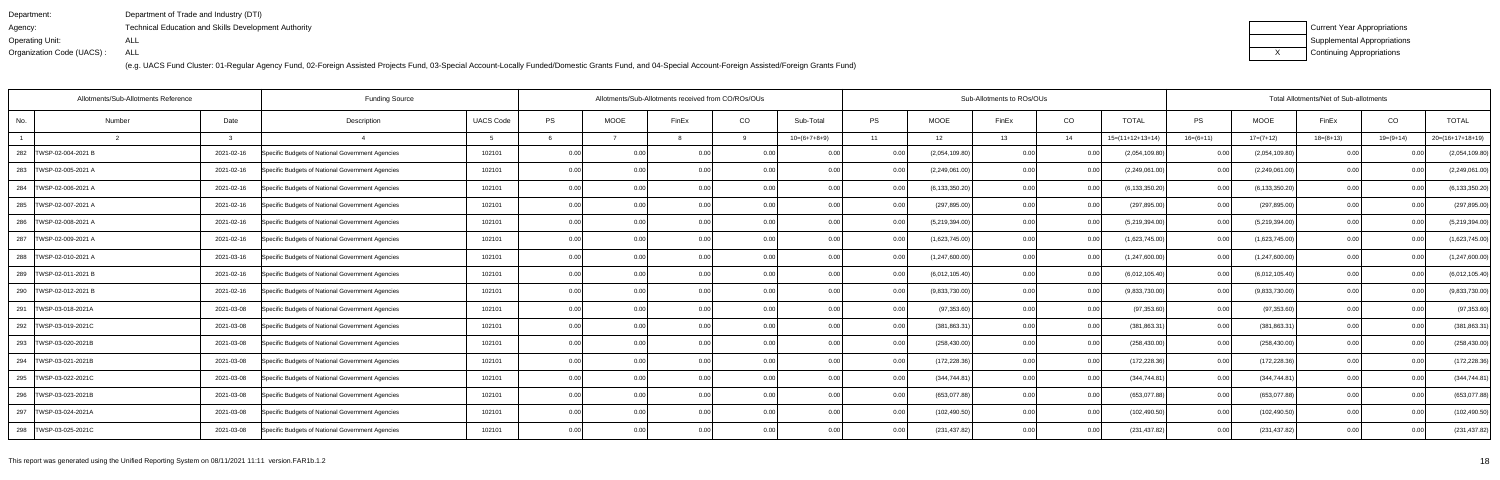| Department:               | Department of Trade and Industry (DTI)                      |
|---------------------------|-------------------------------------------------------------|
| Agency:                   | <b>Technical Education and Skills Development Authority</b> |
| Operating Unit:           | ALL                                                         |
| Organization Code (UACS): | ALL                                                         |

| Current Year Appropriations |
|-----------------------------|
| Supplemental Appropriations |
| Continuing Appropriations   |

| Allotments/Sub-Allotments Reference |        |            | <b>Funding Source</b>                            |                  |      | Sub-Allotments to ROs/OUs<br>Allotments/Sub-Allotments received from CO/ROs/OUs |                |                |                |           |                 |       |      |                    |                   | Total Allotments/Net of Sub-allotments |             | CO<br><b>TOTAL</b> |                    |  |  |  |  |
|-------------------------------------|--------|------------|--------------------------------------------------|------------------|------|---------------------------------------------------------------------------------|----------------|----------------|----------------|-----------|-----------------|-------|------|--------------------|-------------------|----------------------------------------|-------------|--------------------|--------------------|--|--|--|--|
| No.                                 | Number | Date       | Description                                      | <b>UACS Code</b> | PS   | <b>MOOE</b>                                                                     | FinEx          | CO             | Sub-Total      | <b>PS</b> | <b>MOOE</b>     | FinEx | CO   | <b>TOTAL</b>       | PS                | <b>MOOE</b>                            | FinEx       |                    |                    |  |  |  |  |
|                                     |        |            |                                                  |                  |      |                                                                                 |                |                | $10=(6+7+8+9)$ | 11        | 12              | 13    | 14   | $15=(11+12+13+14)$ | $16=(6+11)$       | $17=(7+12)$                            | $18=(8+13)$ | $19=(9+14)$        | $20=(16+17+18+19)$ |  |  |  |  |
| 299<br>TWSP-03-026-2021C            |        | 2021-03-08 | Specific Budgets of National Government Agencies | 102101           | 0.00 | 0.00                                                                            | 0.00           |                | . റ റ          | 0.00      | (112, 503.89)   | n nc  | 0.0  | (112,503.89)       | 0.00              | (112, 503.89)                          |             |                    | (112, 503.89)      |  |  |  |  |
| 300 TWSP-03-027-2021A               |        | 2021-03-08 | Specific Budgets of National Government Agencies | 102101           | 0.00 | 0.00                                                                            |                | 0.00           |                | 0.00      | (981, 663.9     | 0.OC  | 0.0  | (981,663.91        | 0.00              | (981,663.91                            | 0.00        |                    | (981, 663.91)      |  |  |  |  |
| 301<br>TWSP-03-028-2021B            |        | 2021-03-08 | Specific Budgets of National Government Agencies | 102101           | 0.00 | 0.00                                                                            |                | 0.00           | 0.00           | 0.00      | (285, 529.94)   | 0.OC  | 0.00 | (285, 529.94)      | 0.00              | (285, 529.94)                          | 0.00        |                    | (285, 529.94)      |  |  |  |  |
| 302   TWSP-03-029-2021A             |        | 2021-03-08 | Specific Budgets of National Government Agencies | 102101           | 0.00 | 0.00                                                                            | 0.00           | 0.00           | 0.00           | 0.00      | (289,368.75)    | 0.00  | 0.00 | (289,368.75        | 0.00 <sub>l</sub> | (289, 368.75)                          | 0.00        | 0 <sub>0</sub>     | (289, 368.75)      |  |  |  |  |
| 303 TWSP-03-030-2021C               |        | 2021-03-08 | Specific Budgets of National Government Agencies | 102101           | 0.00 |                                                                                 | 0 <sub>0</sub> | 0 <sub>0</sub> | -0.00          | 0.00      | (671,989.03     | 0.OC  | 0.0  | (671,989.03        | 0.00              | (671,989.03                            | 0.00        | 0 <sub>0</sub>     | (671, 989.03)      |  |  |  |  |
| 304   TWSP-03-031-2021C             |        | 2021-03-08 | Specific Budgets of National Government Agencies | 102101           | 0.00 | 0.00                                                                            | 0.00           | 0.00           | 0.00           | 0.00      | (641, 905.99)   | 0.00  | 0.00 | (641, 905.99)      | 0.00              | (641, 905.99)                          | 0.00        | 0.0(               | (641, 905.99)      |  |  |  |  |
| 305 TWSP-03-032-2021B               |        | 2021-03-08 | Specific Budgets of National Government Agencies | 102101           | 0.00 | 0.00                                                                            | 0.00           | 0.001          | 0.00           | 0.00      | (128, 770.13)   | 0.00  | 0.00 | (128, 770.13)      | 0.00              | (128, 770.13)                          | 0.00        | 0.00               | (128, 770.13)      |  |  |  |  |
| 306 TWSP-03-033-2021B               |        | 2021-03-08 | Specific Budgets of National Government Agencies | 102101           | 0.00 | 0.00                                                                            | 0.0(           |                | 0.00           |           | (270, 584.15)   | 0.00  | 0.0  | (270,584.15        | 0.00              | (270,584.15                            | 0.00        | 0 <sub>0</sub>     | (270, 584.15)      |  |  |  |  |
| 307   TWSP-03-034-2021 C            |        | 2021-03-09 | Specific Budgets of National Government Agencies | 102101           | 0.00 | 0.00                                                                            | 0.00           | 0.00           | 0.00           | 0.00      | (924, 240.00)   | 0.00  | 0.0  | (924, 240.00)      | 0.00 <sub>l</sub> | (924, 240.00)                          | 0.00        | 0.00               | (924, 240.00)      |  |  |  |  |
| 308   TWSP-03-035-2021 D            |        | 2021-03-09 | Specific Budgets of National Government Agencies | 102101           | 0.00 | 0.00                                                                            | 0.00           | 0.00           | 0.00           | 0.00      | (227, 520.00)   | 0.00  | 0.00 | (227, 520.00)      | 0.00              | (227, 520.00)                          | 0.00        | 0.00               | (227, 520.00)      |  |  |  |  |
| 309   TWSP-03-036-2021 D            |        | 2021-03-09 | Specific Budgets of National Government Agencies | 102101           | 0.00 | 0.00                                                                            | 0.00           | 0.00           | 0.00           | 0.00      | (6,680,470.00)  | 0.00  | 0.0  | (6,680,470.00)     | 0.00              | (6,680,470.00)                         | 0.00        | 0.00               | (6,680,470.00)     |  |  |  |  |
| 310   TWSP-03-039-2021 D            |        | 2021-03-19 | Specific Budgets of National Government Agencies | 102101           | 0.00 | 0.00                                                                            | 0 <sub>0</sub> | 0.00           | 0.00           | 0.00      | (1,061,560.00)  | 0.00  | 0.0  | (1,061,560.00)     | 0.00              | (1,061,560.00)                         | 0.00        | 0 <sub>0</sub>     | (1,061,560.00)     |  |  |  |  |
| 311   TWSP-04-040-2021 C            |        | 2021-04-05 | Specific Budgets of National Government Agencies | 102101           | 0.00 | 0.00                                                                            | 0.00           | 0.00           | 0.00           | 0.00      | (2,394,032.80)  | 0.00  | 0.0  | (2,394,032.80)     | 0.00              | (2,394,032.80)                         | 0.00        | 0.00               | (2,394,032.80)     |  |  |  |  |
| 312   TWSP-04-041-2021 D            |        | 2021-04-05 | Specific Budgets of National Government Agencies | 102101           | 0.00 | 0.00                                                                            | 0.00           | 0.00           | 0.00           | 0.00      | (6,871,392.00)  | 0.00  | 0.0  | (6,871,392.00)     | 0.00              | (6,871,392.00)                         | 0.00        | 0.00               | (6,871,392.00)     |  |  |  |  |
| 313   TWSP-04-042-2021 C            |        | 2021-04-05 | Specific Budgets of National Government Agencies | 102101           | 0.00 | 0.00                                                                            | 0.00           | 0.00           | 0.00           | 0.00      | (374, 316.00)   | 0.00  | 0.0  | (374,316.00        | 0.00              | (374, 316.00)                          | 0.00        | 0 <sub>0</sub>     | (374, 316.00)      |  |  |  |  |
| 314   TWSP-04-043-2021 E            |        | 2021-04-05 | Specific Budgets of National Government Agencies | 102101           | 0.00 | 0.00                                                                            | 0.00           | 0.00           | 0.00           | 0.00      | (16,586,929.00) | 0.001 | 0.00 | (16,586,929.00     | 0.00              | (16, 586, 929.00)                      | 0.00        | 0.00               | (16,586,929.00)    |  |  |  |  |
| 315   TWSP-04-044-2021 C            |        | 2021-04-05 | Specific Budgets of National Government Agencies | 102101           | 0.00 | 0.00                                                                            | 0.00           | 0.001          | 0.00           | 0.00      | (11,509,967.40) | 0.00  | 0.00 | (11,509,967.40)    | 0.00 <sub>1</sub> | (11,509,967.40)                        | 0.00        | 0.00               | (11,509,967.40)    |  |  |  |  |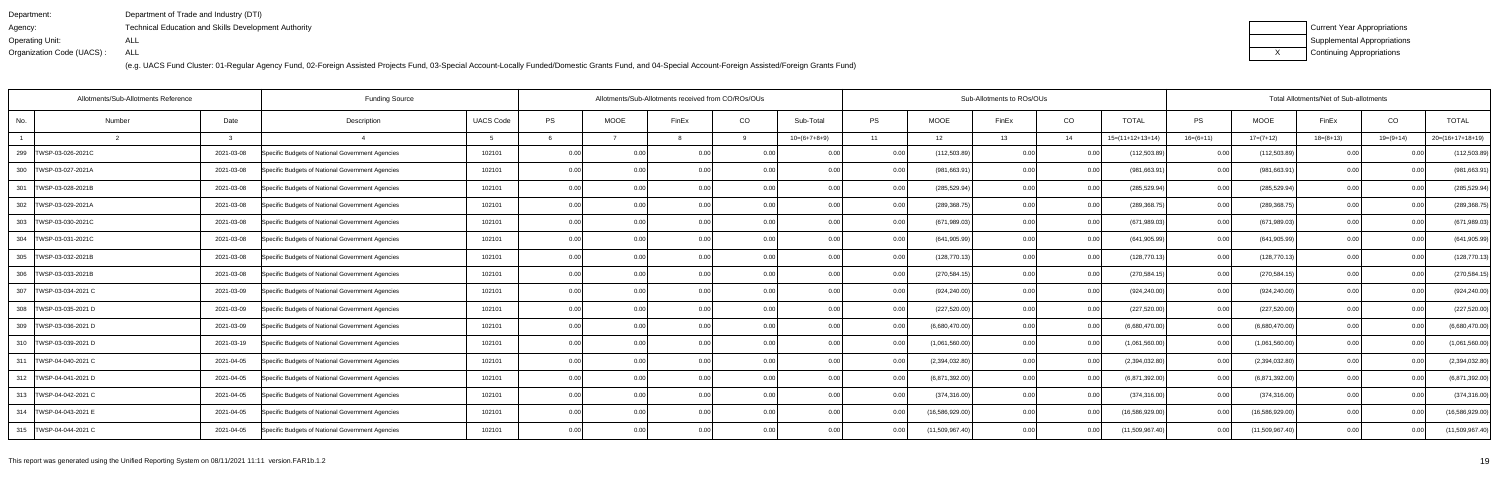| Department:               | Department of Trade and Industry (DTI)                      |
|---------------------------|-------------------------------------------------------------|
| Agency:                   | <b>Technical Education and Skills Development Authority</b> |
| Operating Unit:           | ALL                                                         |
| Organization Code (UACS): | ALL                                                         |

| Current Year Appropriations |
|-----------------------------|
| Supplemental Appropriations |
| Continuing Appropriations   |

|        |                                     | <b>Funding Source</b>                                                                                                                                                                                                                      |                  |           |             |                |          |                                                                            |                                                                                                                 |                                                                      |       |                                                                                                                                                                                                                                                                                                           |                           |                   |                |             |                |                                                                                                                |  |  |  |  |  |
|--------|-------------------------------------|--------------------------------------------------------------------------------------------------------------------------------------------------------------------------------------------------------------------------------------------|------------------|-----------|-------------|----------------|----------|----------------------------------------------------------------------------|-----------------------------------------------------------------------------------------------------------------|----------------------------------------------------------------------|-------|-----------------------------------------------------------------------------------------------------------------------------------------------------------------------------------------------------------------------------------------------------------------------------------------------------------|---------------------------|-------------------|----------------|-------------|----------------|----------------------------------------------------------------------------------------------------------------|--|--|--|--|--|
| Number | Date                                | Description                                                                                                                                                                                                                                | <b>UACS Code</b> | <b>PS</b> | <b>MOOE</b> | FinEx          | CO       | Sub-Total                                                                  | <b>PS</b>                                                                                                       | <b>MOOE</b>                                                          | FinEx | CO                                                                                                                                                                                                                                                                                                        | <b>TOTAL</b>              | PS                | <b>MOOE</b>    | FinEx       | CO             | <b>TOTAL</b>                                                                                                   |  |  |  |  |  |
|        | વ                                   |                                                                                                                                                                                                                                            |                  |           |             |                | <b>Q</b> | $10=(6+7+8+9)$                                                             | 11                                                                                                              | 12                                                                   | 13    | 14                                                                                                                                                                                                                                                                                                        | $15=(11+12+13+14)$        | $16=(6+11)$       | $17=(7+12)$    | $18=(8+13)$ | $19=(9+14)$    | $20=(16+17+18+19)$                                                                                             |  |  |  |  |  |
|        |                                     | Specific Budgets of National Government Agencies                                                                                                                                                                                           | 102101           | 0.00      |             | 0.00           |          |                                                                            |                                                                                                                 |                                                                      | 0.00  | <u>ດ (</u>                                                                                                                                                                                                                                                                                                | (3,548,997.00)            | 0.00              | (3,548,997.00) |             |                | (3,548,997.00)                                                                                                 |  |  |  |  |  |
|        |                                     | Specific Budgets of National Government Agencies                                                                                                                                                                                           | 102101           | 0.00      | 0.00        | 0 <sub>0</sub> |          | 0.00                                                                       | 0.00                                                                                                            |                                                                      | 0.00  | 0.0                                                                                                                                                                                                                                                                                                       | (3,942,531.00)            | 0.00 <sub>l</sub> | (3,942,531.00) | 0.00        | 0 <sub>0</sub> | (3,942,531.00)                                                                                                 |  |  |  |  |  |
|        |                                     | Specific Budgets of National Government Agencies                                                                                                                                                                                           | 102101           | 0.00      | 0.00        |                |          |                                                                            | 0.00                                                                                                            |                                                                      | 0.00  | 0.00                                                                                                                                                                                                                                                                                                      | (5,430,070.00)            | 0.00              | (5,430,070.00) | 0.00        |                | (5,430,070.00)                                                                                                 |  |  |  |  |  |
|        |                                     | Specific Budgets of National Government Agencies                                                                                                                                                                                           | 102101           | 0.00      | 0.00        | 0.00           |          |                                                                            | 0.00                                                                                                            |                                                                      | 0.00  | 0.00                                                                                                                                                                                                                                                                                                      | (917, 415.00)             | 0.00              | (917, 415.00)  | 0.00        |                | (917, 415.00)                                                                                                  |  |  |  |  |  |
|        |                                     | Specific Budgets of National Government Agencies                                                                                                                                                                                           | 102101           | 0.00      | 0.00        | 0.00           |          | 0.00                                                                       | 0.001                                                                                                           |                                                                      | 0.00  | 0.00                                                                                                                                                                                                                                                                                                      | (1,055,330.00)            | 0.00              | (1,055,330.00) | 0.00        |                | (1,055,330.00)                                                                                                 |  |  |  |  |  |
|        |                                     | Specific Budgets of National Government Agencies                                                                                                                                                                                           | 102101           | 0.00      | 0.00        | 0.00           |          |                                                                            | 0.00                                                                                                            |                                                                      | 0.00  | 0.00                                                                                                                                                                                                                                                                                                      | (748, 632.00)             | 0.00              | (748, 632.00)  | 0.00        |                | (748, 632.00)                                                                                                  |  |  |  |  |  |
|        |                                     | Specific Budgets of National Government Agencies                                                                                                                                                                                           | 102101           | 0.00      | 0.00        |                |          |                                                                            | 0.001                                                                                                           |                                                                      | 0.00  | 0.00                                                                                                                                                                                                                                                                                                      | (2,984,041.40)            | 0.00              | (2,984,041.40) | 0.00        |                | (2,984,041.40)                                                                                                 |  |  |  |  |  |
|        |                                     | Specific Budgets of National Government Agencies                                                                                                                                                                                           | 102101           | 0.00      | 0.00        | 0.00           | 0.00     |                                                                            | 0.00                                                                                                            |                                                                      | 0.00  | 0.0                                                                                                                                                                                                                                                                                                       | (1,493,140.40)            | 0.00              | (1,493,140.40) | 0.00        |                | (1,493,140.40)                                                                                                 |  |  |  |  |  |
|        |                                     | Specific Budgets of National Government Agencies                                                                                                                                                                                           | 102101           | 0.00      | 0.00        | 0.00           |          |                                                                            | 0.00                                                                                                            |                                                                      | 0.00  | 0.00                                                                                                                                                                                                                                                                                                      | (1,494,324.60)            | 0.00              | (1,494,324.60) | 0.00        |                | (1,494,324.60)                                                                                                 |  |  |  |  |  |
|        |                                     | Specific Budgets of National Government Agencies                                                                                                                                                                                           | 102101           | 0.00      | 0.00        |                |          |                                                                            | 0.00                                                                                                            |                                                                      | 0.00  | 0.00                                                                                                                                                                                                                                                                                                      | (2,977,692.80)            | 0.00              | (2,977,692.80) | 0.00        |                | (2,977,692.80)                                                                                                 |  |  |  |  |  |
|        |                                     | Specific Budgets of National Government Agencies                                                                                                                                                                                           | 102101           | 0.00      | 0.00        | 0 <sub>0</sub> |          | 0.00                                                                       |                                                                                                                 |                                                                      | 0.00  | 0.0                                                                                                                                                                                                                                                                                                       | (661,665.00               | 0.00              | (661, 665.00)  | 0.00        | 0 <sub>0</sub> | (661, 665.00)                                                                                                  |  |  |  |  |  |
|        |                                     | Specific Budgets of National Government Agencies                                                                                                                                                                                           | 102101           | 0.00      | 0.00        | 0 <sub>0</sub> |          | 0.00                                                                       | 0.00                                                                                                            |                                                                      | 0.00  | 0.0                                                                                                                                                                                                                                                                                                       | (4,032,027.20)            | 0.00              | (4,032,027.20) | 0.00        | 0.00           | (4,032,027.20)                                                                                                 |  |  |  |  |  |
|        |                                     | Specific Budgets of National Government Agencies                                                                                                                                                                                           | 102101           | 0.00      | 0.00        | 0.00           |          |                                                                            | 0.00                                                                                                            |                                                                      | 0.00  | 0.00                                                                                                                                                                                                                                                                                                      | (2,560,160.00)            | 0.00              | (2,560,160.00) | 0.00        |                | (2,560,160.00)                                                                                                 |  |  |  |  |  |
|        |                                     | Specific Budgets of National Government Agencies                                                                                                                                                                                           | 102101           | 0.00      | 0.00        | 0.00           |          | 0.00                                                                       |                                                                                                                 |                                                                      | 0.00  | 0.0                                                                                                                                                                                                                                                                                                       | (6,055,952.00)            | 0.00              | (6,055,952.00) | 0.00        | 0.00           | (6,055,952.00)                                                                                                 |  |  |  |  |  |
|        |                                     | Specific Budgets of National Government Agencies                                                                                                                                                                                           | 102101           | 0.00      | 0.00        | 0 <sub>0</sub> |          | 0.00                                                                       | 0.00                                                                                                            |                                                                      | 0.00  | 0.0                                                                                                                                                                                                                                                                                                       | (144, 158.00)             | 0.00              | (144, 158.00)  | 0.00        |                | (144, 158.00)                                                                                                  |  |  |  |  |  |
|        |                                     | Specific Budgets of National Government Agencies                                                                                                                                                                                           | 102101           | 0.00      | 0.00        |                |          |                                                                            |                                                                                                                 |                                                                      | n nc  | 0.00                                                                                                                                                                                                                                                                                                      | (1,342,249.20)            | 0.00              | (1,342,249.20) | 0.00        |                | (1,342,249.20)                                                                                                 |  |  |  |  |  |
|        |                                     | Specific Budgets of National Government Agencies                                                                                                                                                                                           | 102101           | 0.00      | 0.00        |                |          |                                                                            |                                                                                                                 |                                                                      | 0.00  |                                                                                                                                                                                                                                                                                                           | (988, 704.08)             | 0.001             | (988, 704.08)  | 0.00        |                | (988, 704.08)                                                                                                  |  |  |  |  |  |
|        | Allotments/Sub-Allotments Reference | 2021-04-05<br>2021-04-05<br>2021-04-05<br>2021-04-05<br>2021-04-12<br>2021-04-12<br>2021-04-12<br>2021-07-12<br>2021-04-15<br>2021-04-23<br>2021-04-23<br>2021-04-23<br>2021-04-23<br>2021-04-23<br>2021-04-27<br>2021-04-27<br>2021-04-27 |                  |           |             |                |          | Allotments/Sub-Allotments received from CO/ROs/OUs<br>0.00<br>0.00<br>0.00 | 0.00<br>0.00<br>0.00<br>0.00<br>0.00<br>0.001<br>0.001<br>0.001<br>0.00<br>0.00<br>0.00<br>0.00<br>0.00<br>0.00 | 0.00<br>0.00<br>0.00<br>0.00<br>0.00<br>0.00<br>0.00<br>0.00<br>0.00 |       | (3,548,997.00)<br>(3,942,531.00)<br>(5,430,070.00)<br>(917, 415.00)<br>(1,055,330.00)<br>(748, 632.00)<br>(2,984,041.40)<br>(1,493,140.40)<br>(1,494,324.60)<br>(2,977,692.80)<br>(661, 665.00)<br>(4,032,027.20)<br>(2,560,160.00)<br>(6,055,952.00)<br>(144, 158.00)<br>(1,342,249.20)<br>(988, 704.08) | Sub-Allotments to ROs/OUs |                   |                |             |                | Total Allotments/Net of Sub-allotments<br>0.00<br>0.00<br>0.00<br>0.00<br>0.00<br>0.00<br>0.00<br>0.00<br>0.00 |  |  |  |  |  |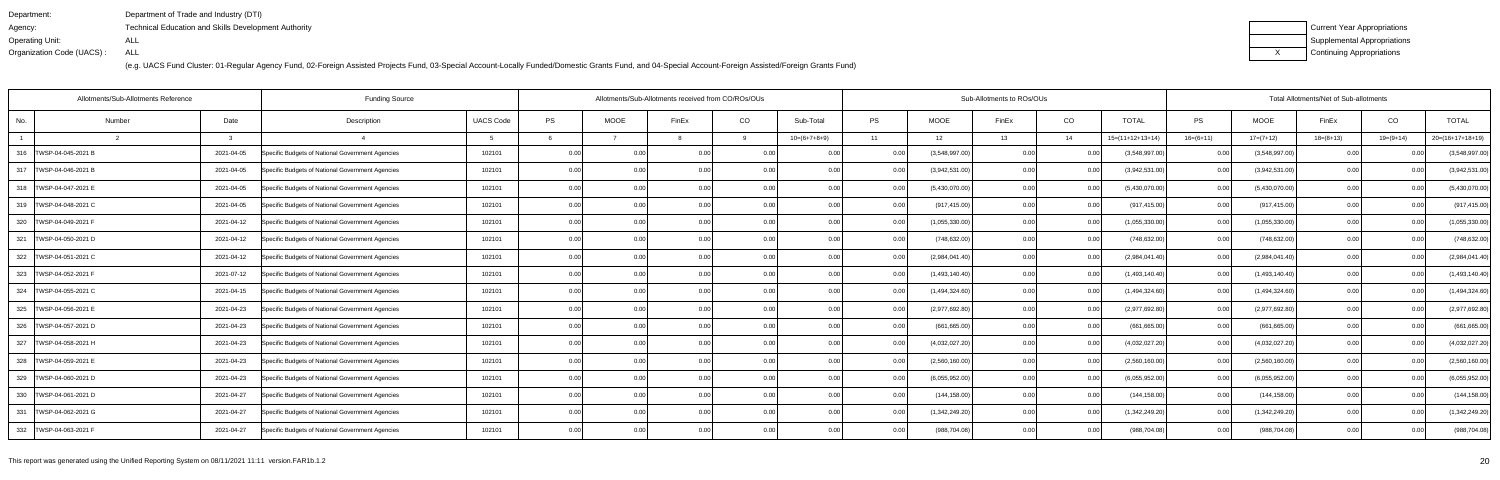| Department:               | Department of Trade and Industry (DTI)                      |
|---------------------------|-------------------------------------------------------------|
| Agency:                   | <b>Technical Education and Skills Development Authority</b> |
| Operating Unit:           | ALL                                                         |
| Organization Code (UACS): | ALL                                                         |

| Current Year Appropriations |
|-----------------------------|
| Supplemental Appropriations |
| Continuing Appropriations   |

| Allotments/Sub-Allotments Reference<br><b>Funding Source</b> |        |            |                                                  |                  | Allotments/Sub-Allotments received from CO/ROs/OUs |                   |                |      |                |       | Sub-Allotments to ROs/OUs |       |      |                    | Total Allotments/Net of Sub-allotments |                  |             |                |                    |  |
|--------------------------------------------------------------|--------|------------|--------------------------------------------------|------------------|----------------------------------------------------|-------------------|----------------|------|----------------|-------|---------------------------|-------|------|--------------------|----------------------------------------|------------------|-------------|----------------|--------------------|--|
| No.                                                          | Number | Date       | Description                                      | <b>UACS Code</b> | PS                                                 | <b>MOOE</b>       | FinEx          | CO   | Sub-Total      | PS    | <b>MOOE</b>               | FinEx | CO   | <b>TOTAL</b>       | PS                                     | <b>MOOE</b>      | FinEx       | CO             | <b>TOTAL</b>       |  |
|                                                              |        | વ          |                                                  |                  |                                                    |                   |                | q    | $10=(6+7+8+9)$ | 11    | 12                        | 13    | 14   | $15=(11+12+13+14)$ | $16=(6+11)$                            | $17=(7+12)$      | $18=(8+13)$ | $19=(9+14)$    | $20=(16+17+18+19)$ |  |
| 333<br>TWSP-04-064-2021 F                                    |        | 2021-04-30 | Specific Budgets of National Government Agencies | 102101           | 0.00                                               |                   | 0.0            |      |                |       | (997, 824.00)             | 0.00  |      | (997, 824.00)      | 0.00                                   | (997, 824.00)    |             |                | (997, 824.00)      |  |
| 334   TWSP-04-066-2021 E                                     |        | 2021-04-30 | Specific Budgets of National Government Agencies | 102101           | 0.00                                               | 0.00              | 0.0(           | 0.00 | 0.00           | 0.00  | (5,269,145.00)            | 0.00  | 0.00 | (5,269,145.00)     | 0.00                                   | (5,269,145.00)   | 0.001       |                | (5,269,145.00)     |  |
| 335   TWSP-04-067-2021 E                                     |        | 2021-04-30 | Specific Budgets of National Government Agencies | 102101           | 0.00                                               | 0.00              | 0.00           | 0.00 | 0.00           | 0.00  | (9,718,145.00)            | 0.00  | 0.00 | (9,718,145.00)     | 0.00                                   | (9,718,145.00)   | 0.00        | 0.00           | (9,718,145.00)     |  |
| 336   TWSP-05--071-2021 H                                    |        | 2021-05-17 | Specific Budgets of National Government Agencies | 102101           | 0.00                                               | 0.00              | 0.00           | 0.00 | 0.00           |       | (59,998,761.60)           | 0.00  | 0.00 | (59,998,761.60)    | 0.00                                   | (59,998,761.60)  | 0.00        | 0.00           | (59,998,761.60)    |  |
| 337 TWSP-05-068-2021 G                                       |        | 2021-05-11 | Specific Budgets of National Government Agencies | 102101           | 0.00                                               | 0.00              | 0 <sub>0</sub> | 0.00 | 0.00           | 0.00  | (1,814,871.20)            | 0.00  | 0.00 | (1,814,871.20)     | 0.00                                   | (1,814,871.20)   | 0.00        | 0.00           | (1,814,871.20)     |  |
| 338  TWSP-05-069-2021 D                                      |        | 2021-05-11 | Specific Budgets of National Government Agencies | 102101           | 0.00                                               | 0.00              | 0.00           | 0.00 | 0.00           | 0.00  | (3,417,680.00)            | 0.00  | 0.00 | (3,417,680.00)     | 0.00                                   | (3,417,680.00)   | 0.00        | 0.00           | (3,417,680.00)     |  |
| 339   TWSP-05-069AG-2021 G                                   |        | 2021-05-14 | Specific Budgets of National Government Agencies | 102101           | 0.00                                               | 0.00              | 0.00           | 0.00 | 0.00           | 0.00  | (7,365,870.00)            | 0.00  | 0.00 | (7,365,870.00)     | 0.001                                  | (7,365,870.00)   | 0.00        | 0.00           | (7,365,870.00)     |  |
| 340<br>TWSP-05-069AM-2021 J                                  |        | 2021-05-14 | Specific Budgets of National Government Agencies | 102101           | 0.00                                               | 0.00              | 0.0(           | 0.00 | 0.00           |       | (2,962,105.00)            | 0.00  | 0.00 | (2,962,105.00)     | 0.00                                   | (2,962,105.00)   | 0.00        | 0 <sub>0</sub> | (2,962,105.00)     |  |
| 341   TWSP-05-069AN-2021 G                                   |        | 2021-05-14 | Specific Budgets of National Government Agencies | 102101           | 0.00                                               | 0.00              | 0.00           | 0.00 | 0.00           | 0.00  | (6,269,330.00)            | 0.00  | 0.00 | (6,269,330.00)     | 0.001                                  | (6,269,330.00)   | 0.00        | 0.00           | (6,269,330.00)     |  |
| 342   TWSP-05-069AO-2021 H                                   |        | 2021-05-14 | Specific Budgets of National Government Agencies | 102101           | 0.00                                               | 0.00              | 0.00           | 0.00 | 0.00           | 0.00  | (4, 187, 140.60)          | 0.00  | 0.00 | (4, 187, 140.60)   | 0.00                                   | (4, 187, 140.60) | 0.00        | 0.00           | (4, 187, 140.60)   |  |
| 343   TWSP-05-069AP-2021 H                                   |        | 2021-05-14 | Specific Budgets of National Government Agencies | 102101           | 0.00                                               | 0.00              | 0.00           | 0.00 | 0.00           |       | (1, 163, 200.00)          | 0.00  | 0.00 | (1, 163, 200.00)   | 0.00                                   | (1, 163, 200.00) | 0.00        | 0.00           | (1, 163, 200.00)   |  |
| 344   TWSP-05-070-2021 E                                     |        | 2021-05-17 | Specific Budgets of National Government Agencies | 102101           | 0.00                                               | 0.00              | 0 <sub>0</sub> | 0.00 | 0.00           | 0.00  | (1,492,475.80)            | 0.00  | 0.00 | (1,492,475.80)     | 0.00                                   | (1,492,475.80)   | 0.00        | 0.00           | (1,492,475.80)     |  |
| 345   TWSP-05-072-2021 H                                     |        | 2021-05-26 | Specific Budgets of National Government Agencies | 102101           | 0.00                                               | 0.00              | 0.00           | 0.00 | 0.00           | 0.00  | (425, 232.00)             | 0.00  | 0.00 | (425, 232.00)      | 0.00                                   | (425, 232.00)    | 0.00        | 0.00           | (425, 232.00)      |  |
| 346   TWSP-05-073-2021 F                                     |        | 2021-05-28 | Specific Budgets of National Government Agencies | 102101           | 0.00                                               | 0.00              | 0.00           | 0.00 | 0.00           | 0.00  | (1,871,580.00)            | 0.00  | 0.00 | (1,871,580.00)     | 0.00                                   | (1,871,580.00)   | 0.001       | 0.00           | (1,871,580.00)     |  |
| 347   TWSP2 03-008-2021 A                                    |        | 2021-03-01 | Section 11(b), Republic Act No. 11494            | 102414           | 0.00                                               | 0.00              | 0.00           | 0.00 | 0.00           | 0.00  | (849,064.80               | 0.00  | 0.00 | (849,064.80)       | 0.00                                   | (849,064.80)     | 0.00        | -0.00          | (849,064.80)       |  |
| 348   TWSP2 03-009-2021 A                                    |        | 2021-03-01 | Section 11(b), Republic Act No. 11494            | 102414           | 0.00                                               | 0.00              | 0.00           | 0.00 | 0.00           | 0.00  | (1,499,886.40)            | 0.00  | 0.00 | (1,499,886.40)     | 0.00                                   | (1,499,886.40)   | 0.00        |                | (1,499,886.40)     |  |
| 349   TWSP2 05-035-2021 G                                    |        | 2021-05-28 | Section 11(b), Republic Act No. 11494            | 102414           | 0.00                                               | 0.00 <sub>l</sub> | 0.00           | 0.00 | 0.00           | 0.001 | (679, 690.00)             | 0.00  | 0.00 | (679, 690.00)      | 0.001                                  | (679, 690.00)    | 0.00        | 0.00           | (679, 690.00)      |  |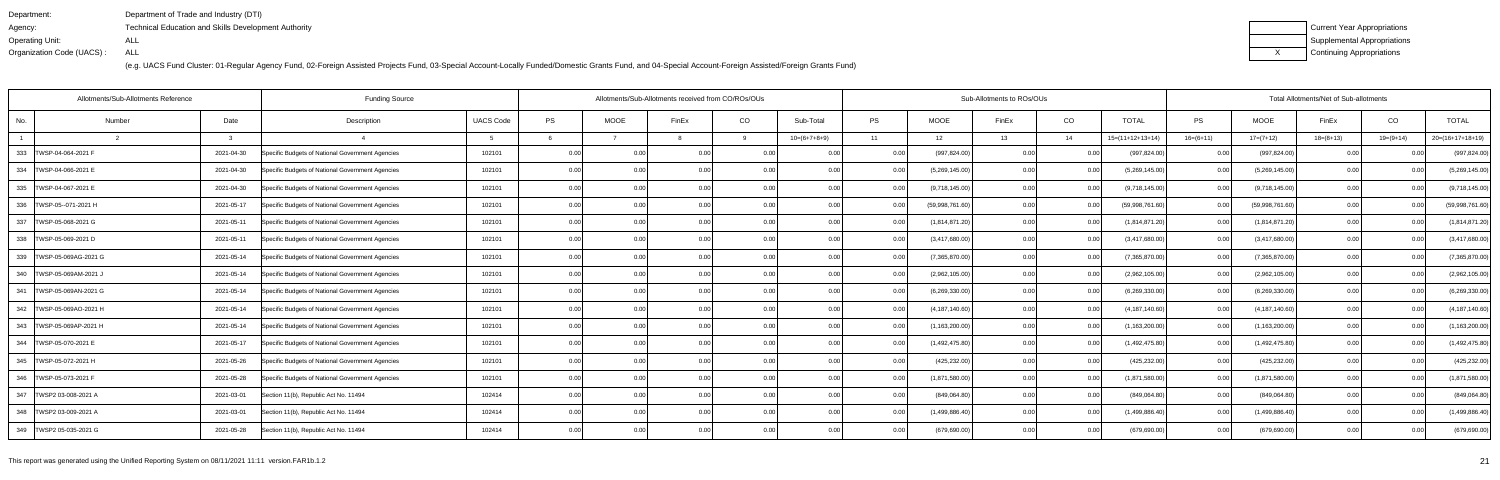| Department:               | Department of Trade and Industry (DTI)               |
|---------------------------|------------------------------------------------------|
| Agency:                   | Technical Education and Skills Development Authority |
| Operating Unit:           | ALL                                                  |
| Organization Code (UACS): | ALL                                                  |

| Current Year Appropriations |
|-----------------------------|
| Supplemental Appropriations |
| Continuing Appropriations   |

|                           | Allotments/Sub-Allotments Reference | <b>Funding Source</b>                 |                  |           | Allotments/Sub-Allotments received from CO/ROs/OUs |                |       |                |           | Sub-Allotments to ROs/OUs |       | Total Allotments/Net of Sub-allotments |                    |             |                   |             |                |                    |
|---------------------------|-------------------------------------|---------------------------------------|------------------|-----------|----------------------------------------------------|----------------|-------|----------------|-----------|---------------------------|-------|----------------------------------------|--------------------|-------------|-------------------|-------------|----------------|--------------------|
| No.                       | Date<br>Number                      | Description                           | <b>UACS Code</b> | <b>PS</b> | <b>MOOE</b>                                        | FinEx          | CO    | Sub-Total      | <b>PS</b> | <b>MOOE</b>               | FinEx | CO                                     | <b>TOTAL</b>       | PS          | <b>MOOE</b>       | FinEx       | CO             | <b>TOTAL</b>       |
|                           | - 3                                 |                                       |                  |           |                                                    |                | -9    | $10=(6+7+8+9)$ | 11        | 12                        | 13    | 14                                     | $15=(11+12+13+14)$ | $16=(6+11)$ | $17=(7+12)$       | $18=(8+13)$ | $19=(9+14)$    | $20=(16+17+18+19)$ |
| 350 TWSP2 05-036-2021 E   | 2021-05-28                          | Section 11(b), Republic Act No. 11494 | 102414           | 0.00      | 0.00                                               | 0.0(           |       | 0.00           |           | (926, 401.80)             | 0.00  |                                        | (926, 401.80)      | 0.00        | (926, 401.80)     |             |                | (926, 401.80)      |
| 351   TWSP2 05-037-2021 C | 2021-05-28                          | Section 11(b), Republic Act No. 11494 | 102414           | 0.00      | 0.00                                               | 0.00           | 0.00  | 0.00           | 0.00      | (29, 250.00)              | 0.00  | 0.00                                   | (29, 250.00)       | 0.001       | (29, 250.00)      | 0.00        | 0.00           | (29, 250.00)       |
| 352 TWSP2 05-038-2021 A   | 2021-05-28                          | Section 11(b), Republic Act No. 11494 | 102414           | 0.00      | 0.00                                               | 0.00           | 0.00  | 0.00           | 0.00      | (13, 256, 795.00)         | 0.00  | 0.00                                   | (13, 256, 795.00)  | 0.00        | (13, 256, 795.00) | 0.00        | 0.00           | (13, 256, 795.00)  |
| 353   TWSP2-02-001-2021 A | 2021-02-08                          | Section 11(b), Republic Act No. 11494 | 102414           | 0.00      | 0.00                                               | 0.00           | 0.00  | 0.00           | 0.00      | (702, 624.00)             | 0.00  | 0.00                                   | (702, 624.00)      | 0.00        | (702, 624.00)     | 0.00        | 0.00           | (702, 624.00)      |
| 354   TWSP2-02-002-2021 A | 2021-02-08                          | Section 11(b), Republic Act No. 11494 | 102414           | 0.00      | 0.001                                              | 0 <sub>0</sub> | 0.00  | 0.00           | 0.00      | (1,341,057.60)            | 0.00  | 0.00                                   | (1,341,057.60)     | 0.00        | (1,341,057.60)    | 0.001       | 0.00           | (1,341,057.60)     |
| 355 TWSP2-02-003-2021 A   | 2021-02-08                          | Section 11(b), Republic Act No. 11494 | 102414           | 0.00      | 0.00                                               | 0.00           | 0.00  | 0.00           | 0.00      | (2,988,307.20)            | 0.00  | 0.00                                   | (2,988,307.20)     | 0.00        | (2,988,307.20)    | 0.00        | 0.00           | (2,988,307.20)     |
| 356 TWSP2-02-004-2021 A   | 2021-02-08                          | Section 11(b), Republic Act No. 11494 | 102414           | 0.00      | 0.00                                               | 0.00           | 0.00  | 0.00           |           | (10, 856, 087.40)         | 0.00  | 0.00                                   | (10, 856, 087.40)  | 0.00        | (10, 856, 087.40) | 0.00        | 0.00           | (10, 856, 087.40)  |
| 357 TWSP2-02-006-2021 A   | 2021-02-08                          | Section 11(b), Republic Act No. 11494 | 102414           | 0.00      | 0.00                                               | 0 <sub>0</sub> | 0.00  | 0.00           |           | (2,999,932.20)            | 0.00  | 0.00                                   | (2,999,932.20)     | 0.00        | (2,999,932.20)    | 0.00        |                | (2,999,932.20)     |
| 358   TWSP2-02-007-2021 A | 2021-02-08                          | Section 11(b), Republic Act No. 11494 | 102414           | 0.00      | 0.00                                               | 0.00           | 0.00  | 0.00           | 0.00      | (2,998,047.60)            | 0.00  | 0.00                                   | (2,998,047.60)     | 0.00        | (2,998,047.60)    | 0.00        |                | (2,998,047.60)     |
| 359   TWSP2-03-010-2021 B | 2021-03-17                          | Section 11(b), Republic Act No. 11494 | 102414           | 0.00      | 0.00                                               | 0.00           | 0.00  | 0.00           | 0.00      | (2, 112, 123.40)          | 0.00  | 0.00                                   | (2, 112, 123.40)   | 0.00        | (2, 112, 123.40)  | 0.00        | 0.00           | (2, 112, 123.40)   |
| 360   TWSP2-03-011-2021 B | 2021-03-17                          | Section 11(b), Republic Act No. 11494 | 102414           | 0.00      | 0.00                                               | 0 <sub>0</sub> | 0.00  | 0.00           |           | (1,060,693.60)            | 0.00  | 0.00                                   | (1,060,693.60)     | 0.00        | (1,060,693.60)    | 0.00        | 0 <sub>0</sub> | (1,060,693.60)     |
| 361   TWSP2-03-012-2021 B | 2021-03-17                          | Section 11(b), Republic Act No. 11494 | 102414           | 0.00      | 0.00                                               | $\Omega$       | 0.001 | 0.00           | 0.00      | (721, 916.20)             | 0.00  | 0.00                                   | (721, 916.20)      | 0.00        | (721, 916.20)     | 0.00        |                | (721, 916.20)      |
| 362   TWSP2-03-013-2021 A | 2021-03-17                          | Section 11(b), Republic Act No. 11494 | 102414           | 0.00      | 0.001                                              | 0.00           | 0.00  | 0.00           | 0.00      | (1,884,048.80)            | 0.00  | 0.00                                   | (1,884,048.80)     | 0.00        | (1,884,048.80)    | 0.00        | 0.00           | (1,884,048.80)     |
| 363   TWSP2-04-014-2021 C | 2021-04-12                          | Section 11(b), Republic Act No. 11494 | 102414           | 0.00      | 0.00                                               | 0.00           | 0.00  | 0.00           |           | (6,841.00)                | 0.00  | 0.00                                   | (6,841.00)         | 0.001       | (6,841.00)        | 0.00        | 0.00           | (6,841.00)         |
| 364   TWSP2-04-015-2021 C | 2021-04-12                          | Section 11(b), Republic Act No. 11494 | 102414           | 0.00      | 0.00                                               | 0 <sub>0</sub> | 0.00  | 0.00           |           | (1,550,100.00)            | 0.00  | 0.00                                   | (1,550,100.00)     | 0.00        | (1,550,100.00)    | 0.00        |                | (1,550,100.00)     |
| 365   TWSP2-04-016-2021 D | 2021-04-15                          | Section 11(b), Republic Act No. 11494 | 102414           | 0.00      | 0.00                                               |                | 0.00  | 0.00           |           | (2, 171, 888.00)          | 0.00  | 0.00                                   | (2, 171, 888.00)   | 0.00        | (2, 171, 888.00)  | 0.00        |                | (2, 171, 888.00)   |
| 366   TWSP2-04-017-2021 B | 2021-04-23                          | Section 11(b), Republic Act No. 11494 | 102414           | 0.00      | 0.00                                               | 0.00           | 0.00  | 0.00           |           | (960, 696.00)             | 0.00  | 0.00                                   | (960, 696.00)      | 0.001       | (960, 696.00)     | 0.00        | 0 <sub>0</sub> | (960, 696.00)      |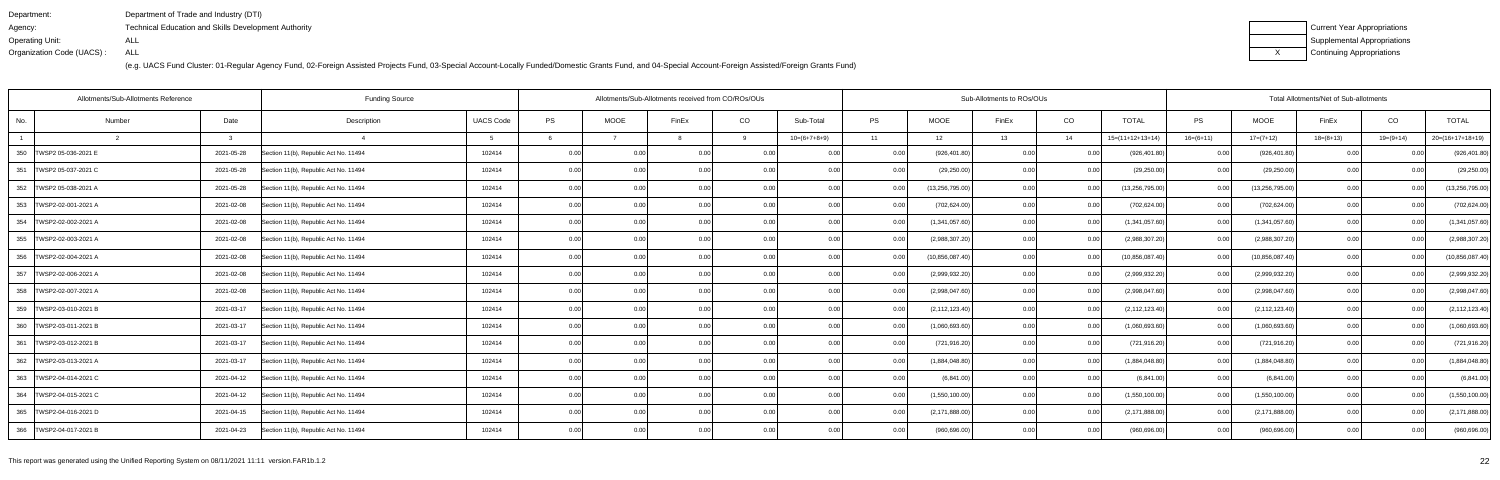| Department:               | Department of Trade and Industry (DTI)                      |
|---------------------------|-------------------------------------------------------------|
| Agency:                   | <b>Technical Education and Skills Development Authority</b> |
| Operating Unit:           | ALL                                                         |
| Organization Code (UACS): | ALL                                                         |

| Current Year Appropriations |
|-----------------------------|
| Supplemental Appropriations |
| Continuing Appropriations   |

|     | Allotments/Sub-Allotments Reference |              | <b>Funding Source</b>                            |                  | Allotments/Sub-Allotments received from CO/ROs/OUs |                   |                |          | Sub-Allotments to ROs/OUs |           |                   | Total Allotments/Net of Sub-allotments |       |                    |             |                   |             |             |                    |
|-----|-------------------------------------|--------------|--------------------------------------------------|------------------|----------------------------------------------------|-------------------|----------------|----------|---------------------------|-----------|-------------------|----------------------------------------|-------|--------------------|-------------|-------------------|-------------|-------------|--------------------|
| No. | Number                              | Date         | Description                                      | <b>UACS Code</b> | PS                                                 | <b>MOOE</b>       | FinEx          | CO       | Sub-Total                 | <b>PS</b> | <b>MOOE</b>       | FinEx                                  | CO    | <b>TOTAL</b>       | PS          | <b>MOOE</b>       | FinEx       | CO          | <b>TOTAL</b>       |
|     |                                     | $\mathbf{B}$ |                                                  |                  |                                                    |                   |                | <b>q</b> | $10=(6+7+8+9)$            | 11        | 12                | 13                                     | 14    | $15=(11+12+13+14)$ | $16=(6+11)$ | $17=(7+12)$       | $18=(8+13)$ | $19=(9+14)$ | $20=(16+17+18+19)$ |
| 367 | TWSP2-04-018-2021 D                 | 2021-04-23   | Section 11(b), Republic Act No. 11494            | 102414           | 0.00                                               |                   | 0.0            | 0.00     | 0.00                      |           | (3,234,706.40)    | 0.00                                   |       | (3,234,706.40)     | 0.00        | (3,234,706.40)    |             |             | (3,234,706.40)     |
|     | 368   TWSP2-04-019-2021 A           | 2021-04-23   | Section 11(b), Republic Act No. 11494            | 102414           | 0.00                                               | 0.001             | 0 <sub>0</sub> | 0.00     | 0.00                      | 0.00      | (781, 040.00)     | 0.00                                   | 0.00  | (781, 040.00)      | 0.00        | (781, 040.00)     | 0.00        |             | (781, 040.00)      |
|     | 369   TWSP2-04-020-2021 E           | 2021-04-30   | Specific Budgets of National Government Agencies | 102101           | 0.00                                               | 0.00              | 0.00           | 0.00     | 0.00                      | 0.00      | (248, 849.60)     | 0.00                                   | 0.001 | (248, 849.60)      | 0.00        | (248, 849.60)     | 0.00        | 0.00        | (248, 849.60)      |
|     | 370   TWSP2-04-021-2021 C           | 2021-04-30   | Section 11(b), Republic Act No. 11494            | 102414           | 0.00                                               | 0.001             | 0.00           | 0.00     | 0.00                      |           | (20, 891, 865.40) | 0.00                                   | 0.00  | (20, 891, 865.40)  | 0.00        | (20, 891, 865.40) | 0.00        | 0.00        | (20, 891, 865.40)  |
|     | 371   TWSP2-04-022-2021 B           | 2021-04-30   | Section 11(b), Republic Act No. 11494            | 102414           | 0.00                                               | 0.001             | $\Omega$       | 0.00     | 0.00                      | 0.00      | (1,239,235.00)    | 0.00                                   | 0.00  | (1,239,235.00)     | 0.00        | (1,239,235.00)    | 0.001       | 0.00        | (1,239,235.00)     |
|     | 372   TWSP2-04-023-2021 E           | 2021-04-30   | Section 11(b), Republic Act No. 11494            | 102414           | 0.00                                               | 0.00              | 0.00           | 0.00     | 0.00                      | 0.00      | (1,042,546.40)    | 0.00                                   | 0.00  | (1,042,546.40)     | 0.00        | (1,042,546.40)    | 0.00        | 0.00        | (1,042,546.40)     |
|     | 373   TWSP2-04-024-2021 A           | 2021-05-11   | Specific Budgets of National Government Agencies | 102101           | 0.00                                               | 0.00 <sub>1</sub> | 0.00           | 0.00     | 0.00                      | 0.00      | (10, 101, 083.00) | 0.00                                   | 0.001 | (10, 101, 083.00)  | 0.00        | (10, 101, 083.00) | 0.00        | 0.00        | (10, 101, 083.00)  |
|     | 374   TWSP2-04-025-2021 C           | 2021-05-11   | Section 11(b), Republic Act No. 11494            | 102414           | 0.00                                               | 0.00              | 0 <sub>0</sub> | 0.00     | 0.00                      |           | (2,999,266.00)    | 0.00                                   | 0.00  | (2,999,266.00)     | 0.00        | (2,999,266.00)    | 0.00        |             | (2,999,266.00)     |
|     | 375   TWSP2-04-026-2021 A           | 2021-05-11   | Section 11(b), Republic Act No. 11494            | 102414           | 0.00                                               | 0.00              | 0 <sub>0</sub> | 0.00     | 0.00                      |           | (2,804,213.40)    | 0.00                                   | 0.00  | (2,804,213.40)     | 0.00        | (2,804,213.40)    | 0.00        | n no        | (2,804,213.40)     |
|     | 376   TWSP2-04-027-2021 A           | 2021-05-11   | Section 11(b), Republic Act No. 11494            | 102414           | 0.00                                               | 0.00 <sub>1</sub> | 0.00           | 0.00     | 0.00                      | 0.00      | (8,647,535.00)    | 0.00                                   | 0.00  | (8,647,535.00)     | 0.00        | (8,647,535.00)    | 0.00        | 0.00        | (8,647,535.00)     |
|     | 377   TWSP2-04-028-2021 B           | 2021-05-11   | Section 11(b), Republic Act No. 11494            | 102414           | 0.00                                               | 0.00              | 0.00           | 0.00     | 0.00                      |           | (5,478,018.60)    | 0.00                                   | 0.00  | (5,478,018.60)     | 0.00        | (5,478,018.60)    | 0.00        | 0.00        | (5,478,018.60)     |
|     | 378   TWSP2-04-029-2021 A           | 2021-05-11   | Section 11(b), Republic Act No. 11494            | 102414           | 0.00                                               | 0.00              | $\Omega$       | 0.00     | 0.00                      | 0.00      | (1,218,245.00)    | 0.00                                   | 0.00  | (1,218,245.00)     | 0.00        | (1,218,245.00)    | 0.00        | -0.00       | (1,218,245.00)     |
|     | 379 TWSP2-05-030-2021 F             | 2021-05-17   | Section 11(b), Republic Act No. 11494            | 102414           | 0.00                                               | 0.00 <sub>l</sub> | 0.00           | 0.00     | 0.00                      | 0.00      | (366, 748.80)     | 0.00                                   | 0.00  | (366, 748.80)      | 0.00        | (366, 748.80)     | 0.00        | 0.00        | (366, 748.80)      |
|     | 380   TWSP2-05-031-2021 B           | 2021-05-17   | Section 11(b), Republic Act No. 11494            | 102414           | 0.00                                               | 0.00              | 0.00           | 0.00     | 0.00                      |           | (22,762,984.80)   | 0.00                                   | 0.00  | (22, 762, 984.80)  | 0.00        | (22, 762, 984.80) | 0.00        | 0.00        | (22, 762, 984.80)  |
|     | 381   TWSP2-05-032-2021 B           | 2021-05-17   | Section 11(b), Republic Act No. 11494            | 102414           | 0.00                                               | 0.001             | 0 <sub>0</sub> | 0.00     | 0.00                      |           | (457,895.00       | 0.00                                   | 0.00  | (457, 895.00)      | 0.00        | (457, 895.00)     | 0.00        | n no        | (457, 895.00)      |
|     | 382   TWSP2-05-033-2021 F           | 2021-05-21   | Section 11(b), Republic Act No. 11494            | 102414           | 0.00                                               | 0.001             |                | 0.00     | 0.00                      |           | (581,310.00)      | 0.00                                   | 0.00  | (581, 310.00)      | 0.00        | (581,310.00)      | 0.00        |             | (581, 310.00)      |
|     | 383   TWSP2-05-034-2021 B           | 2021-05-21   | Section 11(b), Republic Act No. 11494            | 102414           | 0.00                                               | 0.00              | 0.00           | 0.00     | 0.00                      | 0.00      | (1,261,210.00)    | 0.00                                   | 0.001 | (1,261,210.00)     | 0.00        | (1,261,210.00)    | 0.00        | 0.00        | (1,261,210.00)     |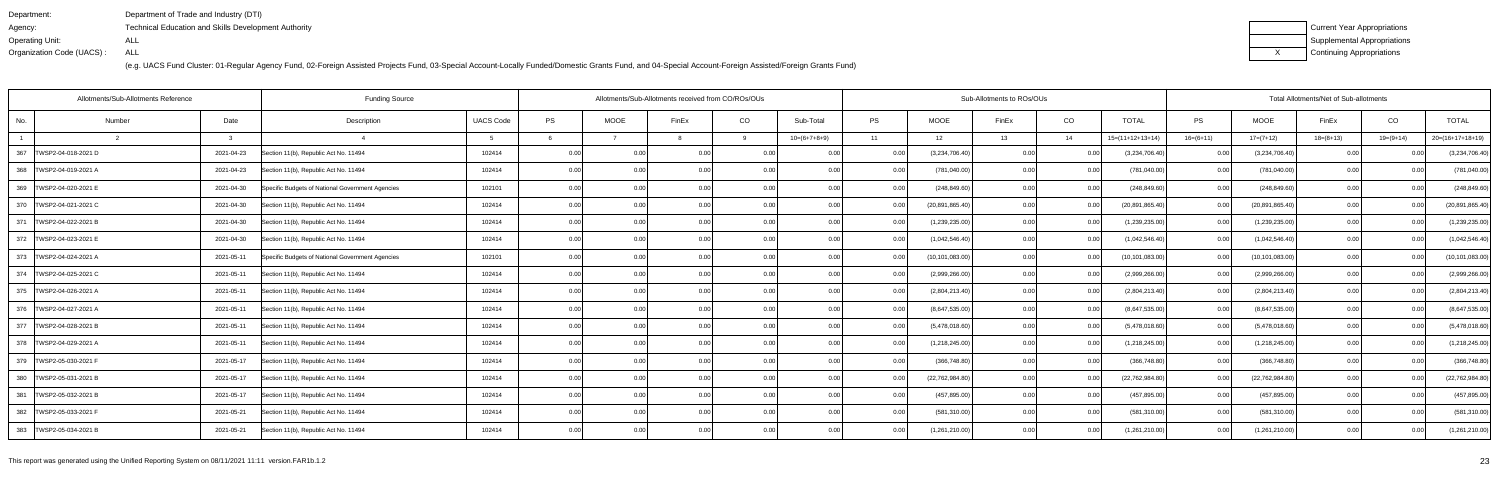| Department:               | Department of Trade and Industry (DTI)               |
|---------------------------|------------------------------------------------------|
| Agency:                   | Technical Education and Skills Development Authority |
| Operating Unit:           | ALL                                                  |
| Organization Code (UACS): | ALL                                                  |

| Current Year Appropriations |
|-----------------------------|
| Supplemental Appropriations |
| Continuing Appropriations   |

| Allotments/Sub-Allotments Reference<br><b>Funding Source</b> |                |                                                  |                  |      | Allotments/Sub-Allotments received from CO/ROs/OUs |                |      |                |           |                   | Sub-Allotments to ROs/OUs |        |                    |             | Total Allotments/Net of Sub-allotments |             |             |                    |  |  |
|--------------------------------------------------------------|----------------|--------------------------------------------------|------------------|------|----------------------------------------------------|----------------|------|----------------|-----------|-------------------|---------------------------|--------|--------------------|-------------|----------------------------------------|-------------|-------------|--------------------|--|--|
| No.                                                          | Date<br>Number | Description                                      | <b>UACS Code</b> | PS   | <b>MOOE</b>                                        | FinEx          | CO   | Sub-Total      | <b>PS</b> | <b>MOOE</b>       | FinEx                     | CO     | <b>TOTAL</b>       | PS          | <b>MOOE</b>                            | FinEx       | CO          | <b>TOTAL</b>       |  |  |
|                                                              | $\mathcal{R}$  |                                                  |                  |      |                                                    |                | 9    | $10=(6+7+8+9)$ | 11        | 12                | 13                        | 14     | $15=(11+12+13+14)$ | $16=(6+11)$ | $17=(7+12)$                            | $18=(8+13)$ | $19=(9+14)$ | $20=(16+17+18+19)$ |  |  |
| 384<br>TWSP2-06-039-2021 G                                   | 2021-06-03     | Section 11(b), Republic Act No. 11494            | 102414           | 0.00 | 0 <sub>0</sub>                                     | 0.0(           |      | 0.00           |           | (2,363,865.20)    | 0.00                      |        | (2,363,865.20)     | 0.00        | (2,363,865.20)                         |             |             | (2,363,865.20)     |  |  |
| 385  TWSP2-06-040-2021 H                                     | 2021-06-03     | Section 11(b), Republic Act No. 11494            | 102414           | 0.00 | 0.00                                               | 0.00           | 0.00 | 0.00           | 0.00      | (5,719,165.00)    | 0.00                      | 0.00   | (5,719,165.00)     | 0.001       | (5,719,165.00)                         | 0.001       | 0.00        | (5,719,165.00)     |  |  |
| 386   TWSP2-06-041-2021 C                                    | 2021-06-03     | Section 11(b), Republic Act No. 11494            | 102414           | 0.00 | 0.00                                               | 0.00           | 0.00 | 0.00           | 0.00      | (3,846,465.00)    | 0.00                      | 0.00   | (3,846,465.00)     | 0.00        | (3,846,465.00)                         | 0.00        | 0.00        | (3,846,465.00)     |  |  |
| 387<br>TWSP2-06-042-2021 B                                   | 2021-06-03     | Section 11(b), Republic Act No. 11494            | 102414           | 0.00 | 0.00                                               | 0.00           | 0.00 | 0.00           | 0.00      | (5,832,632.00)    | 0.00                      | 0.00   | (5,832,632.00)     | 0.00        | (5,832,632.00)                         | 0.00        | 0.00        | (5,832,632.00)     |  |  |
| 388   TWSP2-06-043-2021 H                                    | 2021-06-10     | Section 11(b), Republic Act No. 11494            | 102414           | 0.00 | 0.00                                               | 0 <sub>0</sub> | 0.00 | 0.00           | 0.00      | (3,992,896.00)    | 0.00                      | 0.00   | (3,992,896.00)     | 0.00        | (3,992,896.00)                         | 0.00        | 0.00        | (3,992,896.00)     |  |  |
| 389   TWSP2-06-044-2021 D                                    | 2021-06-10     | Section 11(b), Republic Act No. 11494            | 102414           | 0.00 | 0.00                                               | 0.00           | 0.00 | 0.00           | 0.00      | (16, 155, 776.00) | 0.00                      | 0.00   | (16, 155, 776.00)  | 0.001       | (16, 155, 776.00)                      | 0.00        | 0.00        | (16, 155, 776.00)  |  |  |
| 390   TWSP2-06-045-2021 C                                    | 2021-06-11     | Section 11(b), Republic Act No. 11494            | 102414           | 0.00 | 0.00                                               | 0.00           | 0.00 | 0.00           | 0.00      | (6,833,580.00)    | 0.00                      | 0.00   | (6,833,580.00)     | 0.00        | (6,833,580.00)                         | 0.00        | 0.00        | (6,833,580.00)     |  |  |
| 391   TWSP2-06-046-2021 C                                    | 2021-06-16     | Section 11(b), Republic Act No. 11494            | 102414           | 0.00 | 0.00                                               | 0.00           | 0.00 | 0.00           | 0.00      | (108, 850.00)     | 0.00                      | 0.00   | (108, 850.00)      | 0.001       | (108, 850.00)                          | 0.00        | -0.00       | (108, 850.00)      |  |  |
| 392<br>TWSP2-06-047-2021                                     | 2021-06-30     | Section 11(b), Republic Act No. 11494            | 102414           | 0.00 | 0.00                                               | 0.00           | 0.00 | 0.00           | 0.00      | (8,995,366.00)    | 0.00                      | 0.00   | (8,995,366.00)     | 0.00        | (8,995,366.00)                         | 0.001       | -0.00       | (8,995,366.00)     |  |  |
| 393   TWSP2-06-048-2021 I                                    | 2021-06-30     | Section 11(b), Republic Act No. 11494            | 102414           | 0.00 | 0.00                                               | 0.00           | 0.00 | 0.00           | 0.00      | (277, 270.00)     | 0.00                      | 0.00   | (277, 270.00)      | 0.00        | (277, 270.00)                          | 0.00        | 0.00        | (277, 270.00)      |  |  |
| 394<br>TWSP2-06-049-2021 D                                   | 2021-06-30     | Section 11(b), Republic Act No. 11494            | 102414           | 0.00 |                                                    | 0 <sub>0</sub> | 0.00 | 0.00           |           | (9,983,705.00)    | 0.00                      | 0.00   | (9,983,705.00)     | 0.00        | (9,983,705.00)                         | 0.00        | n nr        | (9,983,705.00)     |  |  |
| 395<br>TWSP2-06-050-2021                                     | 2021-06-30     | Section 11(b), Republic Act No. 11494            | 102414           | 0.00 | 0.00                                               | 0 <sub>0</sub> | 0.00 | 0.00           |           | (4,830,830.00)    | 0.00                      | 0.00   | (4,830,830.00)     | 0.00        | (4,830,830.00)                         | 0.00        |             | (4,830,830.00)     |  |  |
| 396   UAQTEA-04-001-2021 A                                   | 2021-04-15     | Specific Budgets of National Government Agencies | 102101           | 0.00 | 0.00                                               | 0.00           | 0.00 | 0.00           | 0.001     | (3,325,000.00)    | 0.00                      | 0.00   | (3,325,000.00)     | 0.00        | (3,325,000.00)                         | 0.00        | 0.00        | (3,325,000.00)     |  |  |
| 397   UAQTEA-04-002-2021 A                                   | 2021-04-15     | Specific Budgets of National Government Agencies | 102101           | 0.00 | 0.00                                               | 0.0(           | 0.00 | 0.00           |           | (25,620,000.00)   | 0.00                      | 0.00   | (25,620,000.00)    | 0.00        | (25,620,000.00)                        | 0.00        |             | (25,620,000.00)    |  |  |
| 398   UAQTEA-04-003-2021 A                                   | 2021-04-22     | Specific Budgets of National Government Agencies | 102101           | 0.00 | 0.00                                               | 0 <sub>0</sub> | 0.00 | 0.00           |           | (35,813,000.00)   | 0.00                      | - 0.00 | (35,813,000.00)    | 0.00        | (35,813,000.00)                        | 0.00        |             | (35,813,000.00)    |  |  |
| 399   UAQTEA-04-004-2021 B                                   | 2021-04-30     | Specific Budgets of National Government Agencies | 102101           | 0.00 | 0.00                                               |                | 0.00 | 0.00           | 0.00      | (4,758,000.00)    | 0.00                      | 0.00   | (4,758,000.00)     | 0.00        | (4,758,000.00)                         | 0.00        |             | (4,758,000.00)     |  |  |
| 400   UAQTEA-05-005-2021 A                                   | 2021-05-11     | Specific Budgets of National Government Agencies | 102101           | 0.00 | 0.00                                               | 0 <sub>0</sub> | 0.00 | 0.00           |           | (3,965,000.00)    | 0.00                      | _0.00  | (3,965,000.00)     | 0.00        | (3,965,000.00)                         | 0.00        |             | (3,965,000.00)     |  |  |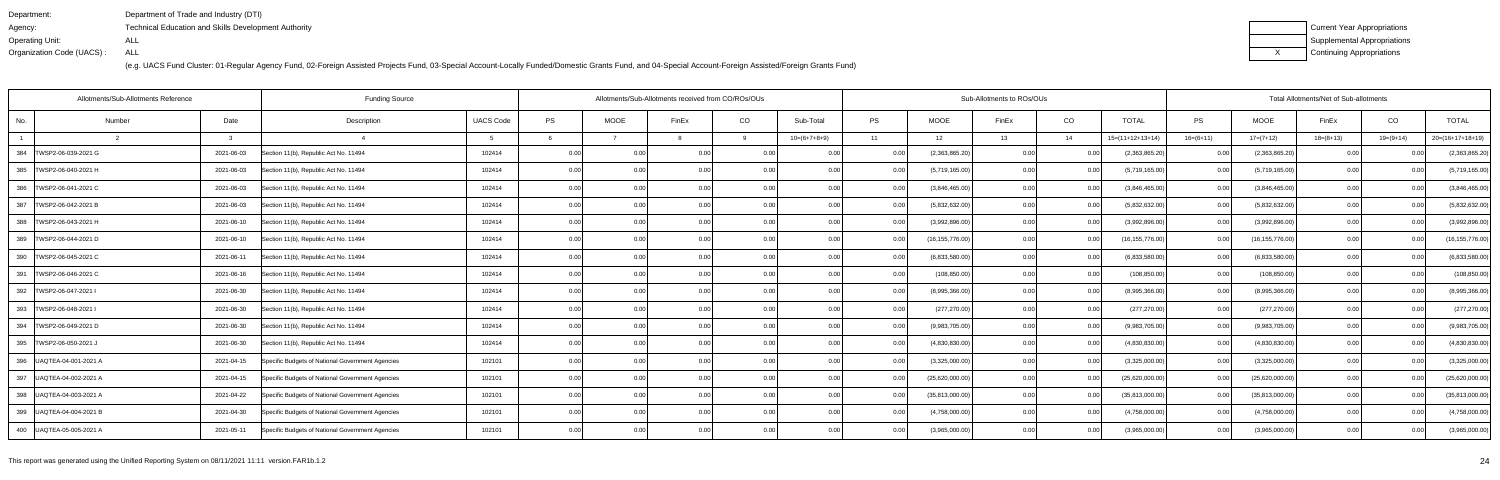| Department:               | Department of Trade and Industry (DTI)                      |
|---------------------------|-------------------------------------------------------------|
| Agency:                   | <b>Technical Education and Skills Development Authority</b> |
| Operating Unit:           | ALL                                                         |
| Organization Code (UACS): | ALL                                                         |

| Current Year Appropriations |
|-----------------------------|
| Supplemental Appropriations |
| Continuing Appropriations   |

|                  | Allotments/Sub-Allotments Reference                                        |              | <b>Funding Source</b>                            |                  |               |                   | Allotments/Sub-Allotments received from CO/ROs/OUs |      |                  |                |                    | Sub-Allotments to ROs/OUs |      |                    |                  |                    | Total Allotments/Net of Sub-allotments |             |                    |  |  |  |  |
|------------------|----------------------------------------------------------------------------|--------------|--------------------------------------------------|------------------|---------------|-------------------|----------------------------------------------------|------|------------------|----------------|--------------------|---------------------------|------|--------------------|------------------|--------------------|----------------------------------------|-------------|--------------------|--|--|--|--|
| No.              | Number                                                                     | Date         | Description                                      | <b>UACS Code</b> | PS            | <b>MOOE</b>       | FinEx                                              | CO   | Sub-Total        | <b>PS</b>      | <b>MOOE</b>        | FinEx                     | CO   | <b>TOTAL</b>       | PS               | <b>MOOE</b>        | FinEx                                  | CO          | <b>TOTAL</b>       |  |  |  |  |
|                  |                                                                            | $\mathbf{3}$ |                                                  |                  |               |                   |                                                    | -9   | $10=(6+7+8+9)$   | 11             | 12                 | 13                        | 14   | $15=(11+12+13+14)$ | $16=(6+11)$      | $17=(7+12)$        | $18=(8+13)$                            | $19=(9+14)$ | $20=(16+17+18+19)$ |  |  |  |  |
| 401              | UAQTEA-05-005A-2021 A                                                      | 2021-05-14   | Specific Budgets of National Government Agencies | 102101           | 0.00          | 0.00              | 0.0                                                | 0.00 | 0.00             | 0.00           | (27, 450, 000.00)  | 0.00                      |      | (27, 450, 000.00)  | 0.00             | (27, 450, 000.00)  | 0 <sub>0</sub>                         |             | (27, 450, 000.00)  |  |  |  |  |
|                  | 402   UAQTEA-05-005B-2021 A                                                | 2021-05-14   | Specific Budgets of National Government Agencies | 102101           | 0.00          | 0.00 <sub>l</sub> | 0.00                                               | 0.00 | 0.00             | 0.00           | (23,546,000.00)    | 0.00 <sub>l</sub>         | 0.00 | (23,546,000.00)    | 0.00             | (23,546,000.00)    | 0.00                                   | 0.00        | (23,546,000.00)    |  |  |  |  |
|                  | 403   UAQTEA-05-006-2021 B                                                 | 2021-05-26   | Specific Budgets of National Government Agencies | 102101           | 0.00          | 0.00              | 0 <sub>0</sub>                                     | 0.00 | 0.00             |                | (31,699,000.00)    | 0.00                      | 0.00 | (31,699,000.00)    | 0.00             | (31,699,000.00)    | 0.00                                   | 0.00        | (31,699,000.00)    |  |  |  |  |
|                  | Sub-TotaL                                                                  |              |                                                  |                  | 0.00          |                   |                                                    | 0.00 |                  | (22,299,899.77 | (1,293,427,612.66) | 0.00                      |      | (1,315,727,512.43) | (22, 299, 899.7) | (1,293,427,612.66) | 0.00                                   |             | (1,315,727,512.43) |  |  |  |  |
|                  | D. Sub-allotments received from Central Office/Regional Office(Prior Year) |              |                                                  |                  | 22,299,899.77 | 1,293,427,612.66  | 0.00l                                              | 0.00 | 1,315,727,512.43 | 0.00           | 0.00               | 0.00                      | 0.00 | 0 <sub>0</sub>     | 22,299,899.7     | 1,293,427,612.66   | 0.00                                   |             | 1,315,727,512.43   |  |  |  |  |
|                  | 404   TWSP-03-037-2021 D                                                   | 2021-03-09   | Specific Budgets of National Government Agencies | 102101           | 0.00          | 3,674,505.00      | 0 <sub>0</sub>                                     | 0.00 | 3,674,505.00     | 0.00           | 0.00               | 0.00                      | 0.00 | 0.00               | 0 <sub>0</sub>   | 3,674,505.00       | 0.0                                    |             | 3,674,505.00       |  |  |  |  |
|                  | 405   TWSP-04-053-2021 D                                                   | 2021-04-15   | Specific Budgets of National Government Agencies | 102101           | 0.00          | 929,540.00        | 0.00                                               | 0.00 | 929,540.00       | 0.00           | 0.00               | 0.00                      | 0.00 | 0.00               | 0.00             | 929,540.00         | 0.00                                   | 0.00        | 929,540.00         |  |  |  |  |
|                  | 406   TWSP-04-054-2021 G                                                   | 2021-04-15   | Specific Budgets of National Government Agencies | 102101           | 0.00          | 498,520.00        | 0.00                                               | 0.00 | 498,520.00       | 0.00           | 0.00               | 0.00                      | 0.00 | 0.00               | 0.00             | 498,520.00         | 0.00                                   | 0.00        | 498,520.00         |  |  |  |  |
| 407 04-008-2021A |                                                                            | 2021-04-22   | Specific Budgets of National Government Agencies | 102101           | 1,233,282.54  | 0.00              | 0 <sub>0</sub>                                     | 0.00 | 1,233,282.54     | 0.00           | 0.00               | 0.00                      | 0.00 | 0.00               | 1,233,282.54     | 0.00               | 0.00                                   | 0.00        | 1,233,282.54       |  |  |  |  |
| 408 06-014-2021B |                                                                            | 2021-06-30   | Specific Budgets of National Government Agencies | 102101           | 476,366.98    | 0.00              | 0.00                                               | 0.00 | 476,366.98       | 0.00           | 0.00               | 0.00                      | 0.00 | 0.00               | 476,366.98       | 0.00               | 0.00                                   | 0.00        | 476,366.98         |  |  |  |  |
|                  | 409 BDC 08-017-2021 A                                                      | 2021-08-31   | Specific Budgets of National Government Agencies | 102101           | 3,801,336.00  | 0.00              | 0.0                                                | 0.00 | 3,801,336.00     | 0.00           | 0.00               | 0.00                      | 0.00 | 0.00               | 3,801,336.00     | 0.00               | 0.0(                                   | 0.00        | 3,801,336.00       |  |  |  |  |
|                  | 410 BDC 09-019-2021 A                                                      | 2021-09-08   | Specific Budgets of National Government Agencies | 102101           | 1,619,476.00  | 0.001             | 0 <sub>0</sub>                                     | 0.00 | 1,619,476.00     | 0.00           | 0.00               | 0.00                      | 0.00 | 0.00               | 1,619,476.00     | 0.00               | 0.00                                   | 0.00        | 1,619,476.00       |  |  |  |  |
|                  | 411 BDC 09-021-2021 D                                                      | 2021-09-27   | Specific Budgets of National Government Agencies | 102101           | 1,084,778.00  | 0.001             | 0.00                                               | 0.00 | 1,084,778.00     | 0.00           | 0.00               | 0.00                      | 0.00 | 0.00               | 1,084,778.00     | 0.00               | 0.00                                   | 0.00        | 1,084,778.00       |  |  |  |  |
|                  | 412 BDC 02-001-2021 A                                                      | 2021-02-10   | Specific Budgets of National Government Agencies | 102101           | 0.00          | 600,000.00        | 0 <sub>0</sub>                                     | 0.00 | 600,000.00       | 0.00           | 0.00               | 0.00                      | 0.00 | 0.00               | 0.00             | 600,000.00         | 0.00                                   | 0.00        | 600,000.00         |  |  |  |  |
|                  | 413 BDC 02-002-2021 A                                                      | 2021-02-10   | Specific Budgets of National Government Agencies | 102101           | 0.00          | 600,000.00        | 0.00                                               | 0.00 | 600,000.00       | 0.00           | 0.00               | 0.00                      | 0.00 | 0.00               | 0.00             | 600,000.00         | 0.00                                   | 0.00        | 600,000.00         |  |  |  |  |
|                  | 414 BDC 03-003-2021 A                                                      | 2021-03-23   | Specific Budgets of National Government Agencies | 102101           | 156,815.55    | 0 <sub>0</sub>    | 0 <sub>0</sub>                                     | 0.00 | 156,815.55       | 0.00           | 0.00               | 0.00                      | 0.00 | 0.00               | 156,815.55       | 0.00               | 0 <sub>0</sub>                         | 0.00        | 156,815.55         |  |  |  |  |
|                  | 415 BDC 04-004-2021 A                                                      | 2021-04-07   | Specific Budgets of National Government Agencies | 102101           | 1,918,465.54  | 0.00              | 0.0                                                | 0.00 | 1,918,465.54     | 0.00           | 0.00               | 0.00                      | 0.00 | 0.00               | 1,918,465.54     | 0.00               | 0.00                                   | 0.00        | 1,918,465.54       |  |  |  |  |
|                  | 416 BDC 04-007-2021 A                                                      | 2021-04-23   | Specific Budgets of National Government Agencies | 102101           | 367,660.84    | 0.00              | 0.00                                               | 0.00 | 367,660.84       | 0.00           | 0.00               | 0.00                      | 0.00 | 0.00               | 367,660.84       | 0.00               | 0.00                                   | 0.00        | 367,660.84         |  |  |  |  |

This report was generated using the Unified Reporting System on 08/11/2021 11:11 version.FAR1b.1.2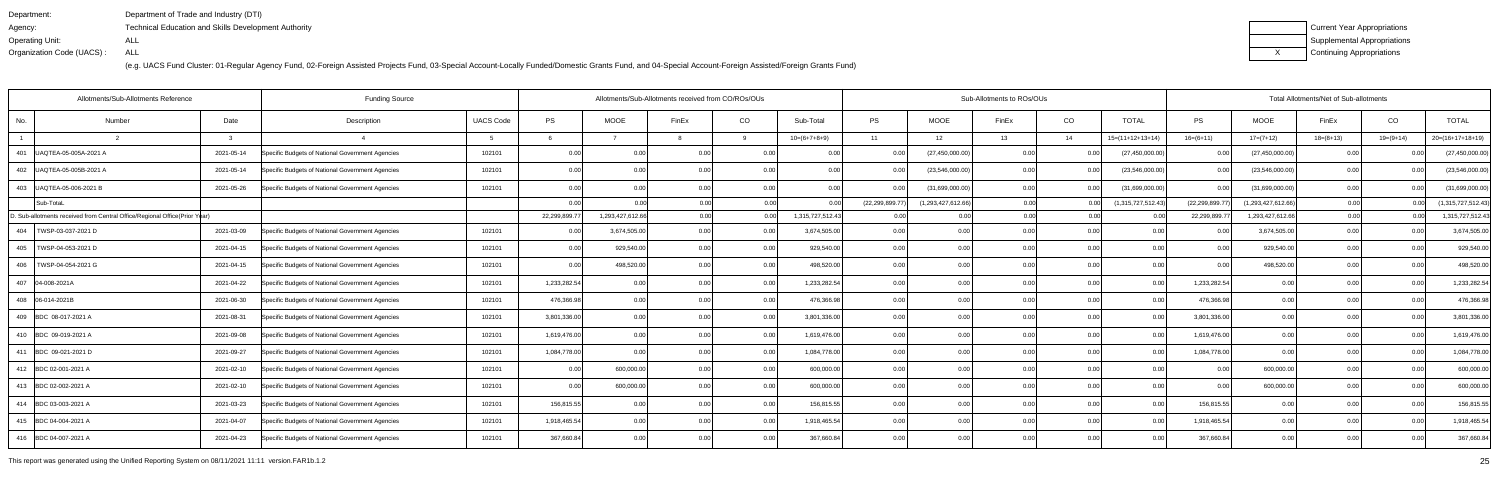| Department:               | Department of Trade and Industry (DTI)                      |
|---------------------------|-------------------------------------------------------------|
| Agency:                   | <b>Technical Education and Skills Development Authority</b> |
| Operating Unit:           | ALL                                                         |
| Organization Code (UACS): | ALL                                                         |

| Current Year Appropriations |
|-----------------------------|
| Supplemental Appropriations |
| Continuing Appropriations   |

|                           | Allotments/Sub-Allotments Reference |            | <b>Funding Source</b>                            |                  |              |             | Allotments/Sub-Allotments received from CO/ROs/OUs |          |                |           |             | Sub-Allotments to ROs/OUs |      |                    |                |             |      | Total Allotments/Net of Sub-allotments<br>CO<br>FinEx<br>$18=(8+13)$<br>19=(9+14)<br>0.00<br>0.00<br>0.00<br>0.00<br>0.00<br>0.00<br>0.00<br>0.0<br>0 <sub>0</sub><br>0.00<br>0.00<br>0.00<br>0.00 |                    |  |  |  |
|---------------------------|-------------------------------------|------------|--------------------------------------------------|------------------|--------------|-------------|----------------------------------------------------|----------|----------------|-----------|-------------|---------------------------|------|--------------------|----------------|-------------|------|----------------------------------------------------------------------------------------------------------------------------------------------------------------------------------------------------|--------------------|--|--|--|
| No.                       | Number                              | Date       | Description                                      | <b>UACS Code</b> | PS           | <b>MOOE</b> | FinEx                                              | CO       | Sub-Total      | <b>PS</b> | <b>MOOE</b> | FinEx                     | CO   | <b>TOTAL</b>       | <b>PS</b>      | <b>MOOE</b> |      |                                                                                                                                                                                                    | <b>TOTAL</b>       |  |  |  |
|                           |                                     |            |                                                  |                  |              |             |                                                    | $\alpha$ | $10=(6+7+8+9)$ | 11        | 12          | 13                        | 14   | $15=(11+12+13+14)$ | $16=(6+11)$    | $17=(7+12)$ |      |                                                                                                                                                                                                    | $20=(16+17+18+19)$ |  |  |  |
| 417 BDC 04-008-2021 A     |                                     | 2021-04-23 | Specific Budgets of National Government Agencies | 102101           | 1,233,282.54 | 0.00        | 0.00                                               | 0.00     | 1,233,282.54   | 0.00      | 0.00        | 0.00                      | 0.00 |                    | 1,233,282.54   | 0.00        |      |                                                                                                                                                                                                    | 1,233,282.54       |  |  |  |
| 418 BDC 04-011-2021 A     |                                     | 2021-04-23 | Specific Budgets of National Government Agencies | 102101           | 0.00         | 15,000.00   | 0.00                                               | 0.00     | 15,000.00      | 0.00      | 0.00        | 0.00                      | 0.00 | 0.001              | 0.0            | 15,000.00   |      |                                                                                                                                                                                                    | 15,000.00          |  |  |  |
| 419 BDC 04-012-2021 A     |                                     | 2021-04-26 | Specific Budgets of National Government Agencies | 102101           | 0.00         | 600,000.00  | 0.00                                               | 0.00     | 600,000.00     | 0.001     | 0.00        | 0.00                      | 0.00 | 0.00               | 0.00           | 600,000.00  |      |                                                                                                                                                                                                    | 600,000.00         |  |  |  |
| 420 BDC 05-013-2021 A     |                                     | 2021-05-27 | Specific Budgets of National Government Agencies | 102101           | 488,098.00   | 0.00        | 0.00                                               | 0.00     | 488,098.00     | 0.00      | 0.00        | 0.00                      | 0.00 | 0.00               | 488,098.00     | 0.00        |      |                                                                                                                                                                                                    | 488,098.00         |  |  |  |
| 421 BDC 06-014-2021 B     |                                     | 2021-06-30 | Specific Budgets of National Government Agencies | 102101           | 476,366.98   | 0.00        | 0.00                                               | 0.00     | 476,366.98     | 0.00      | 0.00        | 0.00                      | 0.00 | 0.00               | 476,366.98     | 0.00        |      |                                                                                                                                                                                                    | 476,366.98         |  |  |  |
| 422 BDC 06-015-2021 B     |                                     | 2021-06-16 | Specific Budgets of National Government Agencies | 102101           | 0.00         | 82,500.00   | 0.00                                               | 0.00     | 82,500.00      | 0.00      | 0.00        | 0.00                      | 0.00 | 0.00               | 0.00           | 82,500.00   |      |                                                                                                                                                                                                    | 82,500.00          |  |  |  |
| 423 BDC 06-016-2021 A     |                                     | 2021-06-16 | Specific Budgets of National Government Agencies | 102101           | 0.00         | 52,500.00   | 0.00                                               | 0.00     | 52,500.00      | 0.00      | 0.00        | 0.00                      | 0.00 | 0.00               | 0.00           | 52,500.00   |      |                                                                                                                                                                                                    | 52,500.00          |  |  |  |
| 424 BDC 08-018-2021 C     |                                     | 2021-08-31 | Specific Budgets of National Government Agencies | 102101           | 680,212.00   | 0.00        | 0.00                                               | 0.00     | 680,212.00     | 0.00      | 0.00        | 0.00                      | 0.00 | 0.00               | 680,212.00     | 0.00        | 0.00 |                                                                                                                                                                                                    | 680,212.00         |  |  |  |
| 425 BDC 09-019-2021 A     |                                     | 2021-09-08 | Specific Budgets of National Government Agencies | 102101           | 809,738.00   | 0.001       | 0.00                                               | 0.00     | 809,738.00     | 0.001     | 0.00        | 0.00                      | 0.00 | 0.00               | 809,738.00     | 0.00        | 0.00 | 0.00                                                                                                                                                                                               | 809,738.00         |  |  |  |
| 426 BDC 09-020-2021 B     |                                     | 2021-09-23 | Specific Budgets of National Government Agencies | 102101           | 5,756,794.00 | 0.00        | 0.00                                               | 0.00     | 5,756,794.00   | 0.00      | 0.00        | 0.00                      | 0.00 | 0.00               | 5,756,794.00   | 0.00        | 0.00 | 0.00                                                                                                                                                                                               | 5,756,794.00       |  |  |  |
| 427 BDC 12-282-2020 V     |                                     | 2021-01-26 | Specific Budgets of National Government Agencies | 102101           | 197,246.41   | 0.00        | 0.00                                               | 0.00     | 197,246.41     | 0.00      | 0.00        | 0.00                      | 0.00 | 0.0                | 197,246.41     | 0.00        | 0.00 |                                                                                                                                                                                                    | 197,246.41         |  |  |  |
| 428 BDC No. 03-003-2021 A |                                     | 2021-03-23 | Specific Budgets of National Government Agencies | 102101           | 156,815.55   | 0.00        | 0.00                                               | 0.00     | 156,815.55     | 0.00      | 0.00        | 0.00                      | 0.00 | 0.00               | 156,815.55     | 0.00        | 0.0  | 0 <sub>0</sub>                                                                                                                                                                                     | 156,815.55         |  |  |  |
| 429 BDC No. 05-013-2021 B |                                     | 2021-05-27 | Specific Budgets of National Government Agencies | 102101           | 488,098.00   | 0.00        | 0.00                                               | 0.00     | 488,098.00     | 0.00      | 0.00        | 0.00                      | 0.00 | 0.00               | 488,098.00     | 0.00        | 0.00 | 0.00                                                                                                                                                                                               | 488,098.00         |  |  |  |
| 430 BDC No. 12-256-2020S  |                                     | 2020-12-29 | Specific Budgets of National Government Agencies | 102101           | 0.00         | 646,235.00  | 0.OC                                               | 0.00     | 646,235.00     | 0.00      | 0.00        | 0.00                      | 0.00 | 0.00               | 0 <sub>0</sub> | 646,235.00  | 0.00 | ი იი                                                                                                                                                                                               | 646,235.00         |  |  |  |
| 431 BDC No. 12-256-2020S  |                                     | 2020-12-29 | Specific Budgets of National Government Agencies | 102101           | 0.00         | 540,804.70  | 0.00                                               | 0.00     | 540,804.70     | 0.00      | 0.00        | 0.00                      | 0.00 | 0.00               | 0 <sub>0</sub> | 540,804.7   | 0.00 | 0 <sub>0</sub>                                                                                                                                                                                     | 540,804.70         |  |  |  |
| 432 BDC No. 12-256-2020S  |                                     | 2020-12-29 | Specific Budgets of National Government Agencies | 102101           | 0.00         | 539,444.48  | 0.OC                                               | 0.00     | 539,444.48     | 0.00      | 0.00        | 0.00                      | 0.00 | 0.00               |                | 539,444.48  | 0.00 | ი იი                                                                                                                                                                                               | 539,444.48         |  |  |  |
| 433 BDC No: 06-101-2021 F |                                     | 2021-06-16 | Specific Budgets of National Government Agencies | 102101           | 0.00         | 82,500.00   | n nr                                               | 0.00     | 82,500.00      | 0.00      | 0.00        | 0.001                     | 0.00 | 0.001              | 0 <sub>0</sub> | 82,500.00   | 0.00 | በ በበ                                                                                                                                                                                               | 82,500.00          |  |  |  |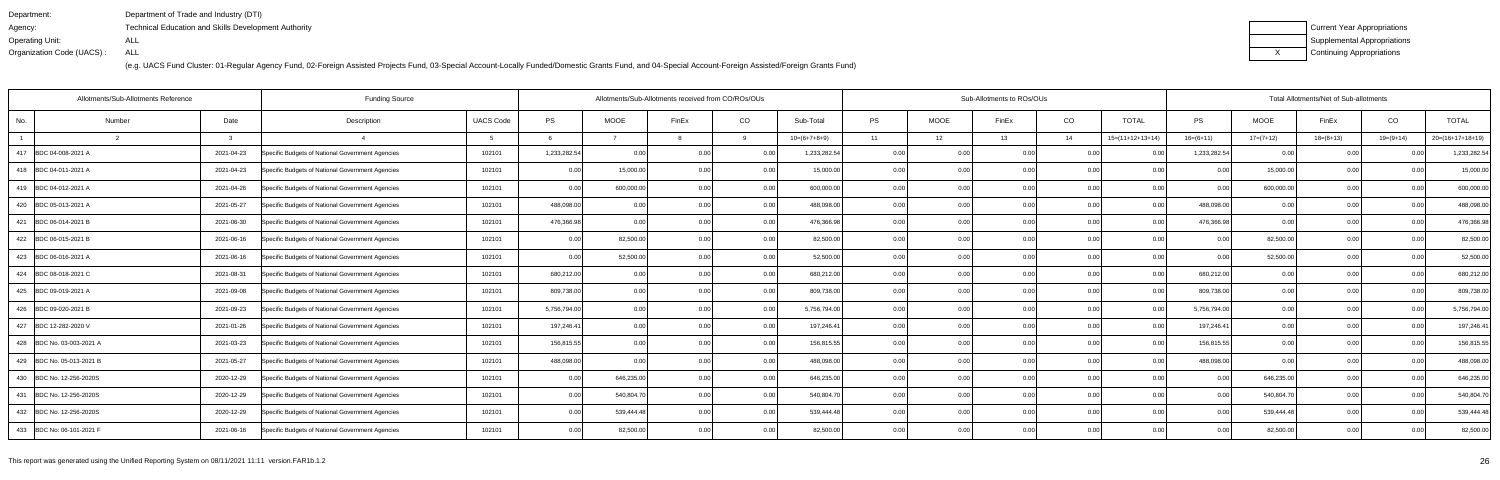| Department:               | Department of Trade and Industry (DTI)                      |
|---------------------------|-------------------------------------------------------------|
| Agency:                   | <b>Technical Education and Skills Development Authority</b> |
| Operating Unit:           | ALL                                                         |
| Organization Code (UACS): | ALL                                                         |

| Current Year Appropriations |
|-----------------------------|
| Supplemental Appropriations |
| Continuing Appropriations   |

| Allotments/Sub-Allotments Reference |            | <b>Funding Source</b>                            |                  |            |              | Allotments/Sub-Allotments received from CO/ROs/OUs |      |                |           |             | Sub-Allotments to ROs/OUs |      |                    |                |              | Total Allotments/Net of Sub-allotments | CO<br>$19=(9+14)$<br>0.00<br>0.00<br>0.00<br>0.00<br>0.00<br>0.00<br>0.0 |                    |  |  |  |  |
|-------------------------------------|------------|--------------------------------------------------|------------------|------------|--------------|----------------------------------------------------|------|----------------|-----------|-------------|---------------------------|------|--------------------|----------------|--------------|----------------------------------------|--------------------------------------------------------------------------|--------------------|--|--|--|--|
| Number<br>No.                       | Date       | Description                                      | <b>UACS Code</b> | <b>PS</b>  | <b>MOOE</b>  | FinEx                                              | CO   | Sub-Total      | <b>PS</b> | <b>MOOE</b> | FinEx                     | CO   | <b>TOTAL</b>       | <b>PS</b>      | <b>MOOE</b>  | FinEx                                  |                                                                          | <b>TOTAL</b>       |  |  |  |  |
|                                     |            |                                                  |                  |            |              |                                                    |      | $10=(6+7+8+9)$ | 11        | 12          | 13                        | 14   | $15=(11+12+13+14)$ | $16=(6+11)$    | $17=(7+12)$  | $18=(8+13)$                            |                                                                          | $20=(16+17+18+19)$ |  |  |  |  |
| 434 SARO # 04-007-2021A             | 2021-04-23 | Specific Budgets of National Government Agencies | 102101           | 367,660.84 | 0.00         | 0.00                                               | 0.00 | 367,660.84     | 0.00      | 0.00        | 0.00                      | 0.00 |                    | 367,660.84     | 0.00         |                                        |                                                                          | 367,660.84         |  |  |  |  |
| 435 SARO # 08-018-2021C             | 2021-08-31 | Specific Budgets of National Government Agencies | 102101           | 340,106.00 | 0.00         | 0.00                                               | 0.00 | 340,106.00     | 0.00      | 0.00        |                           | 0.00 | 0.00               | 340,106.00     | 0.00         |                                        |                                                                          | 340,106.00         |  |  |  |  |
| 436 SARO# 09-021-2021D              | 2021-09-27 | Specific Budgets of National Government Agencies | 102101           | 542,389.00 | 0.00         | 0.00                                               | 0.00 | 542,389.00     | 0.00      | 0.00        | 0.00                      | 0.00 | 0.00               | 542,389.00     | 0.00         |                                        |                                                                          | 542,389.00         |  |  |  |  |
| 437 SARO-ROIVA-20-0016456           | 2020-10-02 | Miscellaneous Personnel Benefits Fund            | 102406           | 104,911.00 | 0.00         | 0.00                                               | 0.00 | 104,911.00     | 0.00      | 0.00        | 0.00                      | 0.00 | 0.00               | 104,911.00     | 0.00         |                                        |                                                                          | 104,911.00         |  |  |  |  |
| 438 STEP 03-001-2021 A              | 2021-03-01 | Specific Budgets of National Government Agencies | 102101           | 0.00       | 941,445.20   | 0.00                                               | 0.00 | 941,445.20     | 0.0       | 0.00        | 0.00                      | 0.00 | 0.00               | 0.0            | 941,445.20   |                                        |                                                                          | 941,445.20         |  |  |  |  |
| 439 STEP 03-002-2021 A              | 2021-03-01 | Specific Budgets of National Government Agencies | 102101           | 0.00       | 3,071,089.00 | 0.00                                               | 0.00 | 3,071,089.00   | 0.001     | 0.00        | 0.00                      | 0.00 | 0.00               | 0.00           | 3,071,089.00 | 0.00                                   | 0.00                                                                     | 3,071,089.00       |  |  |  |  |
| 440 STEP 03-003-2021 A              | 2021-03-01 | Specific Budgets of National Government Agencies | 102101           | 0.00       | 3,673,355.00 | 0.00                                               | 0.00 | 3,673,355.00   | 0.00      | 0.00        | 0.00                      | 0.00 | 0.00               | 0.00           | 3,673,355.00 | 0.00                                   | 0.00                                                                     | 3,673,355.00       |  |  |  |  |
| 441 STEP 03-004-2021 A              | 2021-03-01 | Specific Budgets of National Government Agencies | 102101           | 0.00       | 1,574,164.80 | 0.00                                               | 0.00 | 1,574,164.80   | 0.00      | 0.00        | 0.00                      | 0.00 | 0.00               | 0.00           | 1,574,164.80 | 0.00                                   | 0.00                                                                     | 1,574,164.80       |  |  |  |  |
| 442 STEP 03-015-2021 C              | 2021-03-23 | Specific Budgets of National Government Agencies | 102101           | 0.00       | 324,020.00   | 0.00                                               | 0.00 | 324,020.00     | 0.001     | 0.00        | 0.00                      | 0.00 | 0.00               | 0.00           | 324,020.00   | 0.00                                   | 0.00                                                                     | 324,020.00         |  |  |  |  |
| 443 STEP-03-005-2021 B              | 2021-03-16 | Specific Budgets of National Government Agencies | 102101           | 0.00       | 2,780,244.00 | 0.00                                               | 0.00 | 2,780,244.00   | 0.001     | 0.00        | 0.00                      | 0.00 | 0.00               | 0.00           | 2,780,244.00 | 0.00                                   | 0.00                                                                     | 2,780,244.00       |  |  |  |  |
| 444 STEP-03-006-2021 A              | 2021-03-01 | Specific Budgets of National Government Agencies | 102101           | 0.00       | 1,715,832.00 | 0.00                                               | 0.00 | 1,715,832.00   | 0.00      | 0.00        | 0.00                      | 0.00 | 0.00               | 0.00           | 1,715,832.00 | 0.00                                   | 0.00                                                                     | 1,715,832.00       |  |  |  |  |
| 445 STEP-03-007-2021 C              | 2021-03-16 | Specific Budgets of National Government Agencies | 102101           | 0.00       | 118,938.68   | 0.00                                               | 0.00 | 118,938.68     | 0.00      | 0.00        | 0.00                      | 0.00 | 0.00               | 0 <sub>0</sub> | 118,938.68   | 0.00                                   | 0 <sub>0</sub>                                                           | 118,938.68         |  |  |  |  |
| 446 STEP-03-008-2021 A              | 2021-03-16 | Specific Budgets of National Government Agencies | 102101           | 0.00       | 194,916.6    | 0.00                                               | 0.00 | 194,916.61     | 0.00      | 0.00        | 0.00                      | 0.00 | 0.00               | 0.00           | 194,916.61   | 0.00                                   | 0.00                                                                     | 194,916.61         |  |  |  |  |
| 447 STEP-03-009-2021 B              | 2021-03-16 | Specific Budgets of National Government Agencies | 102101           | 0.00       | 404,027.1    | 0 <sub>0</sub>                                     | 0.00 | 404,027.15     | 0.00      | 0.00        | 0.00                      | 0.00 | 0.00               | 0.00           | 404,027.1    | 0.00                                   | 0.00                                                                     | 404,027.15         |  |  |  |  |
| 448 STEP-03-010-2021 A              | 2021-03-16 | Specific Budgets of National Government Agencies | 102101           | 0.00       | 649,137.90   | 0.00                                               | 0.00 | 649,137.90     | 0.00      | 0.00        | 0.00                      | 0.00 | 0.001              |                | 649,137.90   | 0.00                                   |                                                                          | 649,137.90         |  |  |  |  |
| 449 STEP-03-011-2021 B              | 2021-03-16 | Specific Budgets of National Government Agencies | 102101           | 0.00       | 1,063,180.84 | 0.OC                                               | 0.00 | 1,063,180.84   | 0.00      | 0.00        | 0.00                      | 0.00 | 0.00               |                | 1,063,180.84 | 0.00                                   | 0.00                                                                     | 1,063,180.84       |  |  |  |  |
| 450 STEP-03-012-2021 A              | 2021-03-16 | Specific Budgets of National Government Agencies | 102101           | 0.00       | 246,757.65   | n nr                                               | 0.00 | 246,757.65     | 0.00      | 0.00        | 0.001                     | 0.00 | 0.001              | 0 <sub>0</sub> | 246,757.65   | 0.00                                   |                                                                          | 246,757.65         |  |  |  |  |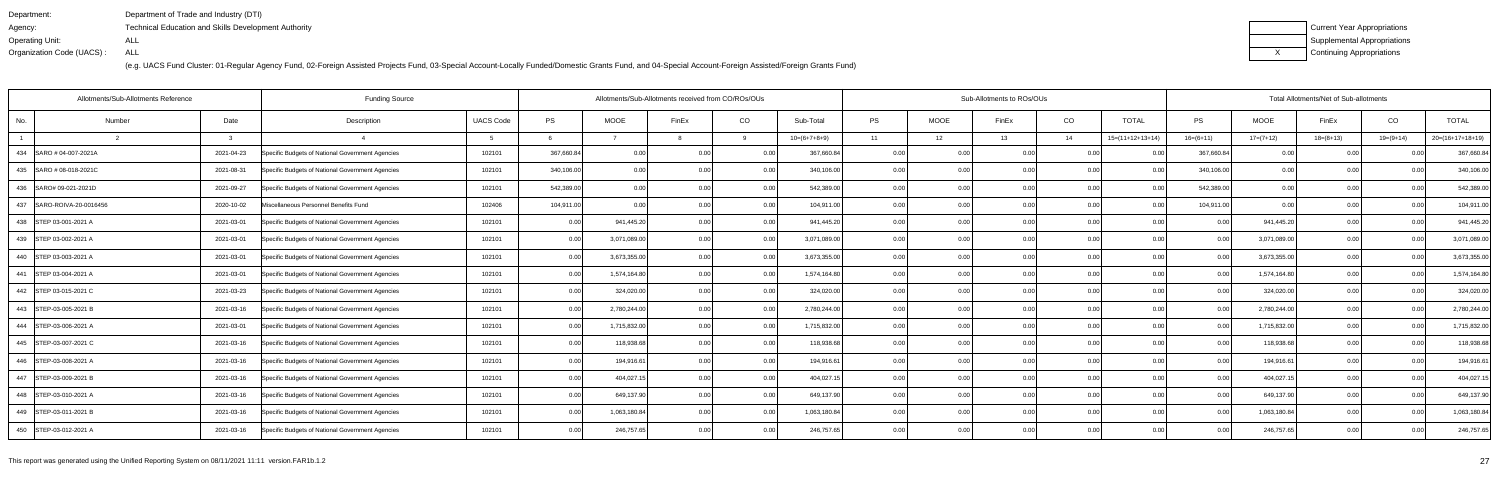| Department:               | Department of Trade and Industry (DTI)               |
|---------------------------|------------------------------------------------------|
| Agency:                   | Technical Education and Skills Development Authority |
| Operating Unit:           | ALL                                                  |
| Organization Code (UACS): | ALL                                                  |

| Current Year Appropriations |
|-----------------------------|
| Supplemental Appropriations |
| Continuing Appropriations   |

| Allotments/Sub-Allotments Reference |        |              | <b>Funding Source</b>                            |                  | Sub-Allotments to ROs/OUs<br>Allotments/Sub-Allotments received from CO/ROs/OUs |               |       |      |                 |           |             |       | Total Allotments/Net of Sub-allotments |                    |             |               |             |                |                    |
|-------------------------------------|--------|--------------|--------------------------------------------------|------------------|---------------------------------------------------------------------------------|---------------|-------|------|-----------------|-----------|-------------|-------|----------------------------------------|--------------------|-------------|---------------|-------------|----------------|--------------------|
| No.                                 | Number | Date         | Description                                      | <b>UACS Code</b> | PS                                                                              | <b>MOOE</b>   | FinEx | CO   | Sub-Total       | <b>PS</b> | <b>MOOE</b> | FinEx | CO                                     | <b>TOTAL</b>       | PS          | <b>MOOE</b>   | FinEx       | CO             | <b>TOTAL</b>       |
|                                     |        | $\mathbf{r}$ |                                                  |                  |                                                                                 |               |       | a    | $10=(6+7+8+9)$  | 11        | 12          | 13    | 14                                     | $15=(11+12+13+14)$ | $16=(6+11)$ | $17=(7+12)$   | $18=(8+13)$ | $19=(9+14)$    | $20=(16+17+18+19)$ |
| 451 STEP-03-013-2021 A              |        | 2021-03-16   | Specific Budgets of National Government Agencies | 102101           | 0.00                                                                            | 396,800.95    | 0.00  | 0.00 | 396,800.95      | 0.00      | 0.00        | 0.00  | 0.0                                    |                    | 0.00        | 396,800.95    | 0.00        | 0.0            | 396,800.95         |
| 452 STEP-03-014-2021 A              |        | 2021-03-16   | Specific Budgets of National Government Agencies | 102101           | 0.00                                                                            | 432,704.23    | 0.00  | 0.00 | 432,704.23      | 0.00      | 0.00        | 0.OC  | 0.00                                   | 0.00               | 0.00        | 432,704.23    | 0.00        | 0 <sub>0</sub> | 432,704.23         |
| 453 STEP-04-016-2021 B              |        | 2021-05-14   | Specific Budgets of National Government Agencies | 102101           | 0.00                                                                            | 3,877,681.60  | 0.00  | 0.00 | 3,877,681.60    | 0.00      | 0.00        | n nc  | 0.00                                   | 0.00               | 0.00        | 3,877,681.60  | 0.00        | 0.00           | 3,877,681.60       |
| 454 STEP-04-017-2021 C              |        | 2021-05-14   | Specific Budgets of National Government Agencies | 102101           | 0.00                                                                            | 11,948,154.80 | 0.00  | 0.00 | 11,948,154.80   | 0.00      | 0.00        | 0.00  | 0.00                                   | 0.00               | 0.00        | 11,948,154.80 | 0.00        | 0.00           | 11,948,154.80      |
| 455 STEP-04-018-2021 C              |        | 2021-04-15   | Specific Budgets of National Government Agencies | 102101           | 0.00                                                                            | 4,146,974.00  | 0.00  | 0.00 | 4,146,974.00    | 0.00      | 0.00        | n nr  | 0.0                                    | 0.00               | 0.00        | 4,146,974.00  | 0.00        | 0 <sub>0</sub> | 4,146,974.00       |
| 456 STEP-04-019-2021 B              |        | 2021-04-27   | Specific Budgets of National Government Agencies | 102101           | 0.00                                                                            | 88,850.00     | 0.00  | 0.00 | 88,850.00       | 0.00      | 0.00        | n nr  | 0.0                                    | 0.00               | 0.00        | 88,850.00     | 0.00        | 0.00           | 88,850.00          |
| 457 STEP-04-020-2021 D              |        | 2021-05-14   | Specific Budgets of National Government Agencies | 102101           | 0.00                                                                            | 6,065,730.40  | 0.00  | 0.00 | 6,065,730.40    | 0.00      | 0.00        | 0.00  | 0.00                                   | 0.00               | 0.00        | 6,065,730.40  | 0.00        | 0.00           | 6,065,730.40       |
| 458   STEP-04-021-2021 A            |        | 2021-05-14   | Specific Budgets of National Government Agencies | 102101           | 0.00                                                                            | 479,075.00    |       | 0.00 | 479,075.00      | 0.00      | 0.00        |       | 0.0                                    | 0.00               | 0.00        | 479,075.00    | 0.00        |                | 479,075.00         |
| 459 STEP-05-022-2021 E              |        | 2021-05-14   | Specific Budgets of National Government Agencies | 102101           | 0.00                                                                            | 480,362.71    |       | 0.00 | 480,362.7       | 0.00      | 0.00        | 0.OC  | 0.0                                    | 0.00               | 0.00        | 480,362.7     | 0.00        |                | 480,362.71         |
| 460 STEP-05-023-2021 D              |        | 2021-05-14   | Specific Budgets of National Government Agencies | 102101           | 0.00                                                                            | 535,662.24    | 0.00  | 0.00 | 535,662.24      | 0.001     | 0.00        | 0.00  | 0.00                                   | 0.00               | 0.00        | 535,662.24    | 0.00        | 0.00           | 535,662.24         |
| 461 STEP-05-024-2021 F              |        | 2021-05-14   | Specific Budgets of National Government Agencies | 102101           | 0.00                                                                            | 67,133,852.55 |       | 0.00 | 67, 133, 852.55 | 0.00      | 0.0         |       | . O O                                  |                    | 0.00        | 67,133,852.55 | 0.00        | 0 <sub>0</sub> | 67,133,852.55      |
| 462 STEP-05-025-2021 A              |        | 2021-05-14   | Specific Budgets of National Government Agencies | 102101           | 0.00                                                                            | 576,034.80    |       | 0.00 | 576,034.80      | 0.00      | 0.00        | n nr  | 0 <sub>0</sub>                         | 0.00               | 0.00        | 576,034.80    | 0.00        |                | 576,034.80         |
| 463 STEP-05-026-2021 D              |        | 2021-05-14   | Specific Budgets of National Government Agencies | 102101           | 0.00                                                                            | 21,357,082.13 | 0.00  | 0.00 | 21,357,082.13   | 0.001     | 0.00        | 0.OC  | 0.00                                   | 0.00               | 0.00        | 21,357,082.13 | 0.00        | 0.00           | 21,357,082.13      |
| 464 STEP-05-027-2021 E              |        | 2021-05-14   | Specific Budgets of National Government Agencies | 102101           | 0.00                                                                            | 21,543,163.37 | 0.00  | 0.00 | 21,543,163.37   | 0.00      | 0.00        | 0.00  | 0.0                                    | 0.00               | 0.00        | 21,543,163.37 | 0.00        |                | 21,543,163.37      |
| 465 STEP-05-028-2021 B              |        | 2021-05-14   | Specific Budgets of National Government Agencies | 102101           | 0.00                                                                            | 48,998,953.06 |       | 0.00 | 48,998,953.06   | 0.001     | 0.00        | n nr  | 0.0                                    | 0.00               |             | 48,998,953.06 | 0.00        |                | 48,998,953.06      |
| 466 STEP-05-029-2021 A              |        | 2021-05-14   | Specific Budgets of National Government Agencies | 102101           | 0.00                                                                            | 10,818,589.14 |       | 0.00 | 10,818,589.14   | 0.00      | 0.00        | n nr  | 0.00                                   | 0.00               | 0. OO       | 10,818,589.14 | 0.00        |                | 10,818,589.14      |
| 467 STEP-05-030-2021 A              |        | 2021-05-14   | Specific Budgets of National Government Agencies | 102101           | 0.00                                                                            | 9,962,924.75  | 0.00  | 0.00 | 9,962,924.75    | 0.001     | 0.00        | 0.00  | 0.00                                   | 0.00               | 0.001       | 9,962,924.75  | 0.00        | 0.00           | 9,962,924.75       |
|                                     |        |              |                                                  |                  |                                                                                 |               |       |      |                 |           |             |       |                                        |                    |             |               |             |                |                    |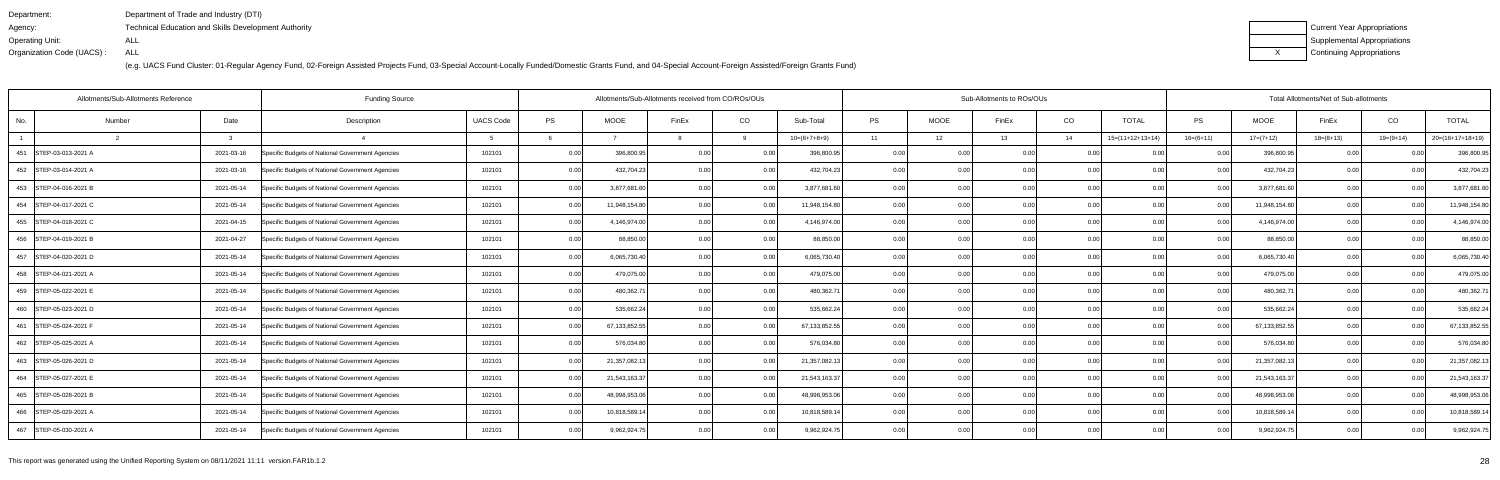| Department:               | Department of Trade and Industry (DTI)               |
|---------------------------|------------------------------------------------------|
| Agency:                   | Technical Education and Skills Development Authority |
| Operating Unit:           | ALL                                                  |
| Organization Code (UACS): | ALL                                                  |

| Current Year Appropriations |
|-----------------------------|
| Supplemental Appropriations |
| Continuing Appropriations   |

| Allotments/Sub-Allotments Reference |        |            | <b>Funding Source</b>                            |                  |      | Allotments/Sub-Allotments received from CO/ROs/OUs |       |          |                |           |             | Sub-Allotments to ROs/OUs |                |                    |                   |               | Total Allotments/Net of Sub-allotments |                |                    |
|-------------------------------------|--------|------------|--------------------------------------------------|------------------|------|----------------------------------------------------|-------|----------|----------------|-----------|-------------|---------------------------|----------------|--------------------|-------------------|---------------|----------------------------------------|----------------|--------------------|
| No.                                 | Number | Date       | Description                                      | <b>UACS Code</b> | PS   | MOOE                                               | FinEx | CO       | Sub-Total      | <b>PS</b> | <b>MOOE</b> | FinEx                     | CO             | <b>TOTAL</b>       | PS                | <b>MOOE</b>   | FinEx                                  | CO             | <b>TOTAL</b>       |
|                                     |        |            |                                                  |                  |      |                                                    |       | <b>Q</b> | $10=(6+7+8+9)$ | 11        | 12          | 13                        | 14             | $15=(11+12+13+14)$ | $16=(6+11)$       | $17=(7+12)$   | $18=(8+13)$                            | $19=(9+14)$    | $20=(16+17+18+19)$ |
| 468 STEP-05-031-2021 A              |        | 2021-05-14 | Specific Budgets of National Government Agencies | 102101           | 0.00 | 4,727,690.56                                       | 0.00  | 0.00     | 4,727,690.56   | 0.00      | 0.00        | 0.00                      | 0.0            |                    | 0.00              | 4,727,690.56  | 0.00                                   | 0.0            | 4,727,690.56       |
| 469 STEP-05-032-2021 B              |        | 2021-05-14 | Specific Budgets of National Government Agencies | 102101           | 0.00 | 319,669.1                                          |       | 0.00     | 319,669.1      | 0.00      | 0.00        | ስ በ(                      | 0.0            | 0.00               | 0.00              | 319,669.1     | 0.00                                   | 0 <sub>0</sub> | 319,669.15         |
| 470 STEP-05-033-2021 C              |        | 2021-05-14 | Specific Budgets of National Government Agencies | 102101           | 0.00 | 6,431,199.27                                       |       | 0.00     | 6,431,199.27   | 0.00      | 0.00        |                           | 0.00           | 0.00               | 0.00              | 6,431,199.27  | 0.00                                   | 0.00           | 6,431,199.27       |
| 471 STEP-05-034-2021 D              |        | 2021-05-14 | Specific Budgets of National Government Agencies | 102101           | 0.00 | 9,047,070.07                                       | n no  | 0.00     | 9,047,070.07   | 0.00      | 0.00        | 0.00                      | 0.00           | 0.00               | 0.00              | 9,047,070.07  | 0.00                                   | 0.00           | 9,047,070.07       |
| 472 STEP-05-035-2021 B              |        | 2021-05-14 | Specific Budgets of National Government Agencies | 102101           | 0.00 | 3,534,280.89                                       |       | 0.00     | 3,534,280.89   | 0.00      | 0.00        |                           | 0.0            | 0.00               | 0.00              | 3,534,280.89  | 0.00                                   | 0 <sub>0</sub> | 3,534,280.89       |
| 473 STEP-05-036-2021 B              |        | 2021-05-14 | Specific Budgets of National Government Agencies | 102101           | 0.00 | 6,987,726.72                                       |       | 0.00     | 6,987,726.72   | 0.00      | 0.00        |                           | 0.00           | 0.00               | 0.00              | 6,987,726.72  | 0.00                                   | 0.00           | 6,987,726.72       |
| 474   STEP-05-037-2021 B            |        | 2021-05-14 | Specific Budgets of National Government Agencies | 102101           | 0.00 | 10,734,517.01                                      | 0.00  | 0.00     | 10,734,517.01  | 0.00      | 0.00        | 0.00                      | 0.00           | 0.00               | 0.00              | 10,734,517.01 | 0.00                                   | 0.00           | 10,734,517.01      |
| 475   TWSP 03-013-2021 A            |        | 2021-03-02 | Specific Budgets of National Government Agencies | 102101           | 0.00 | 6,160,776.80                                       |       | 0.00     | 6,160,776.80   | 0.00      | 0.00        |                           | 0.0            | 0.00               | 0.00              | 6,160,776.80  | 0.00                                   | 0 <sub>0</sub> | 6,160,776.80       |
| 476   TWSP 03-014-2021 B            |        | 2021-03-02 | Specific Budgets of National Government Agencies | 102101           | 0.00 | 24,312.00                                          |       | 0.00     | 24,312.00      | 0.00      | 0.00        | ስ በ(                      | 0.0            | 0 <sub>0</sub>     | 0.001             | 24,312.00     | 0.00                                   | 0 <sub>0</sub> | 24,312.00          |
| 477 TWSP 03-015-2021 B              |        | 2021-03-02 | Specific Budgets of National Government Agencies | 102101           | 0.00 | 1,022,392.00                                       |       | 0.00     | 1,022,392.00   | 0.00      | 0.00        | 0.00                      | 0.00           | 0.00               | 0.00              | 1,022,392.00  | 0.00                                   | 0.00           | 1,022,392.00       |
| 478   TWSP 03-016-2021 B            |        | 2021-03-02 | Specific Budgets of National Government Agencies | 102101           | 0.00 | 4,604,372.00                                       |       | 0.00     | 4,604,372.00   | 0.00      | 0.00        |                           | 0.0            | 0.00               | 0.00              | 4,604,372.00  | 0.00                                   | 0 <sub>0</sub> | 4,604,372.00       |
| 479   TWSP 03-017-2021 A            |        | 2021-03-02 | Specific Budgets of National Government Agencies | 102101           | 0.00 | 7,016,281.20                                       |       | 0.00     | 7,016,281.20   | 0.00      | 0.00        |                           | 0 <sub>0</sub> | 0.00               | 0.OC              | 7,016,281.20  | 0.00                                   | 0 <sub>0</sub> | 7,016,281.20       |
| 480   TWSP 03-038-2021B             |        | 2021-03-12 | Specific Budgets of National Government Agencies | 102101           | 0.00 | 4,509,370.00                                       |       | 0.00     | 4,509,370.00   | 0.00      | 0.00        | ი იი                      | 0.00           | 0.00               | 0.00              | 4,509,370.00  | 0.00                                   | 0.00           | 4,509,370.00       |
| 481<br>TWSP 05-069A-2021 I          |        | 2021-05-14 | Specific Budgets of National Government Agencies | 102101           | 0.00 | (498, 520.00)                                      |       | 0.00     | (498, 520.00)  | 0.00      | 0.00        | 0.00                      | 0.0            | 0.00               | 0.00 <sub>1</sub> | (498, 520.00) | 0.00                                   | 0.0(           | (498, 520.00)      |
| 482<br>TWSP 05-069AA-2021 I         |        | 2021-05-14 | Specific Budgets of National Government Agencies | 102101           | 0.00 | 1,660,446.00                                       |       | 0.00     | 1,660,446.00   | 0.00      | 0.00        | n nn                      | 0.0            | 0.00               |                   | 1,660,446.00  | 0.00                                   | 0 <sub>0</sub> | 1,660,446.00       |
| 483   TWSP 05-069AB-2021            |        | 2021-05-14 | Specific Budgets of National Government Agencies | 102101           | 0.00 | 1,435,204.00                                       |       | 0.00     | 1,435,204.00   | 0.00      | 0.00        |                           | 0.00           | 0.00               | 0.00              | 1,435,204.00  | 0.00                                   | 0 <sub>0</sub> | 1,435,204.00       |
| 484   TWSP 05-069AC-2021 F          |        | 2021-05-14 | Specific Budgets of National Government Agencies | 102101           | 0.00 | 442,844.00                                         |       | 0.001    | 442,844.00     | 0.00      | 0.00        | 0.00                      | 0.00           | 0.00               | 0.001             | 442,844.00    | 0.00                                   | 0.00           | 442,844.00         |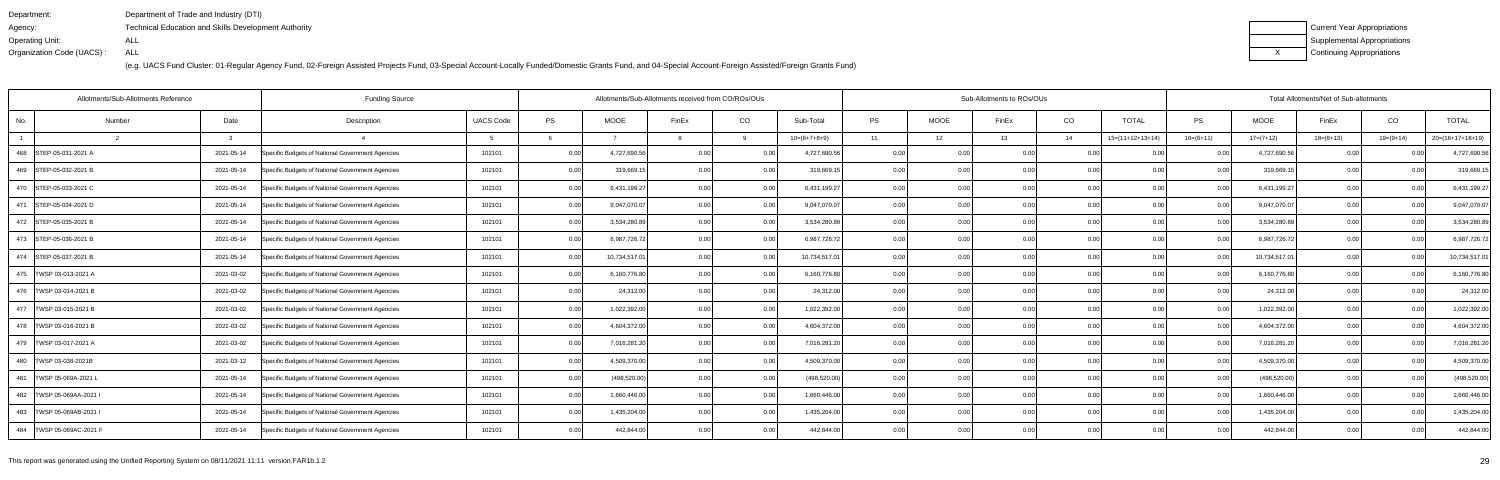| Department:               | Department of Trade and Industry (DTI)               |
|---------------------------|------------------------------------------------------|
| Agency:                   | Technical Education and Skills Development Authority |
| Operating Unit:           | ALL                                                  |
| Organization Code (UACS): | ALL                                                  |

| Current Year Appropriations |
|-----------------------------|
| Supplemental Appropriations |
| Continuing Appropriations   |

| Allotments/Sub-Allotments Reference |            | <b>Funding Source</b>                            |                  |      | Allotments/Sub-Allotments received from CO/ROs/OUs |       |          |                |           |             | Sub-Allotments to ROs/OUs |                |                    |             |                 | Total Allotments/Net of Sub-allotments |                |                    |
|-------------------------------------|------------|--------------------------------------------------|------------------|------|----------------------------------------------------|-------|----------|----------------|-----------|-------------|---------------------------|----------------|--------------------|-------------|-----------------|----------------------------------------|----------------|--------------------|
| No.<br>Number                       | Date       | Description                                      | <b>UACS Code</b> | PS   | MOOE                                               | FinEx | CO       | Sub-Total      | <b>PS</b> | <b>MOOE</b> | FinEx                     | CO             | <b>TOTAL</b>       | PS          | <b>MOOE</b>     | FinEx                                  | CO             | <b>TOTAL</b>       |
|                                     |            |                                                  |                  |      |                                                    |       | $\alpha$ | $10=(6+7+8+9)$ | 11        | 12          | 13                        | 14             | $15=(11+12+13+14)$ | $16=(6+11)$ | $17=(7+12)$     | $18=(8+13)$                            | $19=(9+14)$    | $20=(16+17+18+19)$ |
| 485<br>TWSP 05-069AD-2021 G         | 2021-05-14 | Specific Budgets of National Government Agencies | 102101           | 0.00 | 592,977.00                                         | 0.00  | 0.00     | 592,977.00     | 0.00      | 0.00        | 0.00                      | 0.0            |                    | 0.00        | 592,977.00      | 0.00                                   | 0.0(           | 592,977.00         |
| 486<br>TWSP 05-069AE-2021 K         | 2021-05-14 | Specific Budgets of National Government Agencies | 102101           | 0.00 | 2,250,000.00                                       |       | 0.00     | 2,250,000.00   | 0.00      | 0.00        | ስ በ(                      | 0.00           | 0.00               | 0.00        | 2,250,000.00    | 0.00                                   | 0 <sub>0</sub> | 2,250,000.00       |
| 487   TWSP 05-069AF-2021 H          | 2021-05-14 | Specific Budgets of National Government Agencies | 102101           | 0.00 | 4,836,480.00                                       |       | 0.00     | 4,836,480.00   | 0.00      | 0.00        | ስ በ(                      | 0.00           | 0.00               | 0.00        | 4,836,480.00    | 0.00                                   | 0.00           | 4,836,480.00       |
| 488   TWSP 05-069AI-2021            | 2021-05-14 | Specific Budgets of National Government Agencies | 102101           | 0.00 | 6,224,220.00                                       |       | 0.00     | 6,224,220.00   | 0.00      | 0.00        | 0.00                      | 0.00           | 0.00               | 0.00        | 6,224,220.00    | 0.00                                   | 0.00           | 6,224,220.00       |
| 489<br>TWSP 05-069AJ-2021 F         | 2021-05-14 | Specific Budgets of National Government Agencies | 102101           | 0.00 | 1,863,695.00                                       |       | 0.00     | 1,863,695.00   | 0.00      | 0.00        |                           | 0.0            | 0.00               | 0.00        | 1,863,695.00    | 0.00                                   | 0 <sub>0</sub> | 1,863,695.00       |
| 490   TWSP 05-069AL-2021 K          | 2021-05-14 | Specific Budgets of National Government Agencies | 102101           | 0.00 | 736,695.00                                         |       | 0.00     | 736,695.00     | 0.00      | 0.00        |                           | 0.00           | 0.00               | 0.00        | 736,695.00      | 0.00                                   | 0.0(           | 736,695.00         |
| 491<br>TWSP 05-069C-2021            | 2021-05-14 | Specific Budgets of National Government Agencies | 102101           | 0.00 | 997,824.00                                         |       | 0.00     | 997,824.00     | 0.00      | 0.00        | 0.00                      | 0.00           | 0.00               | 0.00        | 997,824.00      | 0.00                                   | 0.00           | 997,824.00         |
| 492<br>TWSP 05-069D-2021 E          | 2021-05-14 | Specific Budgets of National Government Agencies | 102101           | 0.00 | 9,995,297.00                                       |       | 0.00     | 9,995,297.00   | 0.00      | 0.00        |                           | 0.0            | 0.00               | 0.00        | 9,995,297.00    | 0.00                                   | 0 <sub>0</sub> | 9,995,297.00       |
| 493   TWSP 05-069E-2021 E           | 2021-05-14 | Specific Budgets of National Government Agencies | 102101           | 0.00 | 1,934,915.40                                       |       | 0.00     | 1,934,915.40   | 0.00      | 0.00        | n nr                      | 0.0            | 0.00               | 0.00        | 1,934,915.40    | 0.00                                   | 0 <sub>0</sub> | 1,934,915.40       |
| 494   TWSP 05-069F-2021 E           | 2021-05-14 | Specific Budgets of National Government Agencies | 102101           | 0.00 | 11,157,457.60                                      | 0.00  | 0.00     | 11,157,457.60  | 0.00      | 0.00        | 0.00                      | 0.00           | 0.00               | 0.00        | 11, 157, 457.60 | 0.00                                   | 0.00           | 11,157,457.60      |
| 495<br>TWSP 05-069G-2021 E          | 2021-05-14 | Specific Budgets of National Government Agencies | 102101           | 0.00 | 11,411,070.00                                      |       | 0.00     | 11,411,070.00  | 0.00      | 0.00        |                           | 0 O            | 0.00               | 0.00        | 11,411,070.00   | 0.00                                   | 0 <sub>0</sub> | 11,411,070.00      |
| 496   TWSP 05-069G-2021 E           | 2021-05-14 | Specific Budgets of National Government Agencies | 102101           | 0.00 | 18,875,680.00                                      |       | 0.00     | 18,875,680.00  | 0.00      | 0.00        |                           | 0 <sub>0</sub> | 0.00               |             | 18,875,680.00   | 0.00                                   |                | 18,875,680.00      |
| 497   TWSP 05-069H-2021 E           | 2021-05-14 | Specific Budgets of National Government Agencies | 102101           | 0.00 | 92,784,884.00                                      | n no  | 0.00     | 92,784,884.00  | 0.00      | 0.00        | ი იი                      | 0.00           | 0.00               | 0.00        | 92,784,884.00   | 0.00                                   | 0.00           | 92,784,884.00      |
| 498   TWSP 05-069I-2021 G           | 2021-05-14 | Specific Budgets of National Government Agencies | 102101           | 0.00 | 53,010,043.40                                      |       | 0.00     | 53,010,043.40  | 0.00      | 0.00        | 0.00                      | 0.0            | 0.00               | 0.00        | 53,010,043.40   | 0.00                                   | 0.00           | 53,010,043.40      |
| 499<br>TWSP 05-069J-2021 F          | 2021-05-14 | Specific Budgets of National Government Agencies | 102101           | 0.00 | 4,995,891.00                                       |       | 0.00     | 4,995,891.00   | 0.00      | 0.00        | 0.00                      | 0.0            | 0.00               |             | 4,995,891.00    | 0.00                                   | 0 <sub>0</sub> | 4,995,891.00       |
| 500 TWSP 05-069K-2021 H             | 2021-05-14 | Specific Budgets of National Government Agencies | 102101           | 0.00 | 22,662,714.00                                      |       | 0.00     | 22,662,714.00  | 0.00      | 0.00        |                           | 0.00           | 0.00               | 0.00        | 22,662,714.00   | 0.00                                   | 0 <sub>0</sub> | 22,662,714.00      |
| 501   TWSP 05-069L-2021 D           | 2021-05-14 | Specific Budgets of National Government Agencies | 102101           | 0.00 | 11,854,699.40                                      |       | 0.00     | 11,854,699.40  | 0.001     | 0.00        | 0.00                      | 0.00           | 0.00               | 0.001       | 11,854,699.40   | 0.00                                   | 0 <sub>0</sub> | 11,854,699.40      |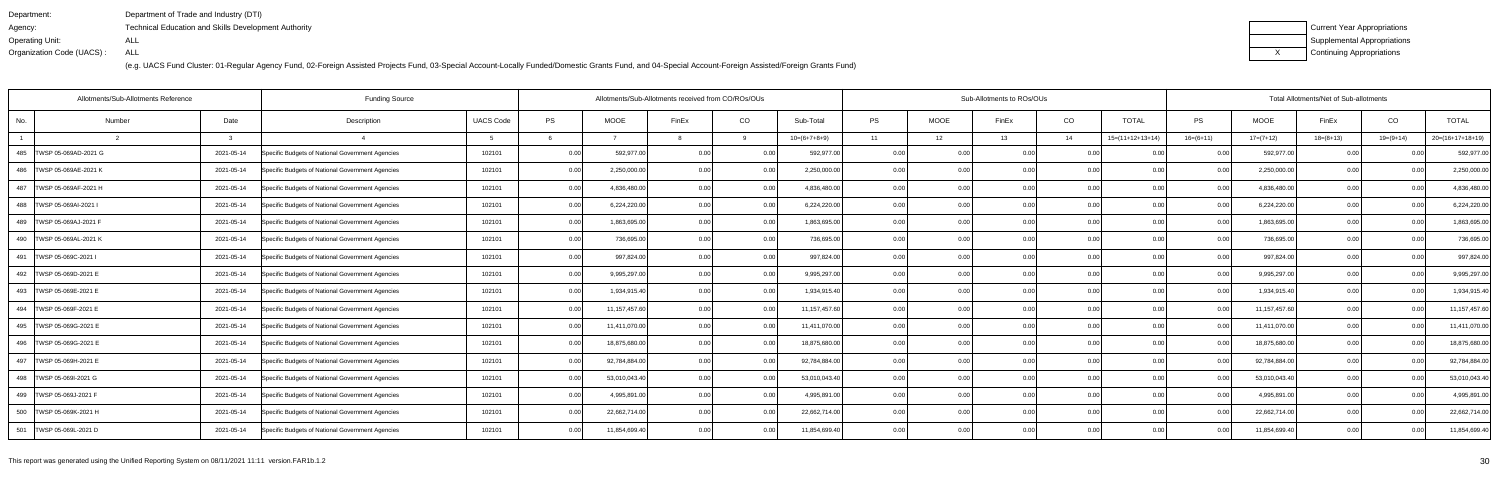| Department:               | Department of Trade and Industry (DTI)                      |
|---------------------------|-------------------------------------------------------------|
| Agency:                   | <b>Technical Education and Skills Development Authority</b> |
| Operating Unit:           | ALL                                                         |
| Organization Code (UACS): | ALL                                                         |

| Current Year Appropriations |
|-----------------------------|
| Supplemental Appropriations |
| Continuing Appropriations   |

| Allotments/Sub-Allotments Reference      |                |  | <b>Funding Source</b>                            |                  |          | Allotments/Sub-Allotments received from CO/ROs/OUs |       |          |                |           |             | Sub-Allotments to ROs/OUs |                |                    |                   |               | Total Allotments/Net of Sub-allotments |                |                    |
|------------------------------------------|----------------|--|--------------------------------------------------|------------------|----------|----------------------------------------------------|-------|----------|----------------|-----------|-------------|---------------------------|----------------|--------------------|-------------------|---------------|----------------------------------------|----------------|--------------------|
| No.                                      | Date<br>Number |  | Description                                      | <b>UACS Code</b> | PS       | MOOE                                               | FinEx | CO       | Sub-Total      | <b>PS</b> | <b>MOOE</b> | FinEx                     | CO             | <b>TOTAL</b>       | PS                | <b>MOOE</b>   | FinEx                                  | CO             | <b>TOTAL</b>       |
|                                          |                |  |                                                  |                  |          |                                                    |       | <b>Q</b> | $10=(6+7+8+9)$ | 11        | 12          | 13                        | 14             | $15=(11+12+13+14)$ | $16=(6+11)$       | $17=(7+12)$   | $18=(8+13)$                            | $19=(9+14)$    | $20=(16+17+18+19)$ |
| 502<br>TWSP 05-069M-2021 J               | 2021-05-14     |  | Specific Budgets of National Government Agencies | 102101           | 0.00     | 55,704,526.00                                      | 0.00  | 0.00     | 55,704,526.00  | 0.00      | 0.00        | 0.00                      | 0.0            |                    | 0.00              | 55,704,526.00 | 0.00                                   |                | 55,704,526.00      |
| 503 TWSP 05-069N-2021 F                  | 2021-05-14     |  | Specific Budgets of National Government Agencies | 102101           | 0.00     | 63,059,790.00                                      |       | 0.00     | 63,059,790.00  | 0.00      | 0.00        | ስ ስበ                      | 0.00           | 0.00               | 0.00              | 63,059,790.00 | 0.00                                   | 0 <sub>0</sub> | 63,059,790.00      |
| 504   TWSP 05-069O-2021 D                | 2021-05-14     |  | Specific Budgets of National Government Agencies | 102101           | $0.00\,$ | 5,238,758.00                                       |       | 0.00     | 5,238,758.00   | 0.00      | 0.00        | ስ በ(                      | 0.00           | 0.00               | 0.00              | 5,238,758.00  | 0.00                                   | 0.00           | 5,238,758.00       |
| 505   TWSP 05-069P-2021                  | 2021-05-14     |  | Specific Budgets of National Government Agencies | 102101           | 0.00     | 343,402.00                                         | n no  | 0.00     | 343,402.00     | 0.00      | 0.00        | 0.00                      | 0.00           | 0.00               | 0.00 <sub>1</sub> | 343,402.00    | 0.00                                   | 0.00           | 343,402.00         |
| 506 TWSP 05-069Q-2021 F                  | 2021-05-14     |  | Specific Budgets of National Government Agencies | 102101           | 0.00     | 334,871.00                                         |       | 0.00     | 334,871.00     | 0.00      | 0.00        |                           | 0.0            | 0.00               | 0.00              | 334,871.00    | 0.00                                   | 0 <sub>0</sub> | 334,871.00         |
| 507 TWSP 05-069R-2021 F                  | 2021-05-14     |  | Specific Budgets of National Government Agencies | 102101           | 0.00     | 364,405.00                                         |       | 0.00     | 364,405.00     | 0.00      | 0.00        |                           | 0.00           | 0.00               | 0.00              | 364,405.00    | 0.00                                   | 0.0(           | 364,405.00         |
| 508   TWSP 05-069S-2021 D                | 2021-05-14     |  | Specific Budgets of National Government Agencies | 102101           | 0.00     | 18,350.00                                          |       | 0.00     | 18,350.00      | 0.00      | 0.00        | 0.00                      | 0.00           | 0.00               | 0.00 <sub>1</sub> | 18,350.00     | 0.00                                   | 0.00           | 18,350.00          |
| 509   TWSP 05-069T-2021 K                | 2021-05-14     |  | Specific Budgets of National Government Agencies | 102101           | 0.00     | 1,541,279.00                                       |       | 0.00     | 1,541,279.00   | 0.00      | 0.00        |                           | 0.0            | 0.00               | 0.00              | 1,541,279.00  | 0.00                                   | 0 <sub>0</sub> | 1,541,279.00       |
| 510   TWSP 05-069U-2021 G                | 2021-05-14     |  | Specific Budgets of National Government Agencies | 102101           | 0.00     | 385,154.00                                         |       | 0.00     | 385,154.00     | 0.00      | 0.00        | ስ በ(                      | 0.0            | 0.00               | 0.00              | 385,154.00    | 0.00                                   | 0 <sub>0</sub> | 385,154.00         |
| 511   TWSP 05-069V-2021 G                | 2021-05-14     |  | Specific Budgets of National Government Agencies | 102101           | 0.00     | 1,696,619.00                                       |       | 0.00     | 1,696,619.00   | 0.00      | 0.00        | 0.00                      | 0.00           | 0.00               | 0.00              | 1,696,619.00  | 0.00                                   | 0.00           | 1,696,619.00       |
| 512   TWSP 05-069W-2021 F                | 2021-05-14     |  | Specific Budgets of National Government Agencies | 102101           | 0.00     | 678,937.00                                         |       | 0.00     | 678,937.00     | 0.00      | 0.00        |                           | 0.0            | 0.00               | 0.00              | 678,937.00    | 0.00                                   | 0 <sub>0</sub> | 678,937.00         |
| 513   TWSP 05-069X-2021 E                | 2021-05-14     |  | Specific Budgets of National Government Agencies | 102101           | 0.00     | 363,780.00                                         |       | 0.00     | 363,780.00     | 0.00      | 0.00        |                           | 0 <sub>0</sub> | 0.00               | 0.00              | 363,780.00    | 0.00                                   | 0 <sub>0</sub> | 363,780.00         |
| 514   TWSP 05-069Y-2021 C                | 2021-05-14     |  | Specific Budgets of National Government Agencies | 102101           | 0.00     | 78,275.00                                          |       | 0.00     | 78,275.00      | 0.00      | 0.00        | ი იი                      | 0.00           | 0.00               | 0.00              | 78,275.00     | 0.00                                   | 0.00           | 78,275.00          |
| 515   TWSP 05-069Z-2021 E                | 2021-05-14     |  | Specific Budgets of National Government Agencies | 102101           | 0.00     | 1,946,161.00                                       |       | 0.00     | 1,946,161.00   | 0.00      | 0.00        | 0.00                      | 0.0            | 0.00               | 0.00              | 1,946,161.00  | 0.00                                   | 0.00           | 1,946,161.00       |
| 516   TWSP-02-001-2021 A                 | 2021-02-08     |  | Specific Budgets of National Government Agencies | 102101           | 0.00     | 2,769,913.70                                       |       | 0.00     | 2,769,913.70   | 0.00      | 0.00        | n nn                      | 0.0            | 0.00               |                   | 2,769,913.70  | 0.00                                   | 0 <sub>0</sub> | 2,769,913.70       |
| 517   TWSP-02-002-2021 A - April 8, 2021 | 2021-02-08     |  | Specific Budgets of National Government Agencies | 102101           | $0.00\,$ | 1,996,160.00                                       |       | 0.00     | 1,996,160.00   | 0.00      | 0.00        |                           | 0.00           | 0.00               | 0.00              | 1,996,160.00  | 0.00                                   | 0 <sub>0</sub> | 1,996,160.00       |
| 518   TWSP-02-003-2021 A                 | 2021-02-08     |  | Specific Budgets of National Government Agencies | 102101           | 0.00     | 15,768.00                                          |       | 0.001    | 15,768.00      | 0.00      | 0.00        | 0.00                      | 0.00           | 0.00               | 0.001             | 15,768.00     | 0.00                                   | 0.00           | 15,768.00          |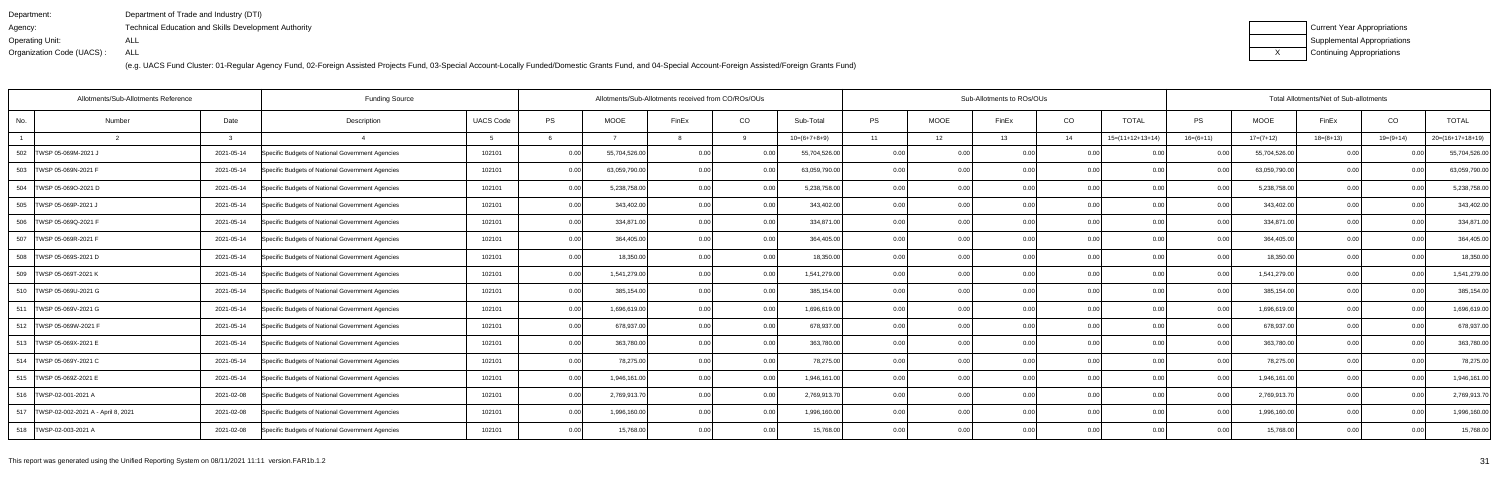| Department:               | Department of Trade and Industry (DTI)                      |
|---------------------------|-------------------------------------------------------------|
| Agency:                   | <b>Technical Education and Skills Development Authority</b> |
| Operating Unit:           | ALL                                                         |
| Organization Code (UACS): | ALL                                                         |

| Current Year Appropriations |
|-----------------------------|
| Supplemental Appropriations |
| Continuing Appropriations   |

| Allotments/Sub-Allotments Reference |        |            | <b>Funding Source</b>                            |                  |      | Allotments/Sub-Allotments received from CO/ROs/OUs |                |          |                |           |      | Sub-Allotments to ROs/OUs |      | Total Allotments/Net of Sub-allotments |             |              |             |                |                    |  |
|-------------------------------------|--------|------------|--------------------------------------------------|------------------|------|----------------------------------------------------|----------------|----------|----------------|-----------|------|---------------------------|------|----------------------------------------|-------------|--------------|-------------|----------------|--------------------|--|
| No.                                 | Number | Date       | Description                                      | <b>UACS Code</b> | PS   | <b>MOOE</b>                                        | FinEx          | CO       | Sub-Total      | <b>PS</b> | MOOE | FinEx                     | CO   | <b>TOTAL</b>                           | PS          | <b>MOOE</b>  | FinEx       | CO             | <b>TOTAL</b>       |  |
|                                     |        | ູ          |                                                  |                  |      |                                                    |                | <b>Q</b> | $10=(6+7+8+9)$ | 11        | 12   | 13                        | 14   | $15=(11+12+13+14)$                     | $16=(6+11)$ | $17=(7+12)$  | $18=(8+13)$ | $19=(9+14)$    | $20=(16+17+18+19)$ |  |
| 519 TWSP-02-003A-2021 A             |        | 2021-02-08 | Specific Budgets of National Government Agencies | 102101           | 0.00 | 5,001,622.60                                       | 0.00           | 0.00     | 5,001,622.60   | 0.00      | 0.00 | 0.00                      | 0.0  | 0.00                                   | 0.001       | 5,001,622.60 | 0.00        | 0.0(           | 5,001,622.60       |  |
| 520   TWSP-02-004-2021 B            |        | 2021-02-16 | Specific Budgets of National Government Agencies | 102101           | 0.00 | 2,054,109.80                                       | 0.00           | 0.00     | 2,054,109.80   | 0.00      | 0.00 | 0.00                      | 0.00 | 0.00                                   | 0.00        | 2,054,109.80 | 0.00        | 0.00           | 2,054,109.80       |  |
| 521<br>TWSP-02-005-2021 A           |        | 2021-02-16 | Specific Budgets of National Government Agencies | 102101           | 0.00 | 2,249,061.00                                       | 0.00           | 0.00     | 2,249,061.00   | 0.00      | 0.00 | 0.00                      | 0.00 | 0.00                                   | 0.00        | 2,249,061.00 | 0.00        | 0.00           | 2,249,061.00       |  |
| 522 TWSP-02-006-2021 A              |        | 2021-02-16 | Specific Budgets of National Government Agencies | 102101           | 0.00 | 6,133,350.20                                       | 0.00           | 0.00     | 6,133,350.20   | 0.00      | 0.00 | 0.00                      | 0.00 | 0.00                                   | 0.00        | 6,133,350.20 | 0.00        | 0.00           | 6,133,350.20       |  |
| 523<br>TWSP-02-007-2021 A           |        | 2021-02-16 | Specific Budgets of National Government Agencies | 102101           | 0.00 | 297,895.00                                         | 0.00           | 0.00     | 297,895.00     | 0.00      | 0.00 | 0.00                      | 0.0  | 0.00                                   | 0.00        | 297,895.00   | 0.00        | 0.0(           | 297,895.00         |  |
| 524   TWSP-02-008-2021 A            |        | 2021-02-16 | Specific Budgets of National Government Agencies | 102101           | 0.00 | 5,219,394.00                                       | 0.00           | 0.00     | 5,219,394.00   | 0.00      | 0.00 | n nc                      | 0.00 | 0.00                                   | 0.00        | 5,219,394.00 | 0.00        | 0.00           | 5,219,394.00       |  |
| 525   TWSP-02-009-2021 A            |        | 2021-02-16 | Specific Budgets of National Government Agencies | 102101           | 0.00 | 1,623,745.00                                       | 0.00           | 0.00     | 1,623,745.00   | 0.00      | 0.00 | 0.00                      | 0.00 | 0.00                                   | 0.00        | 1,623,745.00 | 0.00        | 0.00           | 1,623,745.00       |  |
| 526   TWSP-02-010-2021 A            |        | 2021-03-16 | Specific Budgets of National Government Agencies | 102101           | 0.00 | 1,247,600.00                                       | 0.00           | 0.00     | 1,247,600.00   | 0.00      | 0.00 |                           | 0.0  | 0.00                                   | 0.00        | 1,247,600.00 | 0.00        | 0.0(           | 1,247,600.00       |  |
| 527   TWSP-02-011-2021 B            |        | 2021-02-16 | Specific Budgets of National Government Agencies | 102101           | 0.00 | 6,012,105.40                                       | 0.00           | 0.00     | 6,012,105.40   | 0.00      | 0.00 | 0.OC                      | 0.0  | 0.00                                   | 0.00        | 6,012,105.40 | 0.00        | 0 <sub>0</sub> | 6,012,105.40       |  |
| 528   TWSP-02-012-2021 B            |        | 2021-02-16 | Specific Budgets of National Government Agencies | 102101           | 0.00 | 9,833,730.00                                       | 0.00           | 0.00     | 9,833,730.00   | 0.00      | 0.00 | 0.00                      | 0.00 | 0.00                                   | 0.00        | 9,833,730.00 | 0.00        | 0.00           | 9,833,730.00       |  |
| 529   TWSP-03-018-2021A             |        | 2021-03-08 | Specific Budgets of National Government Agencies | 102101           | 0.00 | 97,353.60                                          | 0.00           | 0.00     | 97,353.60      | 0.00      | 0.00 | 0.00                      | 0.0  |                                        | 0.00        | 97,353.60    | 0.00        | 0.0(           | 97,353.60          |  |
| 530   TWSP-03-019-2021C             |        | 2021-03-08 | Specific Budgets of National Government Agencies | 102101           | 0.00 | 381,863.31                                         |                | 0.00     | 381,863.31     | 0.00      | 0.00 | n nr                      | 0.0  | 0.00                                   | 0.00        | 381,863.31   | 0.00        | 0 <sub>0</sub> | 381,863.31         |  |
| 531   TWSP-03-020-2021B             |        | 2021-03-08 | Specific Budgets of National Government Agencies | 102101           | 0.00 | 258,430.00                                         | 0.00           | 0.00     | 258,430.00     | 0.00      | 0.00 | 0.OC                      | 0.00 | 0.00                                   | 0.00        | 258,430.00   | 0.00        | 0.00           | 258,430.00         |  |
| 532   TWSP-03-021-2021B             |        | 2021-03-08 | Specific Budgets of National Government Agencies | 102101           | 0.00 | 172,228.36                                         | 0 <sub>0</sub> | 0.00     | 172,228.36     | 0.00      | 0.00 | 0.00                      | 0.0  | 0.00                                   | 0.00        | 172,228.36   | 0.00        | 0.00           | 172,228.36         |  |
| 533 TWSP-03-022-2021C               |        | 2021-03-08 | Specific Budgets of National Government Agencies | 102101           | 0.00 | 344,744.81                                         | 0 <sub>0</sub> | 0.00     | 344,744.81     | 0.00      | 0.00 | 0.OC                      | 0.0  | 0.00                                   | 0.00        | 344,744.81   | 0.00        |                | 344,744.81         |  |
| 534   TWSP-03-023-2021B             |        | 2021-03-08 | Specific Budgets of National Government Agencies | 102101           | 0.00 | 653,077.88                                         |                | 0.00     | 653,077.88     | 0.00      | 0.00 | n nr                      | 0.00 | 0.00                                   | 0.00        | 653,077.88   | 0.00        |                | 653,077.88         |  |
| 535 TWSP-03-024-2021A               |        | 2021-03-08 | Specific Budgets of National Government Agencies | 102101           | 0.00 | 102,490.50                                         | 0.00           | 0.00     | 102,490.50     | 0.001     | 0.00 | 0.00                      | 0.00 | 0.00                                   | 0.001       | 102,490.50   | 0.00        | 0.00           | 102,490.50         |  |
|                                     |        |            |                                                  |                  |      |                                                    |                |          |                |           |      |                           |      |                                        |             |              |             |                |                    |  |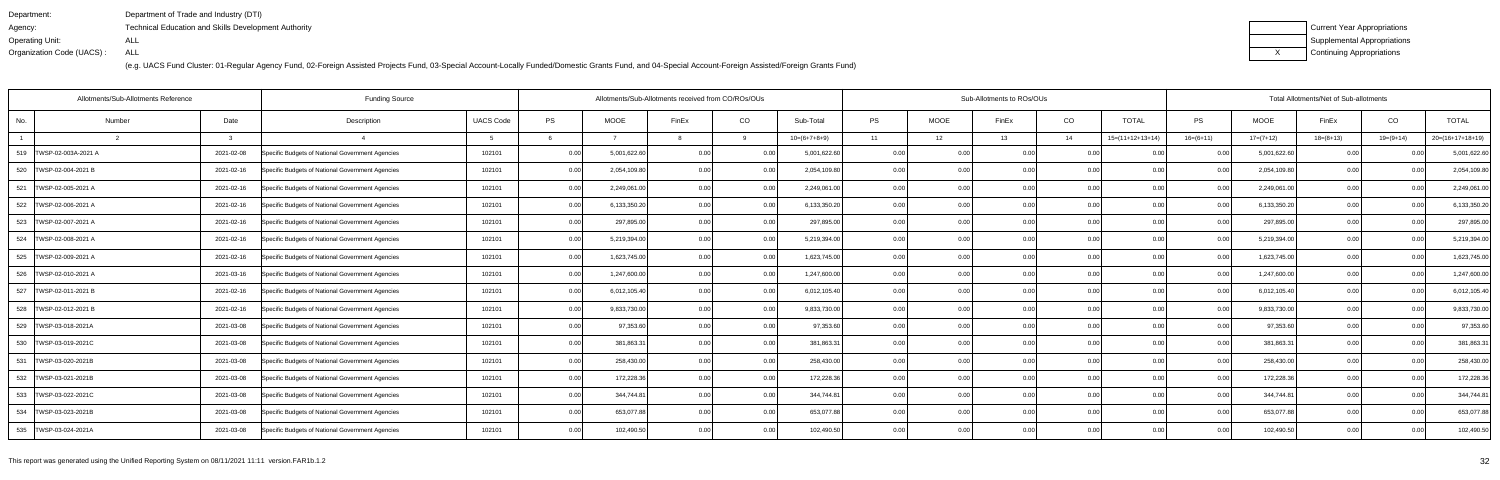| Department:               | Department of Trade and Industry (DTI)                      |
|---------------------------|-------------------------------------------------------------|
| Agency:                   | <b>Technical Education and Skills Development Authority</b> |
| Operating Unit:           | ALL                                                         |
| Organization Code (UACS): | ALL                                                         |

| Current Year Appropriations |
|-----------------------------|
| Supplemental Appropriations |
| Continuing Appropriations   |

| <b>Funding Source</b><br>Allotments/Sub-Allotments Reference |        |            |                                                  |                  |           |               | Allotments/Sub-Allotments received from CO/ROs/OUs |      |                |      |             | Sub-Allotments to ROs/OUs |      |                    |                | Total Allotments/Net of Sub-allotments |             |                |                    |  |  |
|--------------------------------------------------------------|--------|------------|--------------------------------------------------|------------------|-----------|---------------|----------------------------------------------------|------|----------------|------|-------------|---------------------------|------|--------------------|----------------|----------------------------------------|-------------|----------------|--------------------|--|--|
| No.                                                          | Number | Date       | Description                                      | <b>UACS Code</b> | <b>PS</b> | <b>MOOE</b>   | FinEx                                              | CO   | Sub-Total      | PS   | <b>MOOE</b> | FinEx                     | CO   | <b>TOTAL</b>       | PS             | MOOE                                   | FinEx       | CO             | <b>TOTAL</b>       |  |  |
|                                                              |        |            |                                                  |                  |           |               |                                                    |      | $10=(6+7+8+9)$ | 11   | 12          | 13                        | 14   | $15=(11+12+13+14)$ | $16=(6+11)$    | $17=(7+12)$                            | $18=(8+13)$ | $19=(9+14)$    | $20=(16+17+18+19)$ |  |  |
| 536 TWSP-03-025-2021C                                        |        | 2021-03-08 | Specific Budgets of National Government Agencies | 102101           | 0.00      | 231,437.82    | 0.00                                               | 0.00 | 231,437.82     | 0.00 | 0.00        | 0.00                      | 0.00 | 0.00               | 0.00           | 231,437.82                             | 0.00        |                | 231,437.82         |  |  |
| 537<br>TWSP-03-026-2021C                                     |        | 2021-03-08 | Specific Budgets of National Government Agencies | 102101           | 0.00      | 112,503.89    | 0.00                                               | 0.00 | 112,503.89     | 0.00 | 0.00        | 0.00                      | 0.00 | 0.00               | 0.00           | 112,503.89                             | 0.00        | 0 <sub>0</sub> | 112,503.89         |  |  |
| 538   TWSP-03-027-2021A                                      |        | 2021-03-08 | Specific Budgets of National Government Agencies | 102101           | 0.00      | 981,663.9     | 0.00                                               | 0.00 | 981,663.91     | 0.00 | 0.00        | 0.00                      | 0.00 | 0.00               | 0.00           | 981,663.91                             | 0.00        | 0 <sub>0</sub> | 981,663.9          |  |  |
| 539   TWSP-03-028-2021B                                      |        | 2021-03-08 | Specific Budgets of National Government Agencies | 102101           | 0.00      | 285,529.94    | 0.00                                               | 0.00 | 285,529.94     | 0.00 | 0.00        | 0.00                      | 0.00 | 0.00               | 0.00           | 285,529.94                             | 0.00        | 0.00           | 285,529.94         |  |  |
| 540<br>TWSP-03-029-2021A                                     |        | 2021-03-08 | Specific Budgets of National Government Agencies | 102101           | 0.00      | 289,368.7     | 0.00                                               | 0.00 | 289,368.75     | 0.00 | 0.0         |                           | 0.00 | 0.00               | 0.00           | 289,368.75                             | 0.0         |                | 289,368.7          |  |  |
| 541   TWSP-03-030-2021C                                      |        | 2021-03-08 | Specific Budgets of National Government Agencies | 102101           | 0.00      | 671,989.03    | 0.00                                               | 0.00 | 671,989.03     | 0.00 | 0.00        | n nr                      | 0.00 | 0.00               | $\cap$         | 671,989.03                             | 0.00        |                | 671,989.03         |  |  |
| 542   TWSP-03-031-2021C                                      |        | 2021-03-08 | Specific Budgets of National Government Agencies | 102101           | 0.00      | 641,905.99    | 0.00                                               | 0.00 | 641,905.99     | 0.00 | 0.00        | 0.00                      | 0.00 | 0.00               | 0.00           | 641,905.99                             | 0.00        | 0.00           | 641,905.99         |  |  |
| 543 TWSP-03-032-2021B                                        |        | 2021-03-08 | Specific Budgets of National Government Agencies | 102101           | 0.00      | 128,770.13    | 0.00                                               | 0.00 | 128,770.13     | 0.00 | 0.00        |                           | 0.00 | 0.00               | 0 <sub>0</sub> | 128,770.13                             | 0.0         |                | 128,770.13         |  |  |
| 544   TWSP-03-033-2021B                                      |        | 2021-03-08 | Specific Budgets of National Government Agencies | 102101           | 0.00      | 270,584.1     | 0.00                                               | 0.00 | 270,584.15     | 0.00 | 0.00        | 0.00                      | 0.00 | 0.001              | 0 <sub>0</sub> | 270,584.1                              | 0.00        | 0 <sub>0</sub> | 270,584.1          |  |  |
| 545   TWSP-03-034-2021 C                                     |        | 2021-03-09 | Specific Budgets of National Government Agencies | 102101           | 0.00      | 924,240.00    | 0.00                                               | 0.00 | 924,240.00     | 0.00 | 0.00        | 0.00                      | 0.00 | 0.00               | 0.00           | 924,240.00                             | 0.00        | 0.00           | 924,240.00         |  |  |
| 546   TWSP-03-035-2021 D                                     |        | 2021-03-09 | Specific Budgets of National Government Agencies | 102101           | 0.00      | 227,520.00    | 0.00                                               | 0.00 | 227,520.00     | 0.00 | 0.00        | 0.00                      | 0.00 | 0.00               | 0.00           | 227,520.00                             | 0.00        |                | 227,520.00         |  |  |
| 547   TWSP-03-036-2021 D                                     |        | 2021-03-09 | Specific Budgets of National Government Agencies | 102101           | 0.00      | 6,680,470.00  | 0.00                                               | 0.00 | 6,680,470.00   | 0.00 | 0.00        | 0.00                      | 0.00 | 0.00               | 0 <sub>0</sub> | 6,680,470.00                           | 0.00        | 0 <sub>0</sub> | 6,680,470.00       |  |  |
| 548  TWSP-03-039-2021 D                                      |        | 2021-03-19 | Specific Budgets of National Government Agencies | 102101           | 0.00      | 1,061,560.00  | 0.00                                               | 0.00 | 1,061,560.00   | 0.00 | 0.00        | 0.00                      | 0.00 | 0.00               | 0.00           | 1,061,560.00                           | 0.00        | 0.00           | 1,061,560.00       |  |  |
| 549   TWSP-04-040-2021 C                                     |        | 2021-04-05 | Specific Budgets of National Government Agencies | 102101           | 0.00      | 2,394,032.80  | 0.00                                               | 0.00 | 2,394,032.80   | 0.00 | 0.00        | 0.00                      | 0.00 | 0.00               | 0.00           | 2,394,032.80                           | 0.00        | 0 <sub>0</sub> | 2,394,032.80       |  |  |
| 550   TWSP-04-041-2021 D                                     |        | 2021-04-05 | Specific Budgets of National Government Agencies | 102101           | 0.00      | 6,871,392.00  | 0.00                                               | 0.00 | 6,871,392.00   | 0.00 | 0.00        | 0.00                      | 0.00 | 0.00               | 0 <sub>0</sub> | 6,871,392.00                           | 0.00        |                | 6,871,392.00       |  |  |
| 551   TWSP-04-042-2021 C                                     |        | 2021-04-05 | Specific Budgets of National Government Agencies | 102101           | 0.00      | 374,316.00    | 0.00                                               | 0.00 | 374,316.00     | 0.00 | 0.00        | 0.00                      | 0.00 | 0.00               | 0 <sub>0</sub> | 374,316.00                             | 0.00        |                | 374,316.00         |  |  |
| 552   TWSP-04-043-2021 E                                     |        | 2021-04-05 | Specific Budgets of National Government Agencies | 102101           | 0.00      | 16,586,929.00 | 0.00                                               | 0.00 | 16,586,929.00  | 0.00 | 0.00        | 0.00                      | 0.00 | 0.00               | 0.00           | 16,586,929.00                          | 0.00        | 0 <sub>0</sub> | 16,586,929.00      |  |  |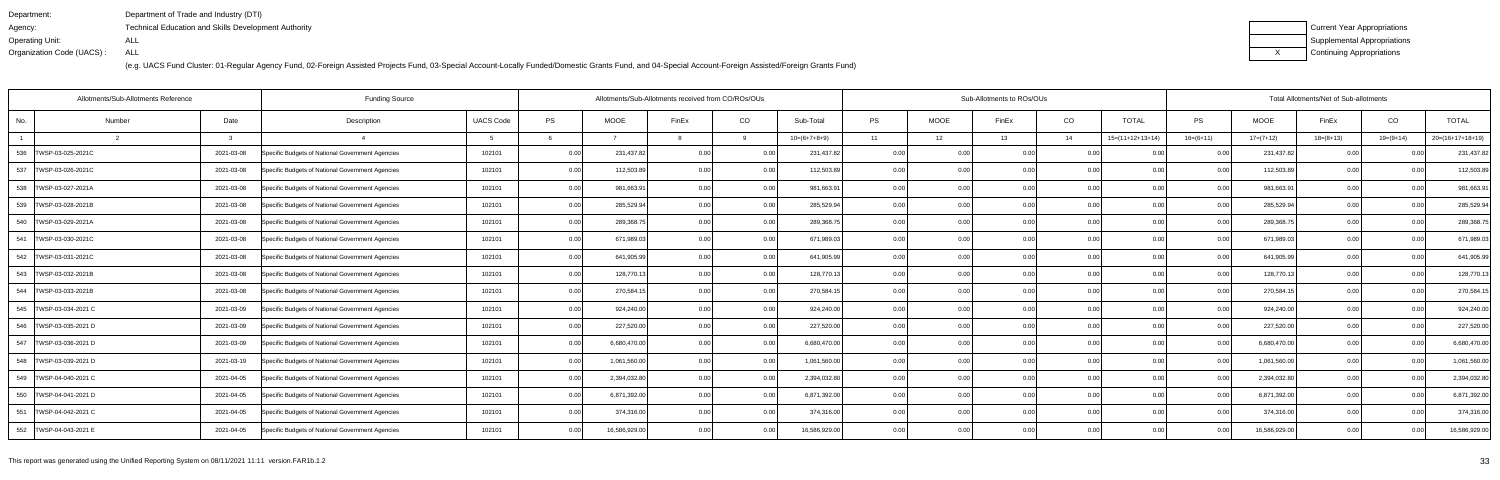| Department:               | Department of Trade and Industry (DTI)                      |
|---------------------------|-------------------------------------------------------------|
| Agency:                   | <b>Technical Education and Skills Development Authority</b> |
| Operating Unit:           | ALL                                                         |
| Organization Code (UACS): | ALL                                                         |

| Current Year Appropriations |
|-----------------------------|
| Supplemental Appropriations |
| Continuing Appropriations   |

|                           | Allotments/Sub-Allotments Reference | <b>Funding Source</b>                            | Allotments/Sub-Allotments received from CO/ROs/OUs |           |               |                |      |                | Sub-Allotments to ROs/OUs |             |       | Total Allotments/Net of Sub-allotments |                    |             |               |             |                |                    |
|---------------------------|-------------------------------------|--------------------------------------------------|----------------------------------------------------|-----------|---------------|----------------|------|----------------|---------------------------|-------------|-------|----------------------------------------|--------------------|-------------|---------------|-------------|----------------|--------------------|
| No.                       | Date<br>Number                      | Description                                      | <b>UACS Code</b>                                   | <b>PS</b> | <b>MOOE</b>   | FinEx          | CO   | Sub-Total      | <b>PS</b>                 | <b>MOOE</b> | FinEx | CO                                     | <b>TOTAL</b>       | <b>PS</b>   | <b>MOOE</b>   | FinEx       | CO             | <b>TOTAL</b>       |
|                           | વ                                   |                                                  |                                                    |           |               |                | q    | $10=(6+7+8+9)$ | 11                        | 12          | 13    | 14                                     | $15=(11+12+13+14)$ | $16=(6+11)$ | $17=(7+12)$   | $18=(8+13)$ | $19=(9+14)$    | $20=(16+17+18+19)$ |
| 553<br>TWSP-04-044-2021 C | 2021-04-05                          | Specific Budgets of National Government Agencies | 102101                                             | 0.00      | 11,509,967.40 | 0.0(           |      | 11,509,967.40  | 0.00                      |             | 0.00  |                                        |                    |             | 11,509,967.40 | 0.00        |                | 11,509,967.40      |
| 554 TWSP-04-045-2021 B    | 2021-04-05                          | Specific Budgets of National Government Agencies | 102101                                             | 0.00      | 3,548,997.00  | 0 <sub>0</sub> | 0.00 | 3,548,997.00   | 0.001                     | 0.00        | 0.00  | 0.00                                   | 0.00               | 0.00        | 3,548,997.00  | 0.00        | 0 <sub>0</sub> | 3,548,997.00       |
| 555 TWSP-04-046-2021 B    | 2021-04-05                          | Specific Budgets of National Government Agencies | 102101                                             | 0.00      | 3,942,531.00  | 0.00           | 0.00 | 3,942,531.00   | 0.00                      | 0.00        | 0.00  | 0.00                                   | 0.00               | 0.00        | 3,942,531.00  | 0.00        | 0.00           | 3,942,531.00       |
| 556   TWSP-04-047-2021 E  | 2021-04-05                          | Specific Budgets of National Government Agencies | 102101                                             | 0.00      | 5,430,070.00  | 0.00           | 0.00 | 5,430,070.00   | 0.00                      | 0.00        | 0.00  | 0.00                                   | 0.00               | 0.00        | 5,430,070.00  | 0.00        | 0.00           | 5,430,070.00       |
| 557   TWSP-04-048-2021 C  | 2021-04-05                          | Specific Budgets of National Government Agencies | 102101                                             | 0.00      | 917,415.00    | 0 <sub>0</sub> | 0.00 | 917,415.00     | 0.00                      | 0.00        | 0.00  | 0.00                                   | 0.00               | 0.00        | 917,415.00    | 0.00        | 0.0            | 917,415.00         |
| 558   TWSP-04-049-2021 F  | 2021-04-12                          | Specific Budgets of National Government Agencies | 102101                                             | 0.00      | 1,055,330.00  | 0.00           | 0.00 | 1,055,330.00   | 0.00                      | 0.00        | 0.00  | 0.00                                   | 0.00               | 0.00        | 1,055,330.00  | 0.00        | 0.00           | 1,055,330.00       |
| 559   TWSP-04-050-2021 D  | 2021-04-12                          | Specific Budgets of National Government Agencies | 102101                                             | 0.00      | 748,632.00    | 0.00           | 0.00 | 748,632.00     | 0.00                      | 0.00        | 0.00  | 0.00                                   | 0.00               | 0.001       | 748,632.00    | 0.00        | 0.00           | 748,632.00         |
| 560   TWSP-04-051-2021 C  | 2021-04-12                          | Specific Budgets of National Government Agencies | 102101                                             | 0.00      | 2,984,041.40  | 0.00           | 0.00 | 2,984,041.40   | 0.001                     | 0.00        | 0.00  | 0.00                                   | 0.00               | 0.00        | 2,984,041.40  | 0.00        | 0 <sub>0</sub> | 2,984,041.40       |
| 561   TWSP-04-052-2021 F  | 2021-07-12                          | Specific Budgets of National Government Agencies | 102101                                             | 0.00      | 1,493,140.40  | 0.00           | 0.00 | 1,493,140.40   | 0.001                     | 0.00        | 0.00  | 0.00                                   | 0.00               | 0.00        | 1,493,140.40  | 0.00        | 0.00           | 1,493,140.40       |
| 562   TWSP-04-055-2021 C  | 2021-04-15                          | Specific Budgets of National Government Agencies | 102101                                             | 0.00      | 1,494,324.60  | 0.00           | 0.00 | 1,494,324.60   | 0.00                      | 0.00        | 0.00  | 0.00                                   | 0.00               | 0.001       | 1,494,324.60  | 0.00        | 0.00           | 1,494,324.60       |
| 563 TWSP-04-056-2021 E    | 2021-04-23                          | Specific Budgets of National Government Agencies | 102101                                             | 0.00      | 2,977,692.80  | 0.00           | 0.00 | 2,977,692.80   | 0.001                     | 0.00        | 0.00  | 0.00                                   | 0.00               | 0.00        | 2,977,692.80  | 0.00        | 0.0(           | 2,977,692.80       |
| 564   TWSP-04-057-2021 D  | 2021-04-23                          | Specific Budgets of National Government Agencies | 102101                                             | 0.00      | 661,665.00    | 0 <sub>0</sub> | 0.00 | 661,665.00     | 0.00                      | 0.00        | 0.00  | 0.00                                   | 0.00               | 0.00        | 661,665.00    | 0.00        | 0 <sub>0</sub> | 661,665.00         |
| 565 TWSP-04-058-2021 H    | 2021-04-23                          | Specific Budgets of National Government Agencies | 102101                                             | 0.00      | 4,032,027.20  | 0.00           | 0.00 | 4,032,027.20   | 0.00                      | 0.00        | 0.00  | 0.00                                   | 0.00               | 0.00        | 4,032,027.20  | 0.00        | 0.00           | 4,032,027.20       |
| 566   TWSP-04-059-2021 E  | 2021-04-23                          | Specific Budgets of National Government Agencies | 102101                                             | 0.00      | 2,560,160.00  | 0.00           | 0.00 | 2,560,160.00   | 0.001                     | 0.00        | 0.00  | 0.00                                   | 0.00               | 0.00        | 2,560,160.00  | 0.00        | 0.00           | 2,560,160.00       |
| 567   TWSP-04-060-2021 D  | 2021-04-23                          | Specific Budgets of National Government Agencies | 102101                                             | 0.00      | 6,055,952.00  | 0.00           | 0.00 | 6,055,952.00   | 0.001                     | 0.00        | 0.00  | 0.00                                   | 0.00               | 0.00        | 6,055,952.00  | 0.00        | $\Omega$       | 6,055,952.00       |
| 568   TWSP-04-061-2021 D  | 2021-04-27                          | Specific Budgets of National Government Agencies | 102101                                             | 0.00      | 144,158.00    |                | 0.00 | 144,158.00     | 0.00                      | 0.00        | 0.OC  | 0.00                                   | 0.00               | 0.00        | 144,158.00    | 0.00        |                | 144,158.00         |
| 569   TWSP-04-062-2021 G  | 2021-04-27                          | Specific Budgets of National Government Agencies | 102101                                             | 0.00      | 1,342,249.20  | 0.00           | 0.00 | 1,342,249.20   | 0.001                     | 0.00        | 0.00  | 0.00                                   | 0.00               | 0.001       | 1,342,249.20  | 0.00        | 0 <sub>0</sub> | 1,342,249.20       |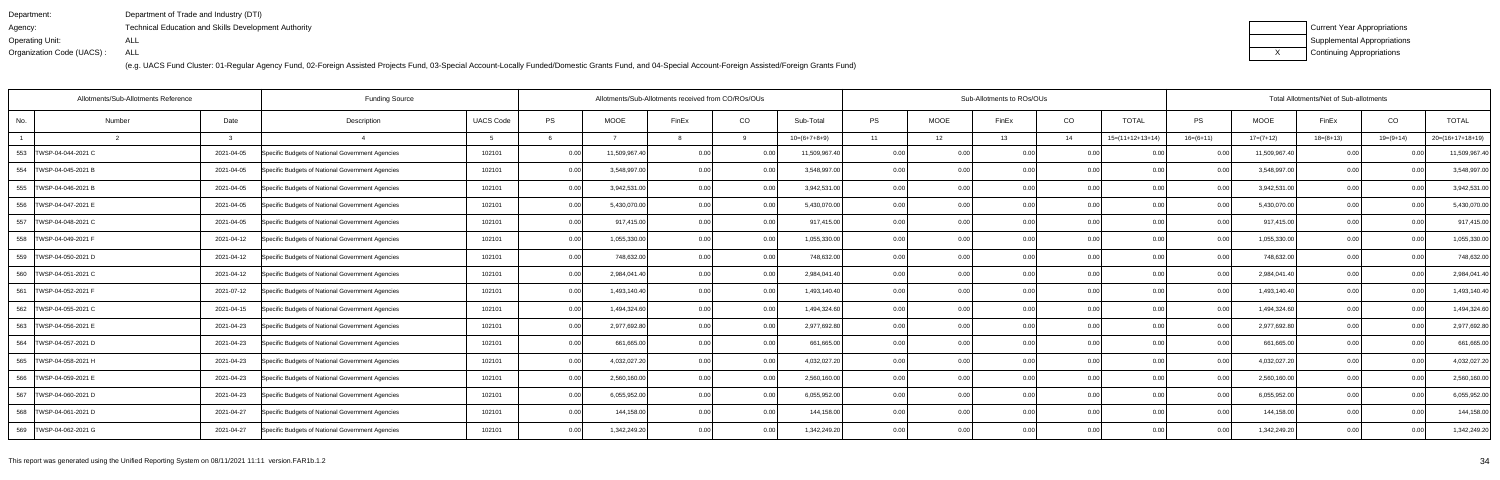| Department:               | Department of Trade and Industry (DTI)               |
|---------------------------|------------------------------------------------------|
| Agency:                   | Technical Education and Skills Development Authority |
| Operating Unit:           | ALL                                                  |
| Organization Code (UACS): | ALL                                                  |

| Current Year Appropriations |
|-----------------------------|
| Supplemental Appropriations |
| Continuing Appropriations   |

| Allotments/Sub-Allotments Reference |        |            | <b>Funding Source</b>                            |                  | Allotments/Sub-Allotments received from CO/ROs/OUs |               |                |      | Sub-Allotments to ROs/OUs<br>Total Allotments/Net of Sub-allotments |           |             |       |                |                    |             |               |             |                |                    |
|-------------------------------------|--------|------------|--------------------------------------------------|------------------|----------------------------------------------------|---------------|----------------|------|---------------------------------------------------------------------|-----------|-------------|-------|----------------|--------------------|-------------|---------------|-------------|----------------|--------------------|
| No.                                 | Number | Date       | Description                                      | <b>UACS Code</b> | PS                                                 | <b>MOOE</b>   | FinEx          | CO   | Sub-Total                                                           | <b>PS</b> | <b>MOOE</b> | FinEx | CO             | <b>TOTAL</b>       | PS          | <b>MOOE</b>   | FinEx       | CO             | <b>TOTAL</b>       |
|                                     |        |            |                                                  |                  |                                                    |               |                |      | $10=(6+7+8+9)$                                                      | 11        | 12          | 13    | 14             | $15=(11+12+13+14)$ | $16=(6+11)$ | $17=(7+12)$   | $18=(8+13)$ | $19=(9+14)$    | $20=(16+17+18+19)$ |
| 570   TWSP-04-063-2021 F            |        | 2021-04-27 | Specific Budgets of National Government Agencies | 102101           | 0.00                                               | 988,704.08    | 0 <sub>0</sub> | 0.00 | 988,704.08                                                          | 0.00      |             | 0.00  | 0.0            |                    | 0.00        | 988,704.08    | 0.00        |                | 988,704.08         |
| 571   TWSP-04-064-2021 F            |        | 2021-04-30 | Specific Budgets of National Government Agencies | 102101           | 0.00                                               | 997,824.00    |                | 0.00 | 997,824.00                                                          | 0.001     | 0.00        | n nr  | 0.0            | 0.00               | 0.00        | 997,824.00    | 0.00        | 0 <sub>0</sub> | 997,824.00         |
| 572 TWSP-04-066-2021 E              |        | 2021-04-30 | Specific Budgets of National Government Agencies | 102101           | 0.00                                               | 5,269,145.00  |                | 0.00 | 5,269,145.00                                                        | 0.00      | 0.00        | n nc  | 0.00           | 0.00               | 0.00        | 5,269,145.00  | 0.00        | 0 <sub>0</sub> | 5,269,145.00       |
| 573   TWSP-04-067-2021 E            |        | 2021-04-30 | Specific Budgets of National Government Agencies | 102101           | 0.00                                               | 9,718,145.00  | 0.00           | 0.00 | 9,718,145.00                                                        | 0.001     | 0.00        | 0.00  | 0.00           | 0.00               | 0.00        | 9,718,145.00  | 0.00        | 0.00           | 9,718,145.00       |
| 574   TWSP-05--071-2021 H           |        | 2021-05-17 | Specific Budgets of National Government Agencies | 102101           | 0.00                                               | 59,998,761.60 | 0 <sub>0</sub> | 0.00 | 59,998,761.60                                                       | 0.00      | 0.0         |       | 0 <sub>0</sub> | ი იი               |             | 59,998,761.60 | 0.00        |                | 59,998,761.60      |
| 575   TWSP-05-068-2021 G            |        | 2021-05-11 | Specific Budgets of National Government Agencies | 102101           | 0.00                                               | 1,814,871.20  | 0.00           | 0.00 | 1,814,871.20                                                        | 0.001     | 0.00        | 0.OC  | 0.0            | ი იი               | 0.00        | 1,814,871.20  | 0.00        | 0.0(           | 1,814,871.20       |
| 576   TWSP-05-069-2021 D            |        | 2021-05-11 | Specific Budgets of National Government Agencies | 102101           | 0.00                                               | 3,417,680.00  | 0.00           | 0.00 | 3,417,680.00                                                        | 0.00      | 0.00        | 0.00  | 0.00           | 0.00               | 0.00        | 3,417,680.00  | 0.00        | 0.00           | 3,417,680.00       |
| 577   TWSP-05-069AG-2021 G          |        | 2021-05-14 | Specific Budgets of National Government Agencies | 102101           | 0.00                                               | 7,365,870.00  | 0 <sub>0</sub> | 0.00 | 7,365,870.00                                                        | 0.00      | 0.00        |       | 0 <sub>0</sub> |                    |             | 7,365,870.00  | 0.00        |                | 7,365,870.00       |
| 578   TWSP-05-069AM-2021 J          |        | 2021-05-14 | Specific Budgets of National Government Agencies | 102101           | 0.00                                               | 2,962,105.00  | 0.00           | 0.00 | 2,962,105.00                                                        | 0.00      | 0.00        | 0.00  | 0 <sub>0</sub> | 0.00               | 0.00        | 2,962,105.00  | 0.00        | 0.00           | 2,962,105.00       |
| 579   TWSP-05-069AN-2021 G          |        | 2021-05-14 | Specific Budgets of National Government Agencies | 102101           | 0.00                                               | 6,269,330.00  | 0.00           | 0.00 | 6,269,330.00                                                        | 0.00      | 0.00        | 0.00  | 0.00           | 0.00               | 0.00        | 6,269,330.00  | 0.00        | 0.00           | 6,269,330.00       |
| 580 TWSP-05-069AO-2021 H            |        | 2021-05-14 | Specific Budgets of National Government Agencies | 102101           | 0.00                                               | 4,187,140.60  | 0.00           | 0.00 | 4,187,140.60                                                        | 0.00      | 0.00        | 0.00  | 0.0            | 0.00               | 0.00        | 4,187,140.60  | 0.00        | 0.00           | 4,187,140.60       |
| 581<br>TWSP-05-069AP-2021 H         |        | 2021-05-14 | Specific Budgets of National Government Agencies | 102101           | 0.00                                               | 1,163,200.00  | 0.00           | 0.00 | 1,163,200.00                                                        | 0.00      | 0.00        | 0.00  | 0.0            | 0.00               | 0.00        | 1,163,200.00  | 0.00        | 0.00           | 1,163,200.00       |
| 582 TWSP-05-070-2021 E              |        | 2021-05-17 | Specific Budgets of National Government Agencies | 102101           | 0.00                                               | 1,492,475.80  | 0.00           | 0.00 | 1,492,475.80                                                        | 0.00      | 0.00        | 0.OC  | 0.00           | 0.00               | 0.00        | 1,492,475.80  | 0.00        | 0.00           | 1,492,475.80       |
| 583   TWSP-05-072-2021 H            |        | 2021-05-26 | Specific Budgets of National Government Agencies | 102101           | 0.00                                               | 425,232.00    | 0.00           | 0.00 | 425,232.00                                                          | 0.001     | 0.00        | 0.00  | 0.00           | 0.00               | 0.00        | 425,232.00    | 0.00        | 0.00           | 425,232.00         |
| 584   TWSP-05-073-2021 F            |        | 2021-05-28 | Specific Budgets of National Government Agencies | 102101           | 0.00                                               | 1,871,580.00  | 0.00           | 0.00 | 1,871,580.00                                                        | 0.001     | 0.00        | 0.00  | 0.00           | 0.00               | 0.00        | 1,871,580.00  | 0.00        | 0.00           | 1,871,580.00       |
| 585 TWSP2 03-008-2021 A             |        | 2021-03-01 | Section 11(b), Republic Act No. 11494            | 102414           | 0.00                                               | 849,064.80    | 0.00           | 0.00 | 849,064.80                                                          | 0.00      | 0.00        | 0.00  | 0.00           | 0.00               | 0.00        | 849,064.80    | 0.00        | 0.00           | 849,064.80         |
| 586 TWSP2 03-009-2021 A             |        | 2021-03-01 | Section 11(b), Republic Act No. 11494            | 102414           | 0.00                                               | 1,499,886.40  | 0.00           | 0.00 | 1,499,886.40                                                        | 0.001     | 0.00        | 0.00  | 0.00           | 0.00               | 0.00        | 1,499,886.40  | 0.00        | 0.00           | 1,499,886.40       |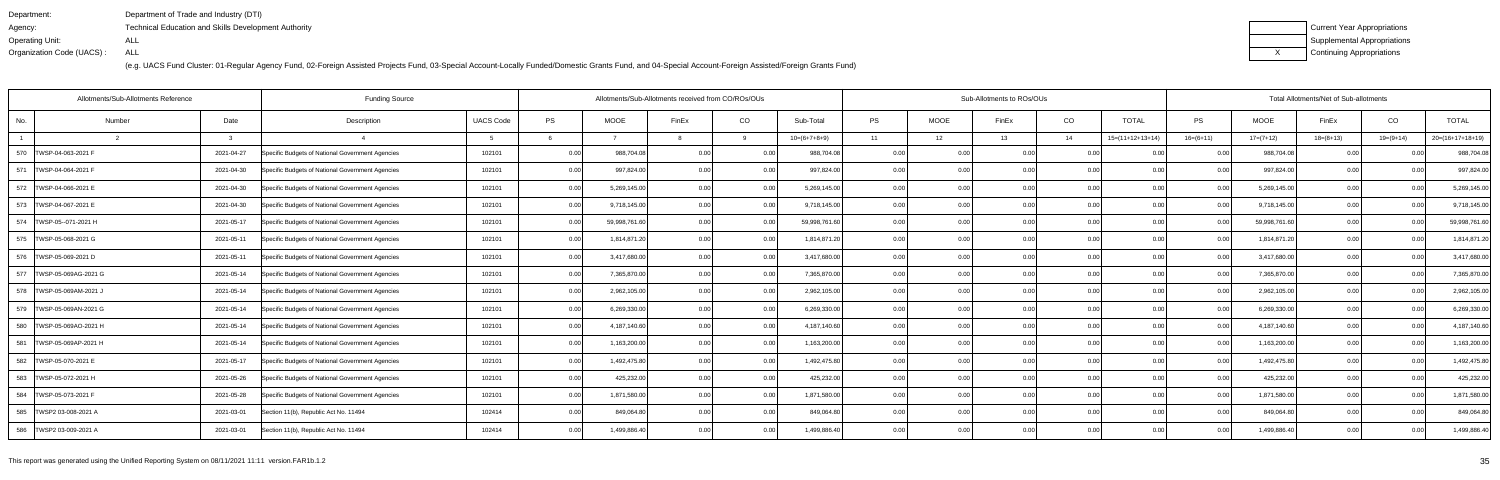| Department:               | Department of Trade and Industry (DTI)               |
|---------------------------|------------------------------------------------------|
| Agency:                   | Technical Education and Skills Development Authority |
| Operating Unit:           | ALL                                                  |
| Organization Code (UACS): | ALL                                                  |

| Current Year Appropriations |
|-----------------------------|
| Supplemental Appropriations |
| Continuing Appropriations   |

| <b>Funding Source</b><br>Allotments/Sub-Allotments Reference |              |                                       |                  |      |               | Allotments/Sub-Allotments received from CO/ROs/OUs |          |                |           |             | Sub-Allotments to ROs/OUs |      |                    |                | Total Allotments/Net of Sub-allotments |             |             |                    |  |  |
|--------------------------------------------------------------|--------------|---------------------------------------|------------------|------|---------------|----------------------------------------------------|----------|----------------|-----------|-------------|---------------------------|------|--------------------|----------------|----------------------------------------|-------------|-------------|--------------------|--|--|
| No.<br>Number                                                | Date         | Description                           | <b>UACS Code</b> | PS   | <b>MOOE</b>   | FinEx                                              | CO       | Sub-Total      | <b>PS</b> | <b>MOOE</b> | FinEx                     | CO   | <b>TOTAL</b>       | <b>PS</b>      | <b>MOOE</b>                            | FinEx       | CO          | <b>TOTAL</b>       |  |  |
| $\overline{2}$                                               | $\mathbf{R}$ |                                       | - 5              |      |               |                                                    | $\alpha$ | $10=(6+7+8+9)$ | 11        | 12          | 13                        | 14   | $15=(11+12+13+14)$ | $16=(6+11)$    | $17=(7+12)$                            | $18=(8+13)$ | $19=(9+14)$ | $20=(16+17+18+19)$ |  |  |
| 587<br>TWSP2 05-035-2021 G                                   | 2021-05-28   | Section 11(b), Republic Act No. 11494 | 102414           | 0.00 | 679,690.00    | 0.00                                               | 0.00     | 679,690.00     | 0.00      | 0.00        | 0.00                      | 0.00 | 0.00               | 0.00           | 679,690.00                             | 0.00        | 0.00        | 679,690.00         |  |  |
| 588   TWSP2 05-036-2021 E                                    | 2021-05-28   | Section 11(b), Republic Act No. 11494 | 102414           | 0.00 | 926,401.80    | 0.00                                               | 0.00     | 926,401.80     | 0.00      | 0.00        | 0.00                      | 0.00 | 0.00               | 0.00           | 926,401.80                             | 0.00        | 0.00        | 926,401.80         |  |  |
| 589   TWSP2 05-037-2021 C                                    | 2021-05-28   | Section 11(b), Republic Act No. 11494 | 102414           | 0.00 | 29,250.00     | 0.00                                               | 0.00     | 29,250.00      | 0.001     | 0.00        | 0.00                      | 0.00 | 0.00               | 0.00           | 29,250.00                              | 0.00        | 0.00        | 29,250.00          |  |  |
| 590 TWSP2 05-038-2021 A                                      | 2021-05-28   | Section 11(b), Republic Act No. 11494 | 102414           | 0.00 | 13,256,795.00 | 0.00                                               | 0.00     | 13,256,795.00  | 0.00      | 0.00        | 0.00                      | 0.00 | 0.00               | 0.00           | 13,256,795.00                          | 0.00        | 0.00        | 13,256,795.00      |  |  |
| 591<br>TWSP2-02-001-2021 A                                   | 2021-02-08   | Section 11(b), Republic Act No. 11494 | 102414           | 0.00 | 702,624.00    | 0.00                                               | 0.00     | 702,624.00     | 0.00      | 0.00        | 0.00                      | 0.00 | 0.00               | 0.00           | 702,624.00                             | 0.00        | 0.00        | 702,624.00         |  |  |
| 592   TWSP2-02-002-2021 A                                    | 2021-02-08   | Section 11(b), Republic Act No. 11494 | 102414           | 0.00 | 1,341,057.60  | 0.00                                               | 0.00     | 1,341,057.60   | 0.001     | 0.00        | 0.00                      | 0.00 | 0.00               | 0.00           | 1,341,057.60                           | 0.00        | 0.00        | 1,341,057.60       |  |  |
| 593 TWSP2-02-003-2021 A                                      | 2021-02-08   | Section 11(b), Republic Act No. 11494 | 102414           | 0.00 | 2,988,307.20  | 0.00                                               | 0.00     | 2,988,307.20   | 0.00      | 0.00        | 0.00                      | 0.00 | 0.00               | 0.00           | 2,988,307.20                           | 0.00        | 0.00        | 2,988,307.20       |  |  |
| 594   TWSP2-02-004-2021 A                                    | 2021-02-08   | Section 11(b), Republic Act No. 11494 | 102414           | 0.00 | 10,856,087.40 | 0.00                                               | 0.00     | 10,856,087.40  | 0.00      | 0.00        | 0.00                      | 0.00 | 0.00               | 0.00           | 10,856,087.40                          | 0.00        | 0.00        | 10,856,087.40      |  |  |
| 595   TWSP2-02-006-2021 A                                    | 2021-02-08   | Section 11(b), Republic Act No. 11494 | 102414           | 0.00 | 2,999,932.20  | 0.00                                               | 0.00     | 2,999,932.20   | 0.001     | 0.00        | 0.00                      | 0.00 | 0.00               | 0.00           | 2,999,932.20                           | 0.00        | 0.00        | 2,999,932.20       |  |  |
| 596   TWSP2-02-007-2021 A                                    | 2021-02-08   | Section 11(b), Republic Act No. 11494 | 102414           | 0.00 | 2,998,047.60  | 0.00                                               | 0.00     | 2,998,047.60   | 0.00      | 0.00        | 0.00                      | 0.00 | 0.00               | 0.00           | 2,998,047.60                           | 0.00        | 0.00        | 2,998,047.60       |  |  |
| 597  TWSP2-03-010-2021 B                                     | 2021-03-17   | Section 11(b), Republic Act No. 11494 | 102414           | 0.00 | 2,112,123.40  | 0.00                                               | 0.00     | 2,112,123.40   | 0.00      | 0.00        | 0.00                      | 0.00 | 0.00               | 0.00           | 2,112,123.40                           | 0.00        | 0.00        | 2,112,123.40       |  |  |
| 598   TWSP2-03-011-2021 B                                    | 2021-03-17   | Section 11(b), Republic Act No. 11494 | 102414           | 0.00 | 1,060,693.60  | 0.00                                               | 0.00     | 1,060,693.60   | 0.00      | 0.00        | 0.00                      | 0.00 | 0.00               |                | 1,060,693.60                           | 0.00        | 0.00        | 1,060,693.60       |  |  |
| 599   TWSP2-03-012-2021 B                                    | 2021-03-17   | Section 11(b), Republic Act No. 11494 | 102414           | 0.00 | 721,916.20    | 0.00                                               | 0.00     | 721,916.20     | 0.00      | 0.00        | 0.00                      | 0.00 | 0.00               | 0.00           | 721,916.20                             | 0.00        | 0.00        | 721,916.20         |  |  |
| 600 TWSP2-03-013-2021 A                                      | 2021-03-17   | Section 11(b), Republic Act No. 11494 | 102414           | 0.00 | 1,884,048.80  | 0.OC                                               | 0.00     | 1,884,048.80   | 0.00      | 0.00        | 0.00                      | 0.00 | 0.00               | 0.00           | 1,884,048.80                           | 0.00        | 0.OC        | 1,884,048.80       |  |  |
| 601   TWSP2-04-014-2021 C                                    | 2021-04-12   | Section 11(b), Republic Act No. 11494 | 102414           | 0.00 | 6.841.00      | 0.00                                               | 0.00     | 6.841.00       | 0.00      | 0.00        | 0.00 <sub>1</sub>         | 0.00 | 0.00               | 0 <sub>0</sub> | 6,841.00                               | 0.00        | 0.00        | 6.841.00           |  |  |
| 602   TWSP2-04-015-2021 C                                    | 2021-04-12   | Section 11(b), Republic Act No. 11494 | 102414           | 0.00 | 1,550,100.00  | 0 <sub>0</sub>                                     | 0.00     | 1,550,100.00   | 0.00      | 0.00        | 0.001                     | 0.00 | 0.00               | n nr           | 1,550,100.00                           | 0.00        | 0.00        | 1,550,100.00       |  |  |
| 603   TWSP2-04-016-2021 D                                    | 2021-04-15   | Section 11(b), Republic Act No. 11494 | 102414           | 0.00 | 2,171,888.00  | 0.OC                                               | 0.00     | 2,171,888.00   | 0.00      | 0.00        | 0.001                     | 0.00 | 0.00               | 0.00           | 2,171,888.00                           | 0.00        | 0.00        | 2,171,888.00       |  |  |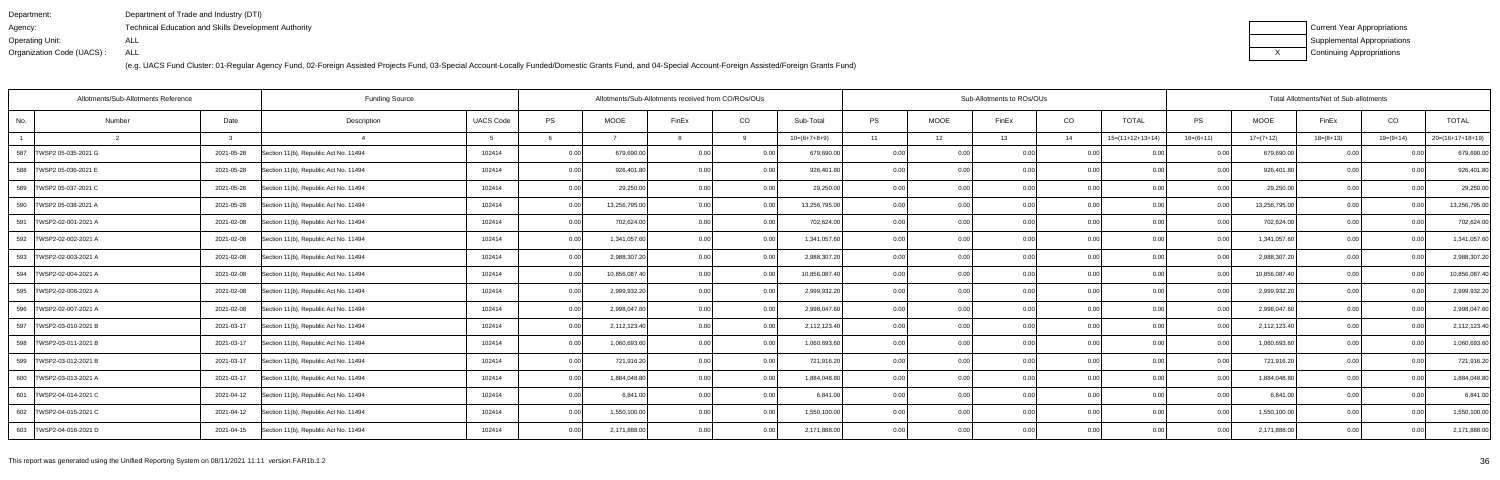| Department:               | Department of Trade and Industry (DTI)                      |
|---------------------------|-------------------------------------------------------------|
| Agency:                   | <b>Technical Education and Skills Development Authority</b> |
| Operating Unit:           | ALL                                                         |
| Organization Code (UACS): | ALL                                                         |

| Current Year Appropriations |
|-----------------------------|
| Supplemental Appropriations |
| Continuing Appropriations   |

|                           | Allotments/Sub-Allotments Reference |            | <b>Funding Source</b>                            |                  | Allotments/Sub-Allotments received from CO/ROs/OUs |               |                   |          |                |           | Sub-Allotments to ROs/OUs |                   |                | Total Allotments/Net of Sub-allotments |                   |               |             |                |                    |
|---------------------------|-------------------------------------|------------|--------------------------------------------------|------------------|----------------------------------------------------|---------------|-------------------|----------|----------------|-----------|---------------------------|-------------------|----------------|----------------------------------------|-------------------|---------------|-------------|----------------|--------------------|
| No.                       | Number                              | Date       | Description                                      | <b>UACS Code</b> | PS                                                 | <b>MOOE</b>   | FinEx             | CO       | Sub-Total      | <b>PS</b> | <b>MOOE</b>               | FinEx             | CO             | <b>TOTAL</b>                           | PS                | <b>MOOE</b>   | FinEx       | CO             | <b>TOTAL</b>       |
|                           |                                     | ູ          | $\mathbf{A}$                                     |                  |                                                    |               |                   | <b>Q</b> | $10=(6+7+8+9)$ | 11        | 12                        | 13                | 14             | $15=(11+12+13+14)$                     | $16=(6+11)$       | $17=(7+12)$   | $18=(8+13)$ | $19=(9+14)$    | $20=(16+17+18+19)$ |
| 604   TWSP2-04-017-2021 B |                                     | 2021-04-23 | Section 11(b), Republic Act No. 11494            | 102414           | 0.00                                               | 960,696.00    | 0.00              | 0.00     | 960,696.00     | 0.00      |                           | 0.00              | 0.0            |                                        | 0.00              | 960,696.00    | 0.00        |                | 960,696.00         |
| 605   TWSP2-04-018-2021 D |                                     | 2021-04-23 | Section 11(b), Republic Act No. 11494            | 102414           | 0.00                                               | 3,234,706.40  | 0.00              | 0.00     | 3,234,706.40   | 0.001     | 0.00                      | n nr              | 0.00           |                                        | 0.00              | 3,234,706.40  | 0.00        | 0 <sub>0</sub> | 3,234,706.40       |
| 606   TWSP2-04-019-2021 A |                                     | 2021-04-23 | Section 11(b), Republic Act No. 11494            | 102414           | 0.00                                               | 781,040.00    |                   | 0.00     | 781,040.00     | 0.001     | 0.00                      | 0.OC              | 0.00           | 0.00                                   | 0.00              | 781,040.00    | 0.00        | 0 <sub>0</sub> | 781,040.00         |
| 607   TWSP2-04-020-2021 E |                                     | 2021-04-30 | Specific Budgets of National Government Agencies | 102101           | 0.00                                               | 248,849.60    | 0.00              | 0.00     | 248,849.60     | 0.001     | 0.00                      | 0.00              | 0.00           | 0.00                                   | 0.001             | 248,849.60    | 0.00        | 0 <sub>0</sub> | 248,849.60         |
| 608   TWSP2-04-021-2021 C |                                     | 2021-04-30 | Section 11(b). Republic Act No. 11494            | 102414           | 0.00                                               | 20,891,865.40 | $\cap$ $\cap$     | 0.00     | 20,891,865.40  | 0.00      | 0.00                      |                   | 0 <sub>0</sub> | ი იი                                   |                   | 20,891,865.40 | 0.00        | 0 <sub>0</sub> | 20,891,865.40      |
| 609   TWSP2-04-022-2021 B |                                     | 2021-04-30 | Section 11(b), Republic Act No. 11494            | 102414           | 0.00                                               | 1,239,235.00  | 0.00              | 0.00     | 1,239,235.00   | 0.001     | 0.00                      | 0.OC              | 0.00           | 0.00                                   | 0.00              | 1,239,235.00  | 0.00        | 0.00           | 1,239,235.00       |
| 610   TWSP2-04-023-2021 E |                                     | 2021-04-30 | Section 11(b), Republic Act No. 11494            | 102414           | 0.00                                               | 1,042,546.40  | 0.00              | 0.00     | 1,042,546.40   | 0.00      | 0.00                      | 0.00              | 0.00           | 0.00                                   | 0.00 <sub>l</sub> | 1,042,546.40  | 0.00        | 0.00           | 1,042,546.40       |
| 611   TWSP2-04-024-2021 A |                                     | 2021-05-11 | Specific Budgets of National Government Agencies | 102101           | 0.00                                               | 10,101,083.00 | 0.00              | 0.00     | 10,101,083.00  | 0.00      | 0.00                      |                   | 0 <sub>0</sub> |                                        |                   | 10,101,083.00 | 0.00        |                | 10,101,083.00      |
| 612   TWSP2-04-025-2021 C |                                     | 2021-05-11 | Section 11(b), Republic Act No. 11494            | 102414           | 0.00                                               | 2,999,266.00  | 0.00              | 0.00     | 2,999,266.00   | 0.00      | 0.00                      | 0.00              | 0.00           | 0.00                                   | 0.00              | 2,999,266.00  | 0.00        | 0.00           | 2,999,266.00       |
| 613 TWSP2-04-026-2021 A   |                                     | 2021-05-11 | Section 11(b), Republic Act No. 11494            | 102414           | 0.00                                               | 2,804,213.40  | 0.00              | 0.00     | 2,804,213.40   | 0.00      | 0.00                      | 0.00              | 0.00           | 0.00                                   | 0.00              | 2,804,213.40  | 0.00        | 0.00           | 2,804,213.40       |
| 614   TWSP2-04-027-2021 A |                                     | 2021-05-11 | Section 11(b), Republic Act No. 11494            | 102414           | 0.00                                               | 8,647,535.00  | 0.00              | 0.00     | 8,647,535.00   | 0.001     | 0.00                      | 0.00              | 0.0            | 0.00                                   | 0.00              | 8,647,535.00  | 0.00        | 0.00           | 8.647.535.00       |
| 615   TWSP2-04-028-2021 B |                                     | 2021-05-11 | Section 11(b), Republic Act No. 11494            | 102414           | 0.00                                               | 5,478,018.60  | 0.00              | 0.00     | 5,478,018.60   | 0.00      | 0.00                      | 0.00              | 0.00           | 0.00                                   | 0.00              | 5,478,018.60  | 0.00        | 0.00           | 5,478,018.60       |
| 616   TWSP2-04-029-2021 A |                                     | 2021-05-11 | Section 11(b), Republic Act No. 11494            | 102414           | 0.00                                               | 1,218,245.00  | 0.00              | 0.00     | 1,218,245.00   | 0.00      | 0.00                      | 0.00              | 0.00           | 0.00                                   | 0.00              | 1,218,245.00  | 0.00        | 0.00           | 1,218,245.00       |
| 617   TWSP2-05-030-2021 F |                                     | 2021-05-17 | Section 11(b), Republic Act No. 11494            | 102414           | 0.00                                               | 366,748.80    | 0.00 <sub>l</sub> | 0.00     | 366,748.80     | 0.00      | 0.00                      | 0.00              | 0.00           | 0.00                                   | 0.00              | 366,748.80    | 0.00        | 0.00           | 366,748.80         |
| 618   TWSP2-05-031-2021 B |                                     | 2021-05-17 | Section 11(b), Republic Act No. 11494            | 102414           | 0.00                                               | 22,762,984.80 | 0.00              | 0.00     | 22,762,984.80  | 0.001     | 0.00                      | 0.00              | 0.00           | 0.00                                   | 0.00              | 22,762,984.80 | 0.00        | 0.00           | 22,762,984.80      |
| 619   TWSP2-05-032-2021 B |                                     | 2021-05-17 | Section 11(b), Republic Act No. 11494            | 102414           | 0.00                                               | 457,895.00    | 0.00              | 0.00     | 457,895.00     | 0.00      | 0.00                      | 0.00              | 0.00           | 0.00                                   | 0.00              | 457,895.00    | 0.00        | 0.00           | 457,895.00         |
| 620 TWSP2-05-033-2021 F   |                                     | 2021-05-21 | Section 11(b), Republic Act No. 11494            | 102414           | 0.00                                               | 581,310.00    | 0.001             | 0.001    | 581,310.00     | 0.001     | 0.00                      | 0.00 <sub>1</sub> | 0.00           | 0.00                                   | 0.00 <sub>1</sub> | 581,310.00    | 0.00        | 0.00           | 581,310.00         |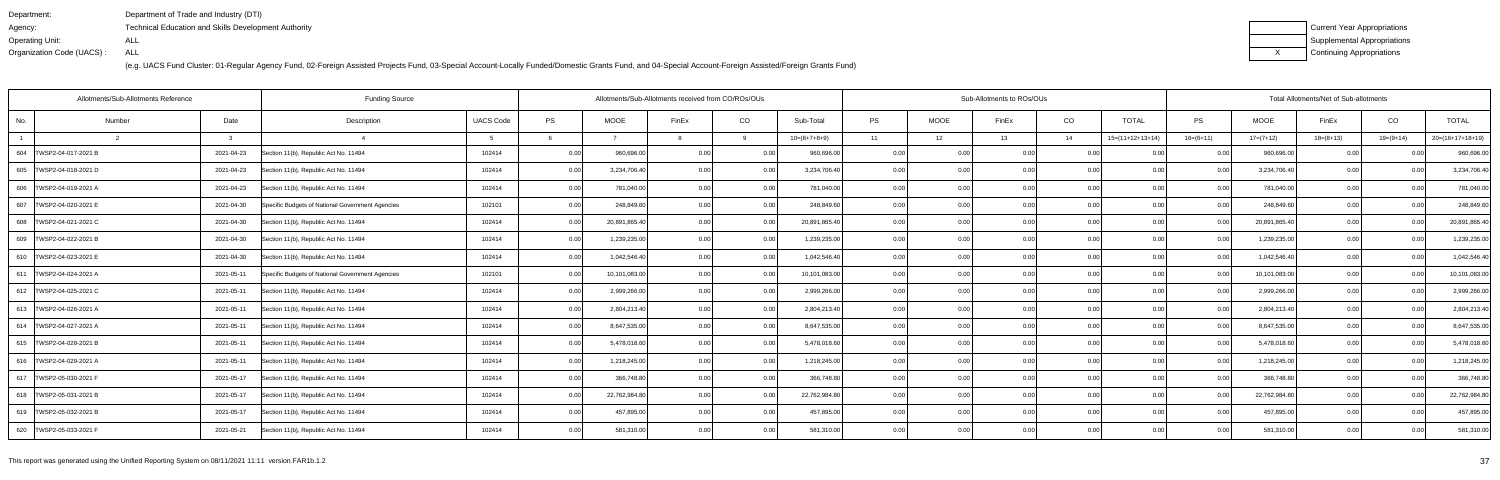| Department:               | Department of Trade and Industry (DTI)               |
|---------------------------|------------------------------------------------------|
| Agency:                   | Technical Education and Skills Development Authority |
| Operating Unit:           | ALL                                                  |
| Organization Code (UACS): | ALL                                                  |

| Current Year Appropriations |
|-----------------------------|
| Supplemental Appropriations |
| Continuing Appropriations   |

| Allotments/Sub-Allotments Reference |                                                                |                  | Allotments/Sub-Allotments received from CO/ROs/OUs |               |                |          |                 | Sub-Allotments to ROs/OUs |             | Total Allotments/Net of Sub-allotments |      |                    |                |               |             |             |                    |
|-------------------------------------|----------------------------------------------------------------|------------------|----------------------------------------------------|---------------|----------------|----------|-----------------|---------------------------|-------------|----------------------------------------|------|--------------------|----------------|---------------|-------------|-------------|--------------------|
| No.<br>Number                       | Date<br>Description                                            | <b>UACS Code</b> | <b>PS</b>                                          | <b>MOOE</b>   | FinEx          | CO       | Sub-Total       | <b>PS</b>                 | <b>MOOE</b> | FinEx                                  | CO   | <b>TOTAL</b>       | <b>PS</b>      | <b>MOOE</b>   | FinEx       | CO          | <b>TOTAL</b>       |
| $\overline{2}$                      | $\mathbf{R}$                                                   |                  |                                                    |               |                | $\alpha$ | $10=(6+7+8+9)$  | 11                        | 12          | 13                                     | 14   | $15=(11+12+13+14)$ | $16=(6+11)$    | $17=(7+12)$   | $18=(8+13)$ | $19=(9+14)$ | $20=(16+17+18+19)$ |
| 621   TWSP2-05-034-2021 B           | 2021-05-21<br>Section 11(b), Republic Act No. 11494            | 102414           | 0.00                                               | 1,261,210.00  | 0.00           | 0.00     | 1,261,210.00    | 0.001                     | 0.00        | 0.00                                   | 0.00 |                    | 0.00           | 1,261,210.00  | 0.00        | 0.00        | 1,261,210.00       |
| 622   TWSP2-06-039-2021 G           | 2021-06-03<br>Section 11(b), Republic Act No. 11494            | 102414           | 0.00                                               | 2,363,865.20  | 0.00           | 0.00     | 2,363,865.20    | 0.00                      | 0.00        | 0.00                                   | 0.00 | 0 <sub>0</sub>     | 0.00           | 2,363,865.2   | 0.00        | 0.00        | 2,363,865.20       |
| 623   TWSP2-06-040-2021 H           | 2021-06-03<br>Section 11(b), Republic Act No. 11494            | 102414           | 0.00                                               | 5,719,165.00  | 0.00           | 0.00     | 5,719,165.00    | 0.00                      | 0.00        | 0.00                                   | 0.00 | 0.00               | 0.00           | 5,719,165.00  | 0.00        | 0.00        | 5,719,165.00       |
| 624   TWSP2-06-041-2021 C           | 2021-06-03<br>Section 11(b), Republic Act No. 11494            | 102414           | 0.00                                               | 3,846,465.00  | 0.00           | 0.00     | 3,846,465.00    | 0.001                     | 0.00        | 0.00                                   | 0.00 | 0.00               | 0.00           | 3,846,465.00  | 0.00        | 0.00        | 3,846,465.00       |
| 625<br>TWSP2-06-042-2021 B          | 2021-06-03<br>Section 11(b), Republic Act No. 11494            | 102414           | 0.00                                               | 5,832,632.00  | 0 <sub>0</sub> | 0.00     | 5,832,632.00    | 0.00                      | 0.00        | 0.00                                   | 0.00 |                    | 0.00           | 5,832,632.00  | 0.00        | 0.00        | 5,832,632.00       |
| 626   TWSP2-06-043-2021 H           | 2021-06-10<br>Section 11(b), Republic Act No. 11494            | 102414           | 0.00                                               | 3,992,896.00  | 0.00           | 0.00     | 3,992,896.00    | 0.00                      | 0.00        | 0.00                                   | 0.00 | 0 <sub>0</sub>     | 0.00           | 3,992,896.00  | 0.00        | 0.00        | 3,992,896.00       |
| 627   TWSP2-06-044-2021 D           | 2021-06-10<br>Section 11(b), Republic Act No. 11494            | 102414           | 0.00                                               | 16,155,776.00 | 0.00           | 0.00     | 16, 155, 776.00 | 0.00                      | 0.00        | 0.00                                   | 0.00 | 0.00               | 0.00           | 16,155,776.00 | 0.00        | 0.00        | 16,155,776.00      |
| 628   TWSP2-06-045-2021 C           | 2021-06-11<br>Section 11(b), Republic Act No. 11494            | 102414           | 0.00                                               | 6,833,580.00  | 0 <sub>0</sub> | 0.00     | 6,833,580.00    | 0.00                      | 0.00        | 0.00                                   | 0.00 |                    | 0.00           | 6,833,580.00  | 0.00        | 0.00        | 6,833,580.00       |
| 629   TWSP2-06-046-2021 C           | 2021-06-16<br>Section 11(b), Republic Act No. 11494            | 102414           | 0.00                                               | 108,850.00    | 0.00           | 0.00     | 108,850.00      | 0.00                      | 0.00        | 0.00                                   | 0.00 | 0 <sub>0</sub>     | 0 <sub>0</sub> | 108,850.00    | 0.00        | 0.00        | 108,850.00         |
| 630 TWSP2-06-047-2021               | 2021-06-30<br>Section 11(b), Republic Act No. 11494            | 102414           | 0.00                                               | 8,995,366.00  | 0 <sub>0</sub> | 0.00     | 8,995,366.00    | 0.00                      | 0.00        | 0.00 <sub>l</sub>                      | 0.00 | 0.00               | 0.00           | 8,995,366.00  | 0.00        | 0.00        | 8,995,366.00       |
| 631<br>TWSP2-06-048-2021 I          | 2021-06-30<br>Section 11(b), Republic Act No. 11494            | 102414           | 0.00                                               | 277,270.00    | 0.00           | 0.00     | 277,270.00      | 0.00                      | 0.00        | 0.00                                   | 0.00 | 0.00               | 0.00           | 277,270.00    | 0.00        | 0.00        | 277,270.00         |
| 632 TWSP2-06-049-2021 D             | 2021-06-30<br>Section 11(b), Republic Act No. 11494            | 102414           | 0.00                                               | 9,983,705.00  | 0.00           | 0.00     | 9,983,705.00    | 0.00                      | 0.00        | 0.00                                   | 0.00 | 0 <sub>0</sub>     | 0.00           | 9,983,705.00  | 0.00        | 0.00        | 9,983,705.00       |
| 633   TWSP2-06-050-2021 J           | 2021-06-30<br>Section 11(b), Republic Act No. 11494            | 102414           | 0.00                                               | 4,830,830.00  | 0.00           | 0.00     | 4.830.830.00    | 0.00                      | 0.00        | 0.00                                   | 0.00 | 0 <sub>0</sub>     | 0.00           | 4,830,830.00  | 0.00        | 0.00        | 4,830,830.00       |
| 634   UAQTEA-04-001-2021 A          | 2021-04-15<br>Specific Budgets of National Government Agencies | 102101           | 0.00                                               | 3,325,000.00  | 0.00           | 0.00     | 3,325,000.00    | 0.001                     | 0.00        | 0.00                                   | 0.00 | 0.00               | 0.00           | 3,325,000.00  | 0.00        | 0.00        | 3,325,000.00       |
| 635 UAQTEA-04-002-2021 A            | 2021-04-15<br>Specific Budgets of National Government Agencies | 102101           | 0.00                                               | 25,620,000.00 | 0.00           | 0.00     | 25,620,000.00   | 0.00                      | 0.00        | 0.00                                   | 0.00 | 0.00               | 0 <sub>0</sub> | 25,620,000.00 | 0.00        | 0.00        | 25,620,000.00      |
| 636   UAQTEA-04-003-2021 A          | 2021-04-22<br>Specific Budgets of National Government Agencies | 102101           | 0.00                                               | 35,813,000.00 | 0.00           | 0.00     | 35,813,000.00   | 0.001                     | 0.00        | 0.00 <sub>l</sub>                      | 0.00 | 0.00               | $\cap$ $\cap$  | 35,813,000.00 | 0.00        | 0.00        | 35,813,000.00      |
| 637   UAQTEA-04-004-2021 B          | Specific Budgets of National Government Agencies<br>2021-04-30 | 102101           | 0.00                                               | 4,758,000.00  | 0.00           | 0.00     | 4,758,000.00    | 0.00                      | 0.00        | 0.00                                   | 0.00 | 0.00               | 0.00           | 4,758,000.00  | 0.00        | 0.00        | 4,758,000.00       |